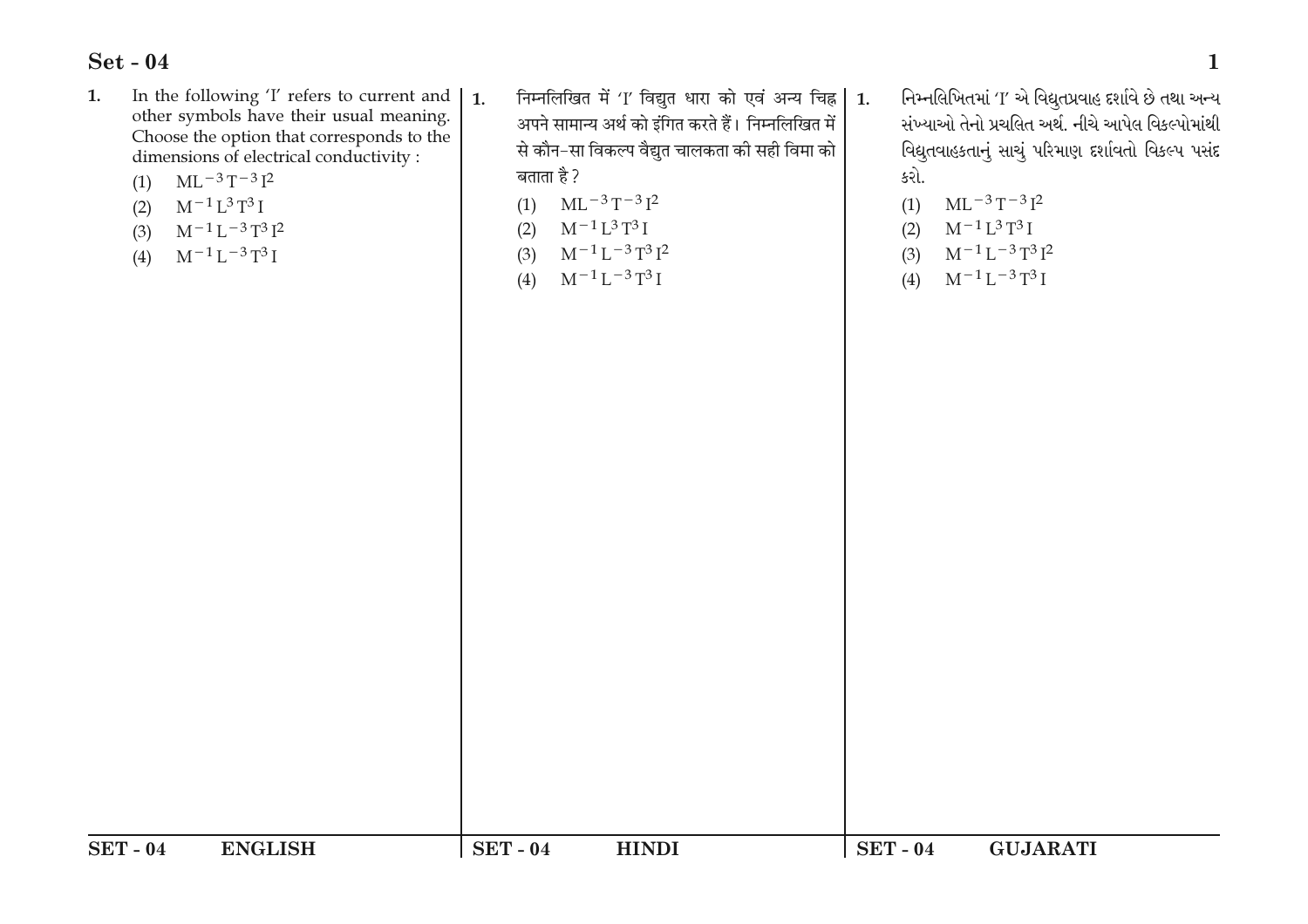Which of the following option correctly  $2.$ describes the variation of the speed  $v$  and acceleration ' $a'$  of a point mass falling vertically in a viscous medium that applies a force  $\vec{F} = -kv$ , where 'k' is a constant, on the body? (Graphs are schematic and not drawn to scale)



- निम्नलिखित में से कौन-सा विकल्प उस बिन्दु-द्रव्यमान |  $2.$  $2.$ की गति ' $v'$ और त्वरण ' $a'$ के बदलाव को सही तरह से दर्शाता है जो कि किसी श्यान माध्यम में ऊर्ध्वाधर दिशा में नीचे की ओर गिरते हुए माध्यम के कारण एक बल  $F = -kv$ , जहाँ पर 'k' एक नियतांक है, का अनुभव करता है। (ग्राफों का व्यवस्थात्मक निरूपण माप के अनुसार नहीं है।)
	- $(1)$  $(2)$  $(3)$  $7<sup>1</sup>$  $(4)$

**HINDI** 

**SET-04** 

નિમ્નલિખિત વિકલ્પોમાંથી કયો વિકલ્પ બિંદુ દ્રવ્યમાનની ગતિ  $v$  અને પ્રવેગ  $a$  નો સાચો સંબંધ વર્ણવે છે. અહી બિંદુ દ્રવ્યમાન એ સ્થાન માધ્યમ કે જે  $F = -kv$  જેટલો પદાર્થ પર બળ લગાડે છે તેવા માધ્યમમાં ઉધ્વં નીચે તરફ પડે છે. 'k' એ અચળાંક છે. (ગ્રાફનું વ્યવસ્થાત્મક નિરૂપણ છે અને માપ અનુસાર નથી.)



**GUJARATI** 

 $SET - 04$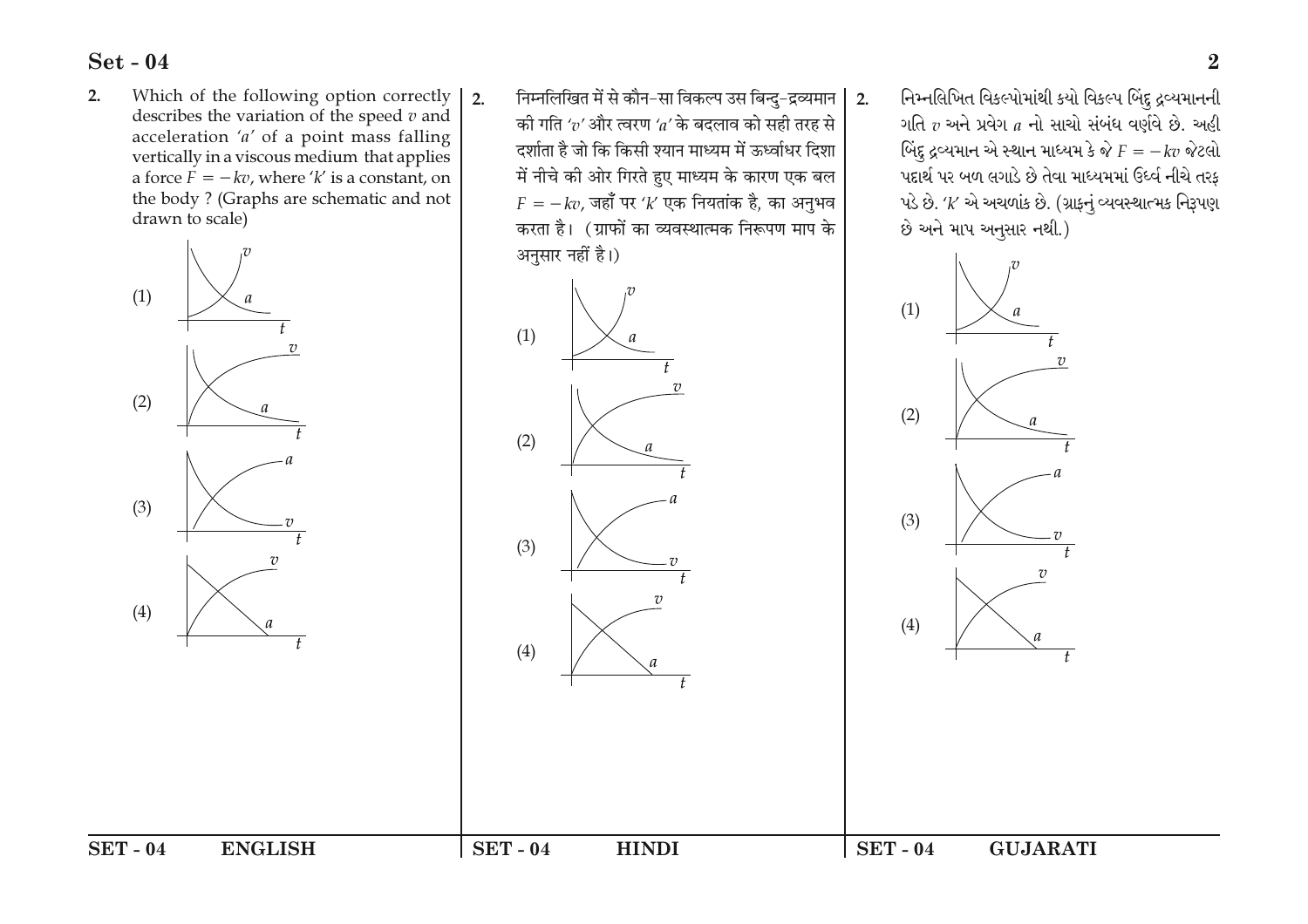- A rocket is fired vertically from the earth 3. with an acceleration of  $2g$ , where  $g$  is the gravitational acceleration. On an inclined plane inside the rocket, making an angle  $\theta$ with the horizontal, a point object of mass  *is kept. The minimum coefficient of* friction  $\mu_{\min}$  between the mass and the inclined surface such that the mass does not  $move is:$ 
	- $(1)$ tan $\theta$
	- $(2)$ 2 tan $\theta$
	- 3 tan $\theta$  $(3)$
	- $(4)$ tan $2\theta$
- A car of weight *W* is on an inclined road  $\overline{4}$ . 4. that rises by 100 m over a distance of 1 km and applies a constant frictional force  $\frac{1}{20}$ on the car. While moving uphill on the road at a speed of  $10 \text{ ms}^{-1}$ , the car needs power *P*. If it needs power  $\frac{p}{2}$  while moving downhill at speed  $v$  then value of  $v$  is :  $20 \text{ ms}^{-1}$  $(1)$  $15 \text{ ms}^{-1}$  $20 \text{ ms}^{-1}$  $(2)$  $(1)$  $10 \text{ ms}^{-1}$  $15 \text{ ms}^{-1}$  $(3)$  $(2)$  $5 \text{ ms}^{-1}$  $10 \text{ ms}^{-1}$  $(4)$  $(3)$  $5 \text{ ms}^{-1}$  $(4)$

एक रॉकेट को पथ्वी से ऊर्ध्वाधर दिशा में 20 के त्वरण  $\mathsf I$  $\overline{3}$  $\overline{3}$ . से प्रक्षेपित किया गया है। इस रॉकेट के अंदर क्षैतिज से  $\theta$  कोण बनाते हुए एक आनत-तल पर एक  $m$  द्रव्यमान का बिंदु कण स्थित है। यदि रॉकेट के प्रक्षेपित होने पर बिंद-कण स्थिर अवस्था में ही रहता है तब द्रव्यमान एवं आनत तल के बीच घर्षण-गुणांक  $\mu_{\min}$  का मान क्या होगा ? ('g' गुरुत्वीय त्वरण है) :  $(1)$ tan $\theta$ 2 tan $\theta$  $(2)$ 3 tan $\theta$  $(3)$ tan $2\theta$  $(4)$ एक  $W$ भार की कार एक ऐसी आनत–सडक पर चल रही है जो कि  $1\,\mathrm{km}$  दुरी पर  $100\,\mathrm{m}$  ऊँची हो जाती है, और कार पर  $\frac{W}{20}$  मान का नियत घर्षण बल लगाती है। यदि कार को सडक पर ऊपर की ओर  $10\:\mathrm{ms}^{-1}$ की गति हेतु  $P$  शक्ति की आवश्यकता है एवं नीचे की ओर  $v$  गति से चलाने हेतु  $\frac{P}{2}$  शक्ति की आवश्यकता पड़ती है. तो  $v$  का मान होगा :

એક રોકેટને પથ્વીથી ઉર્લ્વ દિશામાં 20 પ્રવેગથી પ્રક્ષેપિત કરવામાં આવે છે. અહીં  $g$  ગુરૂત્વપ્રવેગ છે. આ રોકેટમાં સમક્ષિતિજ સાથે  $\theta$ જેટલો ખુણો બનાવતા ઢળતા પાટિયા પર  $m$  - દળનો એક બિંદુવત પદાર્થ મૂકેલ છે. આ દળ સ્થિર રહે (ખસે નહી) તે માટેનો દળ અને ઢળતા પાટિયાની સપાટી વચ્ચેનો લઘુત્તમ ધર્ષણાંક  $\mu_{\min}$  છે.

 $(1)$  $tan \theta$ 

 $(2)$ 2 tan $\theta$ 

- $(3)$ 3 tan $\theta$
- $(4)$ tan $2\theta$
- 1 km ના અંતર સુધીમાં 100 m જેટલો ઊંચો થઈ જતા  $4.$  $\hat{\mathbf{a}}$ ોળાવવાળા રોડ ઉપર  $W$  વજનની એક કાર છે.

ઢોળાવવાળો આ રોડ કાર પર  $\frac{W}{20}$  જેટલું અચળ ઘર્ષણ બળ લગાડે છે.  $10 \text{ ms}^{-1}$  ની ગતિથી રોડ પર ઉપર તરફ જતાં કારને પાવર  $P$  ની જરૂર પડે છે. જો કાર ઢોળાવ પરથી  $v$  જેટલી ઝડપથી નીચે ઉતરતા પાવર  $\frac{P}{2}$  ની જરૂર પડે તો  $v$  છે:  $20 \text{ ms}^{-1}$  $(1)$ 

- $15 \text{ ms}^{-1}$  $(2)$
- $10 \text{ ms}^{-1}$  $(3)$
- $5 \text{ ms}^{-1}$  $(4)$

**HINDI** 

 $SET - 04$ **GUJARATI**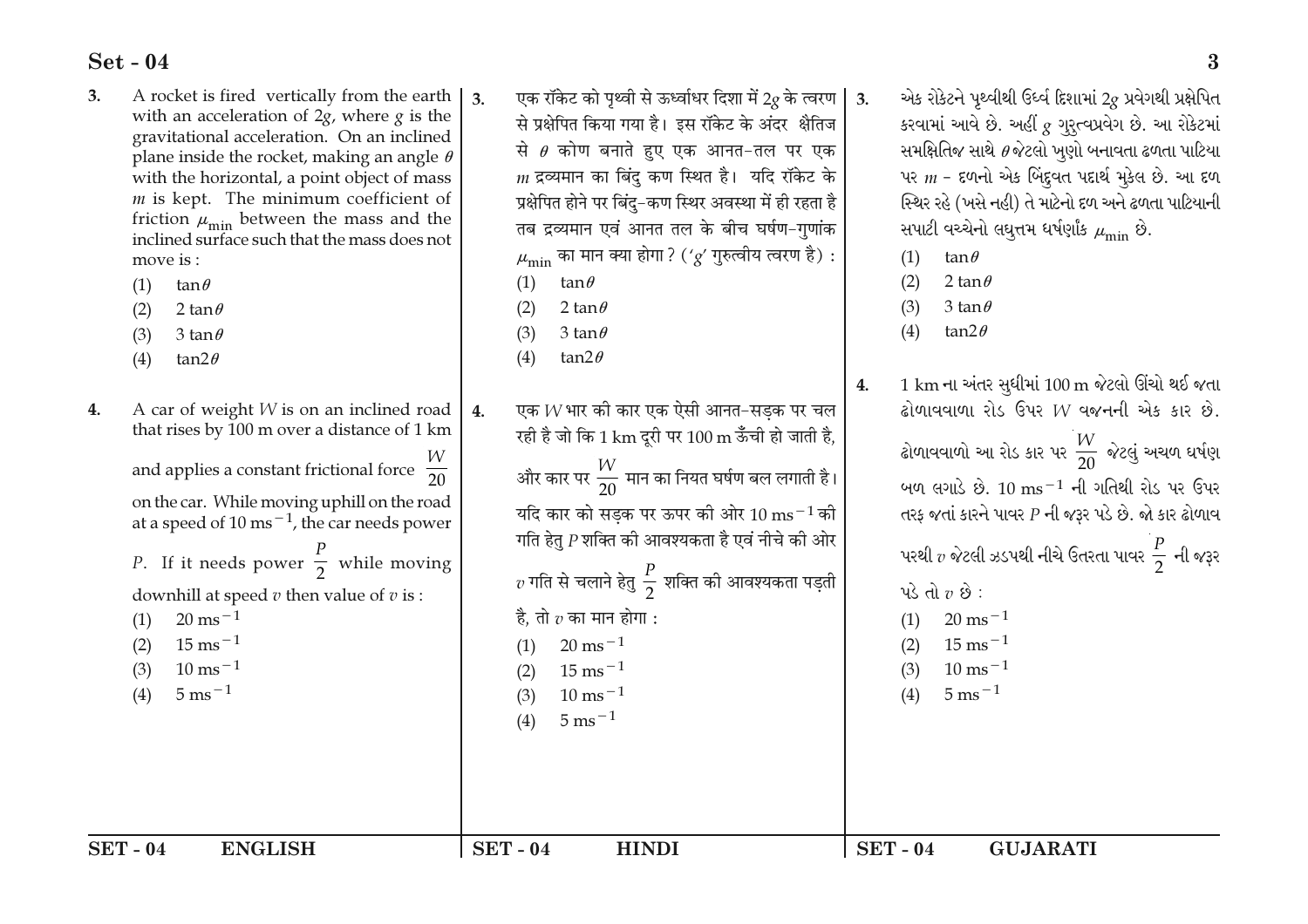A cubical block of side 30 cm is moving  $5<sub>1</sub>$ with velocity 2 ms<sup> $-1$ </sup> on a smooth horizontal surface. The surface has a bump at a point O as shown in figure. The angular velocity (in rad/s) of the block immediately after it hits the bump, is :



Figure shows elliptical path abcd of a planet 6. around the sun S such that the area of

> triangle csa is  $\frac{1}{4}$  the area of the ellipse. (See figure) With db as the semimajor axis, and ca as the semiminor axis. If  $t_1$  is the time taken for planet to go over path abc and  $t_2$ for path taken over cda then:



 $t_1 = 4t_2$  $(4)$ 

 $SET - 04$ **ENGLISH**  एक 30 cm भजा वाला घनीय ब्लॉक एक चिकने क्षैतिज $\,$   $\,$ तल पर 2  $\mathrm{m}\mathrm{s}^{-1}$ के वेग से गतिमान है। जैसा कि चित्र में दिखाया गया है, O पर एक अवरोध स्थित है। अवरोध से टकराने के तुरंत बाद ब्लॉक का कोणीय वेग (रेडियन/ सेकंड में) होगा :

 $5<sub>1</sub>$ 



 $\overline{a}$ 

 $t_1 = t_2$ 

 $t_1 = 2t_2$ 

 $t_1 = 3t_2$ 

 $t_1 = 4t_2$ 

**HINDI** 

 $(1)$ 

 $(4)$ 

 $SET - 04$ 

 $5<sup>1</sup>$ 

6.

एक ग्रह सर्य S के चारों ओर एक दीर्घवृत्तीय कक्ष abcd में इस तरह से चक्कर लगाता है कि csa त्रिभज का क्षेत्रफल दीर्घवृत्त के क्षेत्रफल का एक-चौथाई है (यहाँ पर ac लघ-अक्ष एवं bd दीर्घ-अक्ष है)। यदि ग्रह abc तथा cda कक्षीय पथों के लिए क्रमश:  $t_1$  तथा  $t_2$  का समय लेता है, तब :

 $30 \text{ cm}$  બાજવાળો એક સમઘન 2 ms<sup>-1</sup> ના વેગથી સમક્ષિતિજ સપાટી પર ગતિ કરે છે. આકૃત્તિમાં દર્શાવ્યા પ્રમાણે O બિંદુ પાસે એક બમ્પ છે. આ બમ્પને અથડાય કે તરત જ સમઘનનો કોણીયવેગ (rad/sમાં) છે:



 $t_1 = t_2$ 

 $t_1 = 2t_2$ 

 $t_1 = 3t_2$ 

 $t_1 = 4t_2$ 

**GUJARATI** 

 $SET - 04$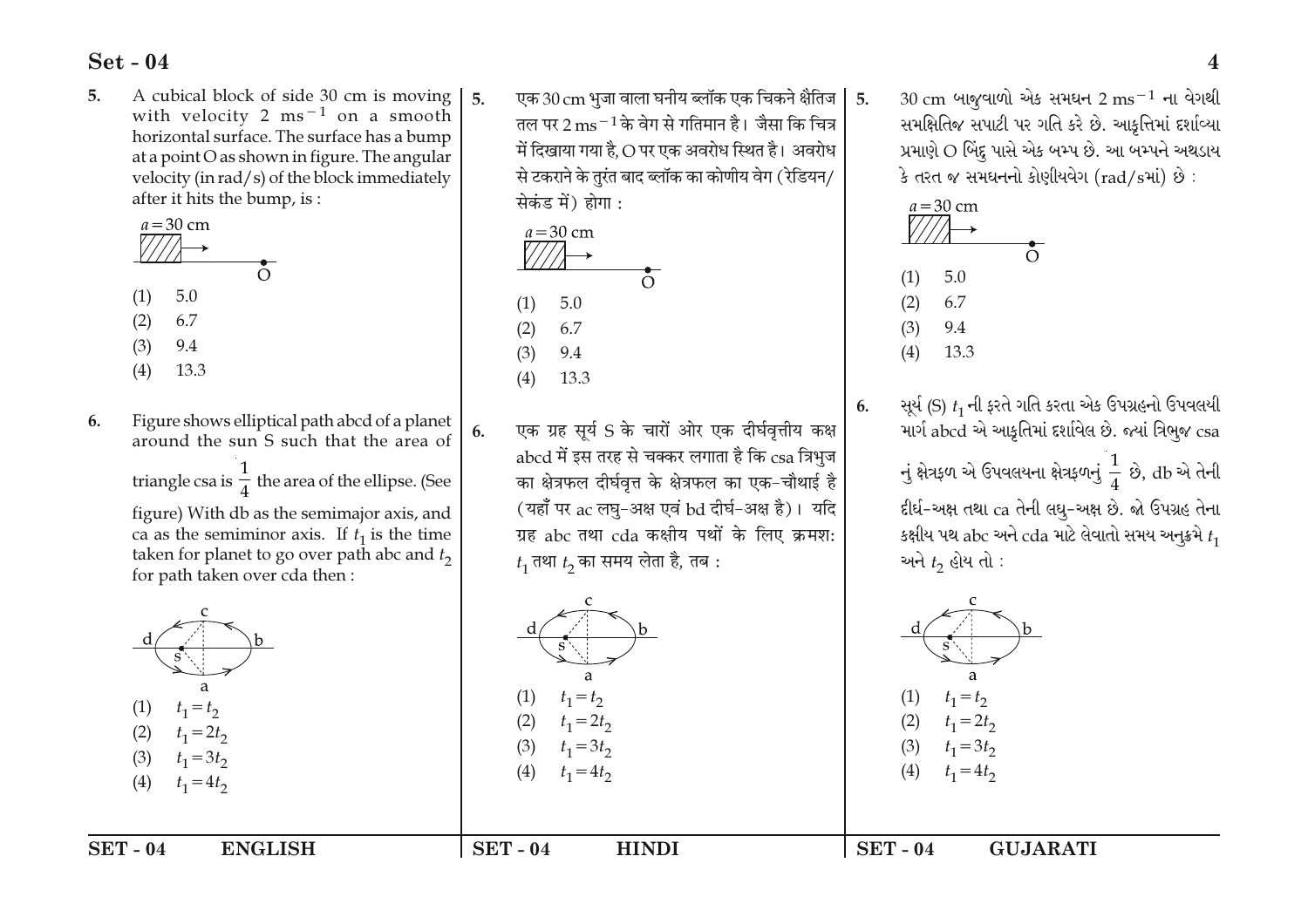7.



Consider a water jar of radius R that has water filled up to height H and is kept on a stand of height h (see figure). Through a hole of radius  $r$  ( $r \ll R$ ) at its bottom, the water leaks out and the stream of water coming down towards the ground has a shape like a funnel as shown in the figure. If the radius of the cross-section of water stream when it hits the ground is  $x$ . Then :

| (1) $x = r \left( \frac{H}{H + h} \right)$               | (1) $x = r \left( \frac{H}{H + h} \right)$               |
|----------------------------------------------------------|----------------------------------------------------------|
| (2) $x = r \left( \frac{H}{H + h} \right)^{\frac{1}{2}}$ | (2) $x = r \left( \frac{H}{H + h} \right)^{\frac{1}{2}}$ |
| (3) $x = r \left( \frac{H}{H+h} \right)^{\frac{1}{4}}$   | (3) $x = r \left( \frac{H}{H + h} \right)^{\frac{1}{4}}$ |
| (4) $x = r \left( \frac{H}{H + h} \right)^2$             | (4) $x = r \left( \frac{H}{H + h} \right)^2$             |
|                                                          |                                                          |
|                                                          |                                                          |

7.

एक R त्रिज्या के पानी के जार, जिसे पानी से H ऊँचाई तक भरा गया है, को h ऊँचाई के स्टैंड पर रखा गया है (चित्र देखें)। तल में एक छोटे छिद्र, जिसकी त्रिज्या r है (r << R), से नीचे गिरते हुए पानी की धार एक 'कीप' का आकार धारण करती है। यदि भूमि के तल पर पानी की धार के अनुप्रस्थ काट की त्रिज्या  $x$  है, तब :

**HINDI** 

$$
\frac{H}{H + h}
$$
\n
$$
\frac{H}{H + h} \bigg)^{\frac{1}{2}}
$$
\n(1)  $x = r \left( \frac{H}{H + h} \right)$ \n(2)  $x = r \left( \frac{H}{H + h} \right)$ \n(3)  $x = r \left( \frac{H}{H + h} \right)$ \n(4)  $x = r \left( \frac{H}{H + h} \right)$ 

 $SET - 04$ 

→2r←

7.

 $R$  ત્રિજ્યા ધરાવતા એક પાણીના જારમાં H ઊંચાઈ સુધીનું પાણી ભરેલુ અને તેને h ઊંચાઈના સ્ટેન્ડ પર રાખેલ છે તેમ ધારો. (આકૃતિ જૂઓ) જારના તળીયે r -ત્રિજ્યાના એક કાણામાંથી (r << R) પાણી નિકળે છે જે ગ્રાઉન્ડ તરક નાળચાના આકારમાં જોવા મળે છે. આ પાણીની ધારા જ્યારે જમીનને અડે છે ત્યારે તેના આડછેદની ત્રિજ્યા  $x \otimes d$ :

(1) 
$$
x = r \left(\frac{H}{H+h}\right)
$$
  
\n(2)  $x = r \left(\frac{H}{H+h}\right)^{\frac{1}{2}}$   
\n(3)  $x = r \left(\frac{H}{H+h}\right)^{\frac{1}{4}}$   
\n(4)  $x = r \left(\frac{H}{H+h}\right)^2$ 

**GUJARATI** 

 $SET - 04$ **ENGLISH**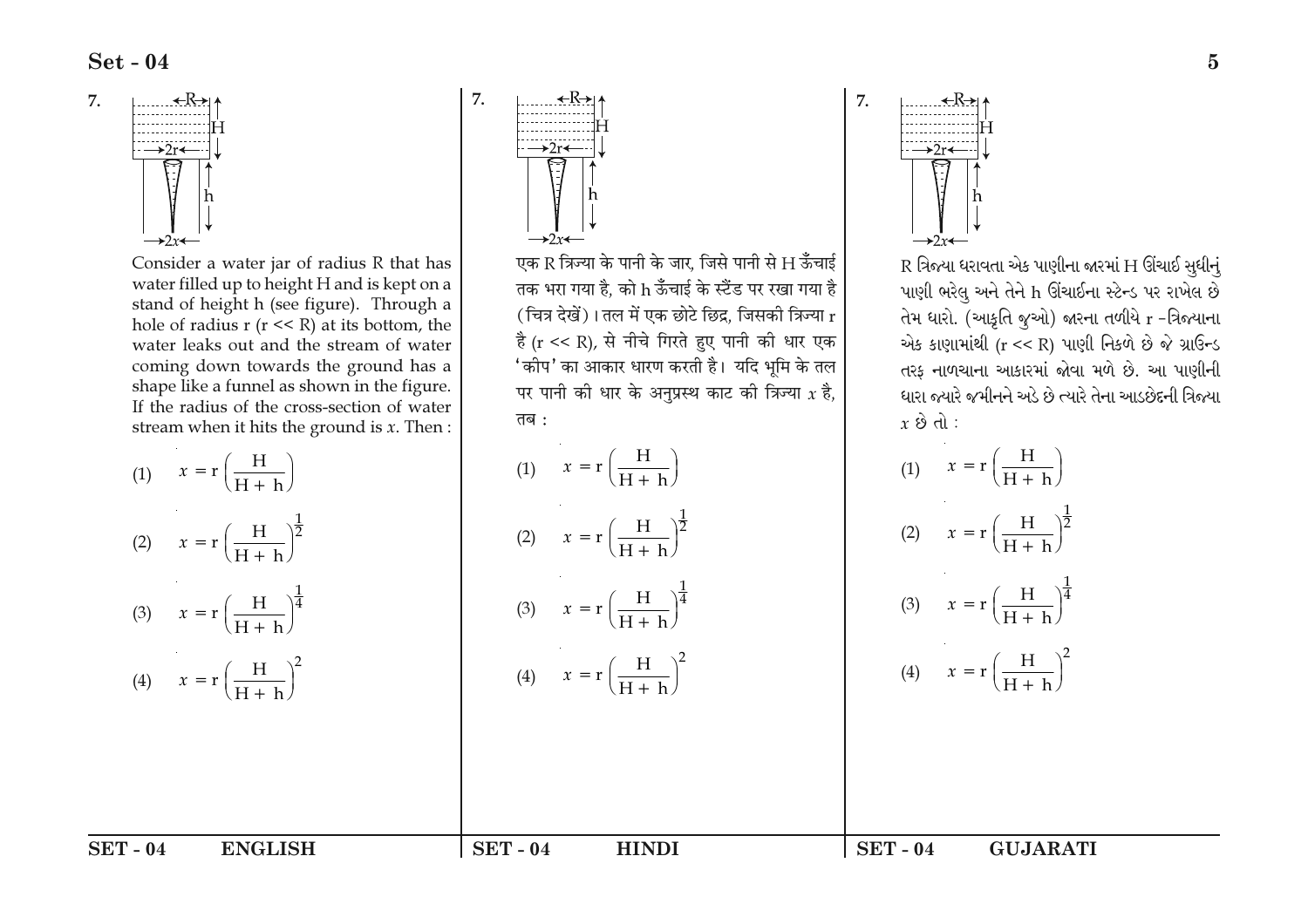|    | <b>SET-04</b><br><b>ENGLISH</b>                                                                                                                                                                                                                                                                     | <b>SET-04</b>                  | <b>HINDI</b>                                                                                                                                                                                                                       | <b>SET-04</b>            | <b>GUJARATI</b>                                                                                                                                                                                                                             |
|----|-----------------------------------------------------------------------------------------------------------------------------------------------------------------------------------------------------------------------------------------------------------------------------------------------------|--------------------------------|------------------------------------------------------------------------------------------------------------------------------------------------------------------------------------------------------------------------------------|--------------------------|---------------------------------------------------------------------------------------------------------------------------------------------------------------------------------------------------------------------------------------------|
|    |                                                                                                                                                                                                                                                                                                     |                                |                                                                                                                                                                                                                                    |                          |                                                                                                                                                                                                                                             |
|    | $\frac{2}{5}$<br>(4)                                                                                                                                                                                                                                                                                | (4)                            | $\frac{2}{5}$                                                                                                                                                                                                                      | (4)                      | $\frac{2}{5}$                                                                                                                                                                                                                               |
|    | $\frac{3}{2}$<br>(3)                                                                                                                                                                                                                                                                                | (3)                            | $rac{3}{2}$                                                                                                                                                                                                                        | (2)<br>(3)               | $rac{3}{2}$                                                                                                                                                                                                                                 |
|    | $rac{2}{3}$<br>(2)                                                                                                                                                                                                                                                                                  | (1)<br>(2)                     | $\frac{3}{5}$<br>$rac{2}{3}$                                                                                                                                                                                                       | (1)                      | $rac{3}{5}$<br>$rac{2}{3}$                                                                                                                                                                                                                  |
| 9. | The ratio of work done by an ideal<br>monoatomic gas to the heat supplied to it<br>in an isobaric process is:<br>$\frac{3}{5}$<br>(1)                                                                                                                                                               | 9.                             | किसी समभारिक प्रक्रिया में एक आदर्श एकपरमाणुक<br>गैस के द्वारा किये गए कार्य तथा उसे दी गई ऊष्मा का<br>अनुपात होगा:                                                                                                                | 9.                       | કોઈ સમભારિક પ્રક્રિયામાં એક આદર્શ એક પરમાણ્વીય<br>વાયુ દ્વારા થતા કાર્ય તથા તેને આપવામાં આવતી ઉષ્માનો<br>ગુણોત્તર છે:                                                                                                                       |
| 8. | 200 g water is heated from $40^{\circ}$ C to $60^{\circ}$ C.<br>Ignoring the slight expansion of water, the<br>change in its internal energy is close to<br>(Given<br>specific<br>heat<br>of<br>water = $4184$ J/kg/K) :<br>8.4 kJ<br>(1)<br>$4.2$ kJ<br>(2)<br>(3)<br>$16.7$ kJ<br>(4)<br>167.4 kJ | 8.<br>(1)<br>(2)<br>(3)<br>(4) | पानी के विस्तार को नगण्य मानते हुए, 200 g पानी को $\mid 8.$<br>40℃ से 60℃ तक गरम करने पर उसकी आंतरिक<br>ऊर्जा में अनुमानित परिवर्तन होगा (पानी का विशिष्ट<br>ताप = 4184 J/kg/K लें) :<br>8.4 kJ<br>$4.2$ kJ<br>16.7 kJ<br>167.4 kJ | (1)<br>(2)<br>(3)<br>(4) | $200$ g પાણીને $40^{\circ}$ C થી 60 $^{\circ}$ C સુધી ગરમ કરવામાં<br>આવે છે. પાણીનું વિસ્તરણ અવગણતા, તેની આંતરિક<br>ઊર્જામાં થતો ફેરફાર એ લગભગ હશે:<br>$($ પાણીની વિશિષ્ટ ઉષ્મા=4184 J/kg/K)<br>8.4 kJ<br>$4.2$ kJ<br>$16.7$ kJ<br>167.4 kJ |

 $\boldsymbol{6}$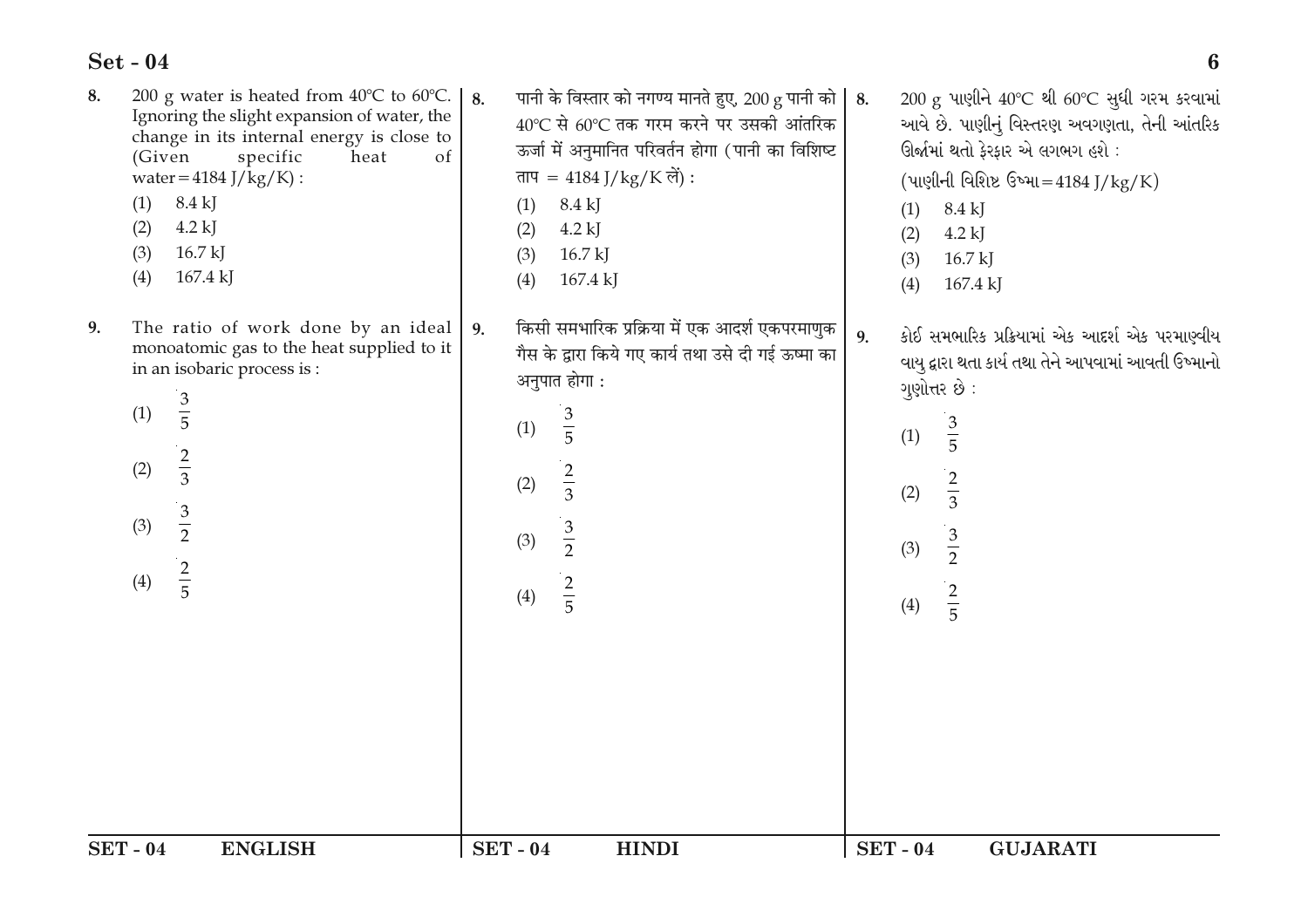Two particles are performing simple 10. harmonic motion in a straight line about the same equilibrium point. The amplitude and time period for both particles are same and equal to  $A$  and  $T$ , respectively. At time  $t=0$  one particle has displacement A while

> the other one has displacement  $\frac{-A}{2}$  and they are moving towards each other. If they cross each other at time  $t$ , then  $t$  is :

| (1) | $\boldsymbol{T}$<br>$\frac{1}{6}$ |  |
|-----|-----------------------------------|--|
| (2) | 5T<br>$\overline{6}$              |  |
| (3) | $rac{T}{3}$                       |  |
| (4) | $\overline{T}$<br>4               |  |
|     |                                   |  |

 $\frac{T}{4}$  $(4)$  $rac{T}{4}$  $(4)$ બે એન્જિન એકબીજાને પાર કરતા વિપરીત  $11.$ दो रेल-इंजन एक-दुसरे को पार करते हुए विपरीत દિશામાં 30 m/s ની સમાન ગતિથી ચાલે છે. 11. Two engines pass each other moving in 11. दिशा में 30 m/s की एक समान गति से चल रहे हैं। આમાનું એક એન્જિન જો 540 Hz આવૃતિથી opposite directions with uniform speed of  $30 \text{ m/s}$ . One of them is blowing a whistle उनमें से एक इंजन यदि 540 Hz आवत्ति से सीटी बजा સીટી વગાડી રહ્યું હોય, તો બીજી એન્જિનના of frequency 540 Hz. Calculate the रहा है, तो दूसरे इंजन के ड्राईवर द्वारा सुनी गई ध्वनि की ડ્રાયવર વડે સંભળાતા અવાજની આવૃતિ હશે : frequency heard by driver of second engine आवृत्ति होगी (ध्वनि की गति का मान (અવાજની ઝડપ 330 m/sec લો) before they pass each other. Speed of sound is  $330 \text{ m/sec}$ :  $330 \text{ m/sec}$  लें) : 450 Hz  $(1)$ 450 Hz  $(1)$ 540 Hz 450 Hz  $(2)$  $(1)$  $(2)$ 540 Hz 540 Hz  $(3)$ 648 Hz  $(2)$  $(3)$ 648 Hz 648 Hz 270 Hz  $(3)$  $(4)$ 270 Hz  $(4)$ 270 Hz  $(4)$  $SET - 04$ **ENGLISH**  $SET - 04$ **HINDI**  $SET - 04$ **GUJARATI** 

दो कण एक सरल रेखीय पथ पर स्थित एक ही माध्य  $10<sup>1</sup>$ बिंदु के सापेक्ष इस तरह से सरल आवर्त गतिमान अवस्था में है कि उनके आयाम (A) तथा आवर्त–काल (T) एक समान हैं। यदि  $t=0$  समय पर एक-दूसरे की तरफ आते हुए, एक कण का विस्थापन $A$  है तथा दुसरे कण का विस्थापन  $\frac{-A}{2}$  हो, तो t समय पर वे एक दूसरे को

पार करते हैं।  $t$  का मान होगा :

 $rac{T}{6}$ 

 $\frac{5T}{6}$ 

 $rac{T}{3}$ 

 $(1)$ 

 $(2)$ 

 $(3)$ 

 $10.$ 

એકજ સમતુલીત બિંદુની સાપેક્ષે બે કણો સીધી રેખામાં સરળ આવર્તગતિ કરે છે. આ બંને કણો માટે કંપવિસ્તાર તથા આવર્ત કાળ સમાન છે અને તે ક્રમશ:  $A$  તથા  $T$  છે.  $t=0$  સમયે, એકબીજા તરફ આવતા એક કણનું સ્થાનાંતર

 $\overline{7}$ 

 $A$  તથા બીજાનું સ્થાનાંતર  $\frac{-A}{2}$  છે. જો  $t$  સમયે તે એકબીજાને પાર કરે તો  $t$  છે:

 $rac{T}{6}$ 

 $\frac{5T}{6}$ 

 $rac{T}{3}$ 

 $(1)$ 

 $(2)$ 

 $(3)$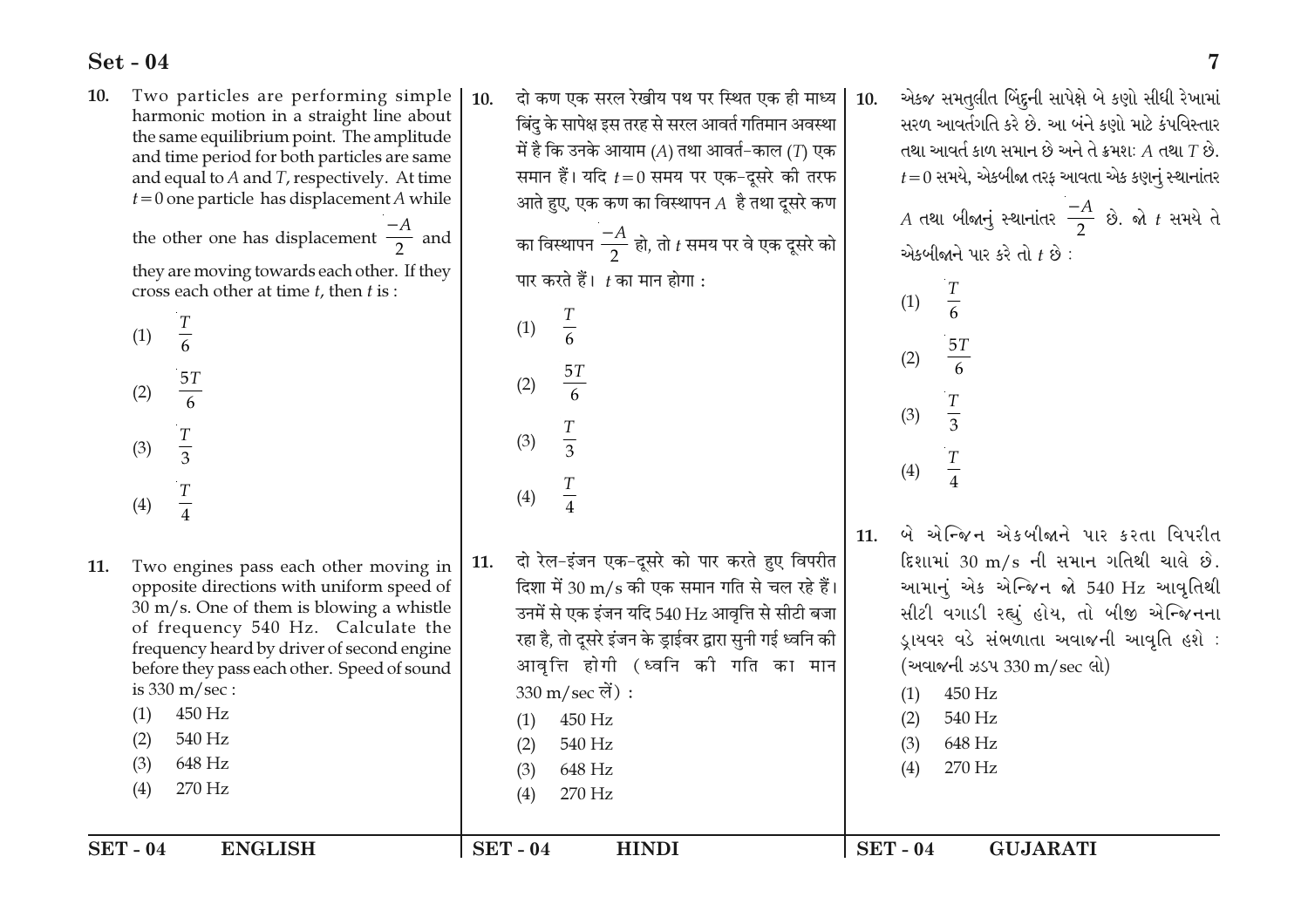| The potential (in volts) of a charge<br>12.<br>distribution is given by<br>$V(z) = 30 - 5z^2$ for $ z  \le 1$ m<br>$V(z) = 35 - 10  z $ for $ z  \ge 1$ m.<br>$V(z)$ does not depend on x and y. If this<br>potential is generated by a constant charge<br>per unit volume $\rho_0$ (in units of $\epsilon_0$ ) which is<br>spread over a certain region, then choose<br>the correct statement.<br>(1)<br>elsewhere<br>$\rho_0 = 20 \epsilon_0$ in the entire region<br>(2)<br>$\rho_0 = 40 \epsilon_0$ in the entire region<br>(3)<br>(4)<br>elsewhere<br>Three capacitors each of 4 $\mu$ F are to be<br>13.<br>connected in such a way that the effective<br>capacitance is 6 $\mu$ F. This can be done by<br>connecting them:<br>all in series<br>(1)<br>two in series and one in parallel<br>(2)<br>(3)<br>all in parallel<br>two in parallel and one in series<br>(4) | $\rho_0 = 10 \epsilon_0$ for $ z  \le 1$ m and $\rho_0 = 0$<br>$\rho_0 = 20 \epsilon_0$ for $ z  \le 1$ m and $\rho_0 = 0$ | 12.<br>13. | (4) | एक आवेश-वितरण के द्वारा निम्नलिखित विभव (वोल्ट  <br>में) उत्पन्न होता है:<br>$V(z) = 30 - 5z^2$ , $ z  \le 1$ m $\hat{H}$<br>$V(z) = 35 - 10  z $ ,  z  ≥1 m में<br>$V(z)$ , x एवं y पर निर्भर नहीं करता। यदि यह विभव<br>एक नियत आवेश जो प्रति इकाई आयतन<br>$\rho_0$ ( $\epsilon_0$ इकाइयों में) है तथा एक दिये हुए क्षेत्र में फैला<br>हुआ है, से उत्पादित है, तब निम्नलिखित में से सही<br>विकल्प का चयन करें :<br>(1) $\rho_0 = 10 \epsilon_0$  z ≤1 m में तथा $\rho_0 = 0$ अन्यत्र<br>(2) $\rho_0 = 20 \epsilon_0$ सर्वत्र<br>(3) $\rho_0 = 40 \epsilon_0$ सर्वत्र<br>$\rho_0$ =20 $\epsilon_0$  z ≤1 m में तथा $\rho_0$ =0 अन्यत्र<br>$4~\mu$ F धारिता के तीन संधारित्रों से इस तरह से संयोजन<br>बनाना है कि प्रभावी धारिता 6 $\mu$ F हो जाए। यह निम्न<br>संयोजन से प्राप्त किया जा सकता है : | 12.<br>13. | છે.<br>કરો.<br>(1)<br>(2)<br>(3)<br>(4) | એક વિદ્યુતભાર વિતરણમાં વિભવ (volts માં)<br>$V(z) = 30 - 5z^2$ , $ z  \le 1$ m માટે<br>$V(z) = 35 - 10  z ,  z  ≥ 1$ m માટે આપવામાં આવે<br>$V(z)$ એ $x$ અને $y$ પર આધાર રાખતો નથી. જો આ<br>સ્થિતિમાન એ નિયત વિજભાર પ્રતિ કદ $\rho_0$ ( $\epsilon_0$ ના<br>એકમમાં) વડે ઉત્પન્ન કરવામાં આવે કે જે કોઈ એક<br>ચોક્કસ ક્ષેત્રમાં વિસ્તરેલ હોય, તો સાચું વિધાન પસંદ<br>$\rho_0 = 10 \epsilon_0$ , $ z  \le 1$ m માટે તથા $\rho_0 = 0$ અન્યત્ર<br>$\rho_0$ =20 $\epsilon_0$ સર્વક્ષેત્રમાં<br>$\rho_0 = 40 \epsilon_0$ સર્વક્ષેત્રમાં<br>$\rho_0 = 20 \epsilon_0$ , $ z  \le 1$ m માટે અને $\rho_0 = 0$ અન્યત્ર<br>$4 \mu$ F નો એક એવા ત્રણ કેપા સિટરો એ રીતે જોડવામાં<br>આવેલ છે કે તેમનો સમતુલ્ય કૅપાસિટન્સ 6 $\mu$ F છે.<br>આવું તેમને : |
|-----------------------------------------------------------------------------------------------------------------------------------------------------------------------------------------------------------------------------------------------------------------------------------------------------------------------------------------------------------------------------------------------------------------------------------------------------------------------------------------------------------------------------------------------------------------------------------------------------------------------------------------------------------------------------------------------------------------------------------------------------------------------------------------------------------------------------------------------------------------------------|----------------------------------------------------------------------------------------------------------------------------|------------|-----|---------------------------------------------------------------------------------------------------------------------------------------------------------------------------------------------------------------------------------------------------------------------------------------------------------------------------------------------------------------------------------------------------------------------------------------------------------------------------------------------------------------------------------------------------------------------------------------------------------------------------------------------------------------------------------------------------------------------------------------------------------------------------------------------------|------------|-----------------------------------------|-------------------------------------------------------------------------------------------------------------------------------------------------------------------------------------------------------------------------------------------------------------------------------------------------------------------------------------------------------------------------------------------------------------------------------------------------------------------------------------------------------------------------------------------------------------------------------------------------------------------------------------------------------------------------------------------------------------------------------------|
|-----------------------------------------------------------------------------------------------------------------------------------------------------------------------------------------------------------------------------------------------------------------------------------------------------------------------------------------------------------------------------------------------------------------------------------------------------------------------------------------------------------------------------------------------------------------------------------------------------------------------------------------------------------------------------------------------------------------------------------------------------------------------------------------------------------------------------------------------------------------------------|----------------------------------------------------------------------------------------------------------------------------|------------|-----|---------------------------------------------------------------------------------------------------------------------------------------------------------------------------------------------------------------------------------------------------------------------------------------------------------------------------------------------------------------------------------------------------------------------------------------------------------------------------------------------------------------------------------------------------------------------------------------------------------------------------------------------------------------------------------------------------------------------------------------------------------------------------------------------------|------------|-----------------------------------------|-------------------------------------------------------------------------------------------------------------------------------------------------------------------------------------------------------------------------------------------------------------------------------------------------------------------------------------------------------------------------------------------------------------------------------------------------------------------------------------------------------------------------------------------------------------------------------------------------------------------------------------------------------------------------------------------------------------------------------------|

8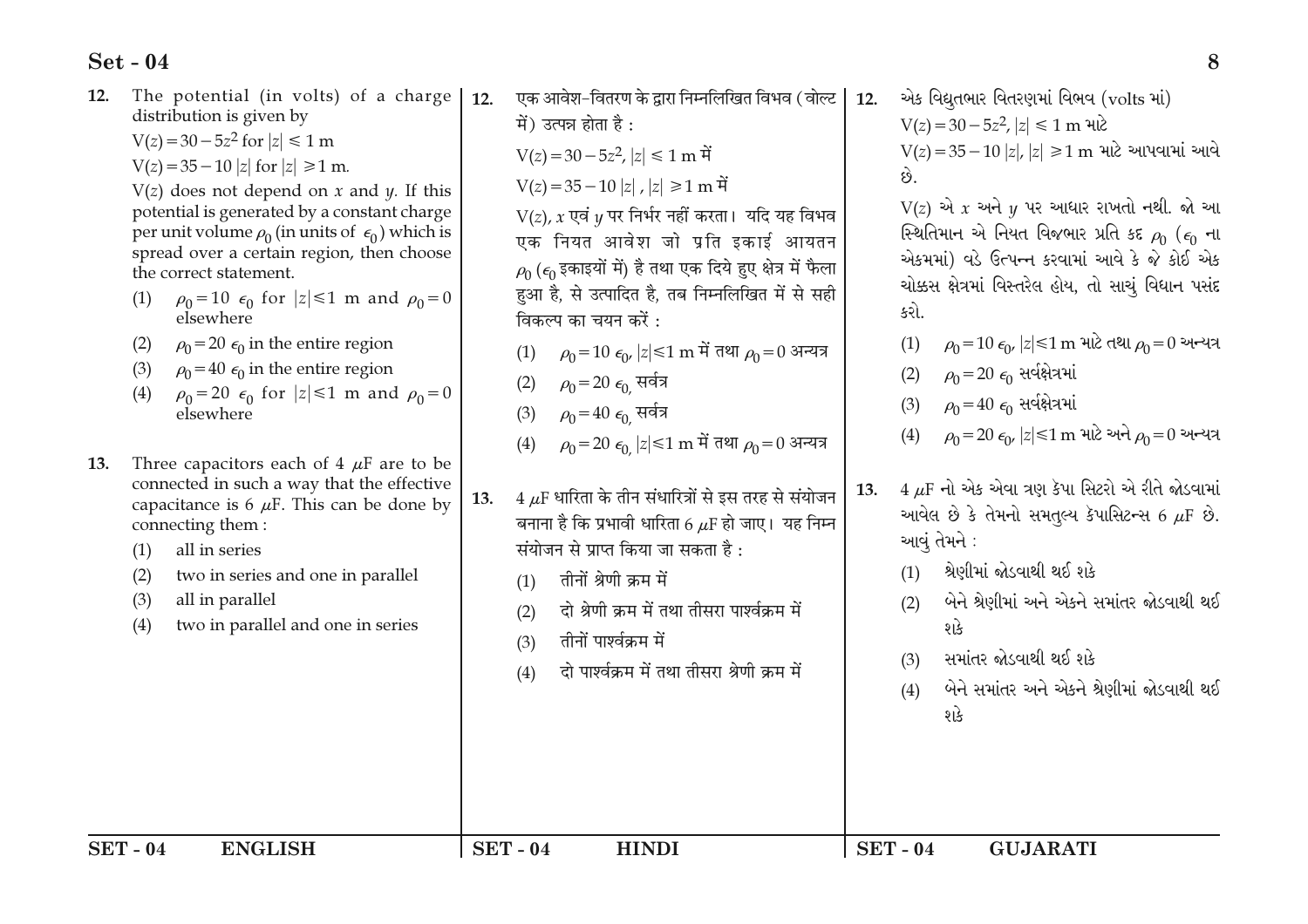14.



In the circuit shown, the resistance  $r$  is a variable resistance. If for  $r = fR$ , the heat generation in  $r$  is maximum then the value of  $f$  is :

| (1) | 1<br>$\overline{4}$            |  |  |
|-----|--------------------------------|--|--|
| (2) | $\mathbf{1}$<br>$\overline{2}$ |  |  |
| (3) | $rac{3}{4}$                    |  |  |
| (4) | 1                              |  |  |

15. A magnetic dipole is acted upon by two 15. magnetic fields which are inclined to each other at an angle of 75°. One of the fields has a magnitude of 15 mT. The dipole attains stable equilibrium at an angle of 30° with this field. The magnitude of the other field (in mT) is close to:  $(1)$ 11  $(2)$ 36

**ENGLISH** 

- $(3)$  $\mathbf{1}$
- 1060  $(4)$

 $SET - 04$ 



1060

**HINDI** 

 $(4)$ 

 $SET - 04$ 

આપેલ પરિપથમાં  $r$  એક ચલ અવરોધ છે. જો  $r = fR$ માટે  $r$  માં મહત્તમ ઉષ્મા ઉત્પન્ન થાય તો  $\,$  ની કિંમત

એકબીજાની સામે 75° ના ખૂણો ઢળતા બે ચૂંબકીય ક્ષેત્રો પર એક ચુંબકીય દ્વિ-ધ્રૂવ (Dipole) કાર્યરત છે. કોઈ એક ક્ષેત્રનું મૂલ્ય 15 mT છે અને આ ક્ષેત્ર સાથે 30° ના ખૂણાથી ડાયપોલ સ્થાયી સંતુલીત અવસ્થા પ્રાપ્ત કરે છે. બીજા ક્ષેત્રનું મુલ્ય (mT માં) આશરે હશે:

**GUJARATI** 

 $SET - 04$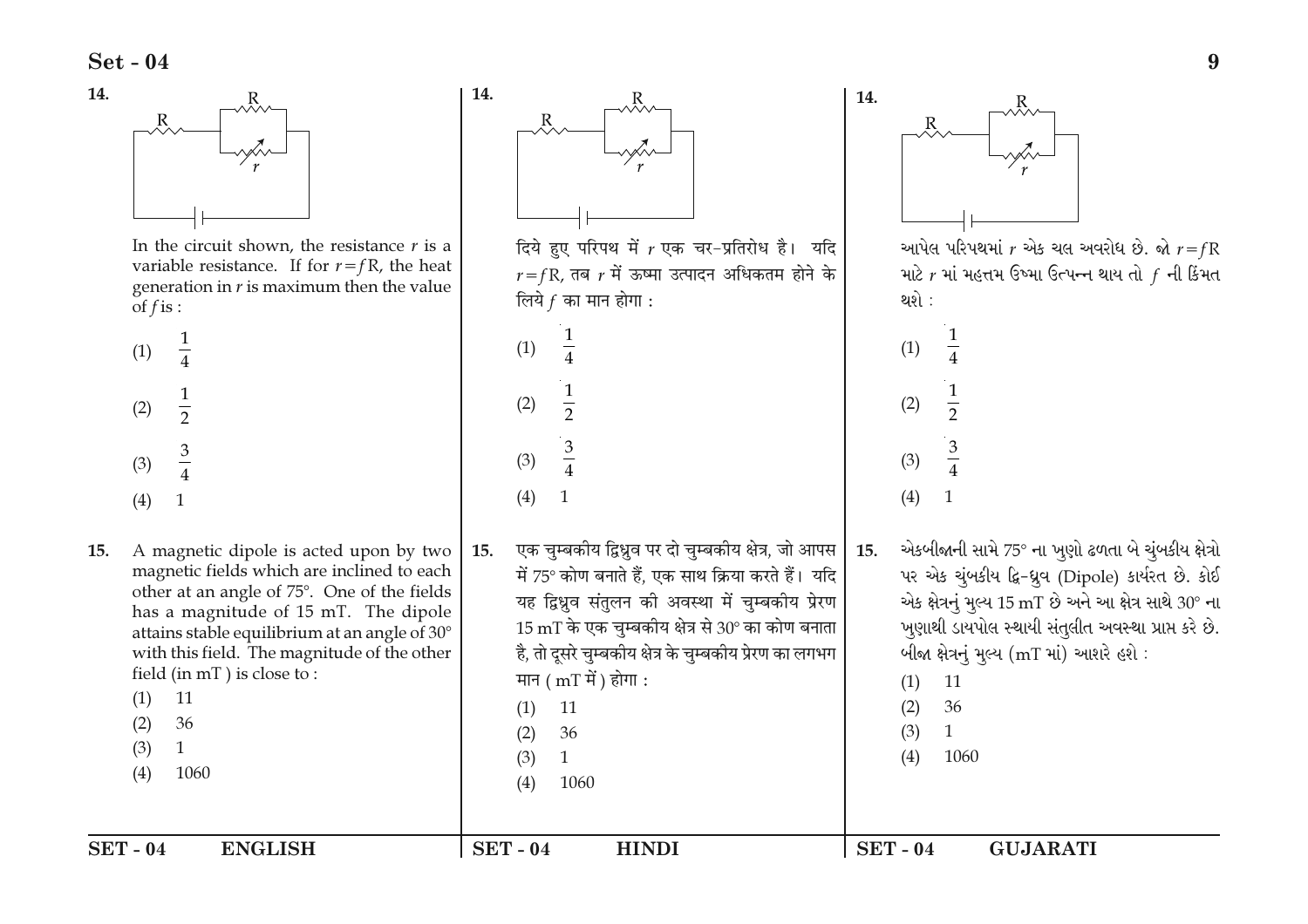- 16. A 50  $\Omega$  resistance is connected to a battery of 5 V. A galvanometer of resistance 100 Ω is to be used as an ammeter to measure current through the resistance, for this a resistance  $r<sub>s</sub>$  is connected to the galvanometer. Which of the following connections should be employed if the measured current is within 1% of the current without the ammeter in the circuit?
	- (1)  $r_s = 0.5 \Omega$  in parallel with the galvanometer
	- (2)  $r_e = 0.5 \Omega$  in series with the galvanometer
	- $(3)$  $r_c$  = 1  $\Omega$  in series with galvanometer
	- $r_s = 1 \Omega$  in parallel with galvanometer  $(4)$
- 16. एक 50  $\Omega$  का प्रतिरोध एक 5 V की बैटरी से जड़ा हुआ  $16<sup>1</sup>$ है। एक गैल्वेनोमीटर जिसका प्रतिरोध 100  $\Omega$  है, को एम्पीयरमीटर के रूप में प्रयोग किया जाना है। गैल्वेनोमीटर के साथ एक प्रतिरोध  $r_c$ संयोजित है। यदि इस संयोजन में मापित धारा एम्पीयरमीटर को हटाने पर मापित धारा के मान से 1% के भीतर हो तो निम्नलिखित में से कौन-सा संयोजन उचित होगा?
	- $r_c\!=\!0.5~\Omega$  गैल्वेनोमीटर के साथ पार्श्वक्रम में  $(1)$
	- $r_c$  = 0.5  $\Omega$  गैल्वेनोमीटर के साथ श्रेणी क्रम में  $(2)$
	- $r_{\rm e}$  = 1  $\Omega$  गैल्वेनोमीटर के साथ श्रेणी क्रम में  $(3)$
	- $r_c \!=\! 1~\Omega$  गैल्वेनोमीटर के साथ पार्श्वक्रम में  $(4)$

**HINDI** 

 $SET - 04$ 

 $5V$  ની બેટરી સાથે  $50\Omega$  નો એક અવરોધ લગાડેલ છે. આ અવરોધમાંથી પસાર થતા પ્રવાહ માપવા  $100\,\Omega$  ના અવરોધ ધરાવતું ગેલ્વેનોમીટરને એમિટર તરીકે વાપરવામાં આવે છે. આ માટે એક અવરોધ  $r_{\rm s}$ ગેલ્વેનોમીટર સાથે જોડવામાં આવે છે.

નીચે આપેલ કયૂ જોડાણ વાપરવું જોઈએ કે જેથી માપેલ પ્રવાહ એ એમિટર વગર પરિપથના માંના પ્રવાહની <u>1% ની અવધિમાં હોય.</u>

- $(1)$   $r_c = 0.5 \Omega$  ગેલ્વેનોમીટરને સમાંતર
- $r_c\!=\!0.5~\Omega$  ગેલ્વેનોમીટરની શ્રેણીમાં  $(2)$

**GUJARATI** 

- $r_c$  = 1  $\Omega$  ગેલ્વેનોમીટરની શ્રેણીમાં  $(3)$
- (4)  $r_c = 1 \Omega$  ગેલ્વેનોમીટરને સમાંતર

 $SET - 04$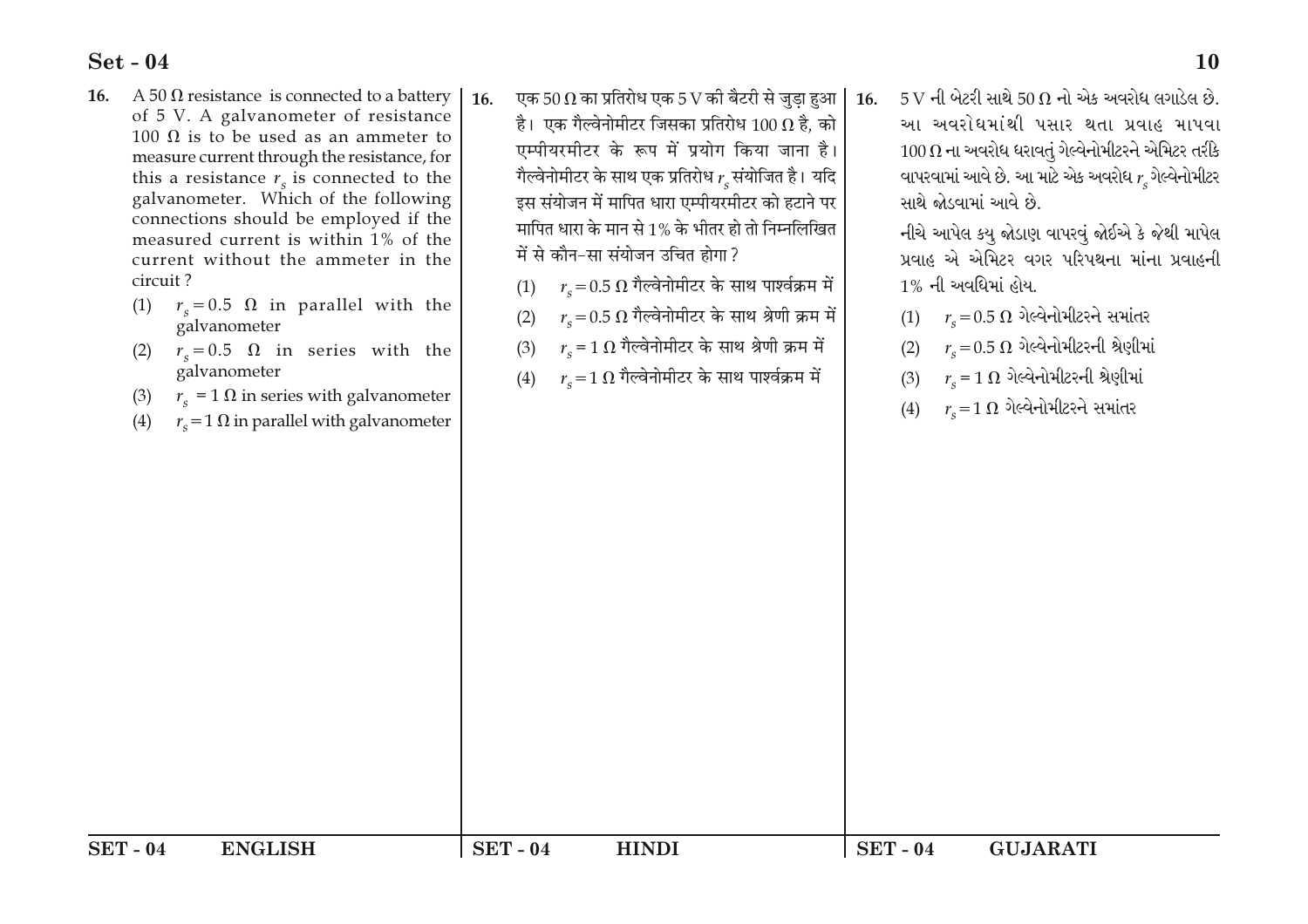

11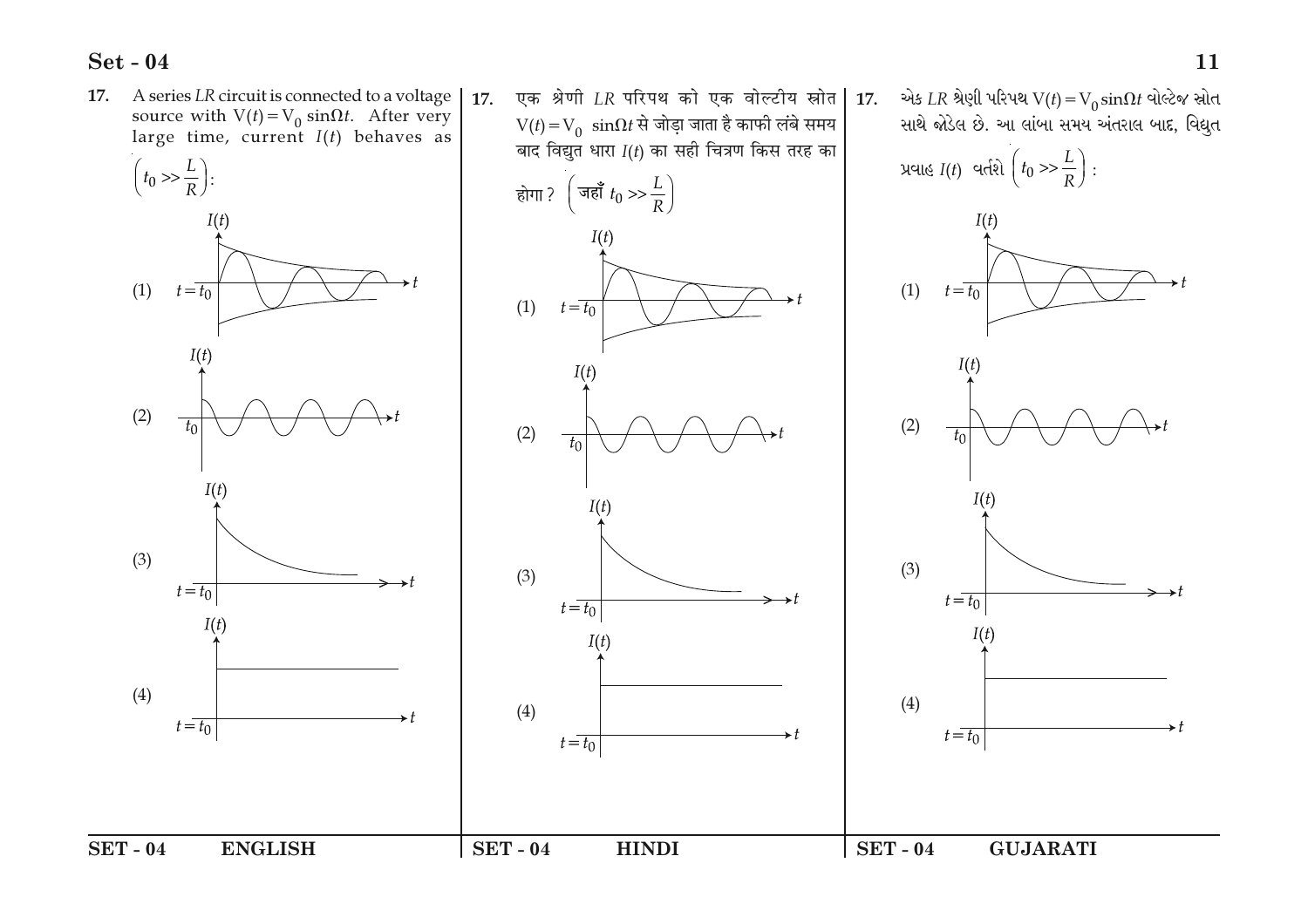- Microwave oven acts on the principle of : 18.
	- transferring electrons from lower to  $(1)$ higher energy levels in water molecule
	- $(2)$ giving rotational energy to water molecules
	- giving vibrational energy to water  $(3)$ molecules
	- giving translational energy to water  $(4)$ molecules
- 18. माइक्रोवेव ओवन किस प्रक्रिया पर आधारित है?
	- जल अणुओं में स्थित इलेक्ट्रॉनों के कम ऊर्जा  $(1)$ से अधिक ऊर्जा वाले लेवल में स्थानांतरित करने की प्रक्रिया पर।
	- जल अणुओं को घूर्णन ऊर्जा प्रदान करने की  $(2)$ प्रक्रिया पर।
	- जल अणुओं को कंपन ऊर्जा प्रदान करने की  $(3)$ प्रक्रिया पर।
	- जल अणुओं को स्थानांतरी ऊर्जा प्रदान करने  $(4)$ को प्रक्रिया पर।
- $18.$  માઈક્રોવેવ ઓવન કયા સિધ્ધાંત પર કાર્ય કરે છે  $7$ 
	- પાણીના અણુંઓમાં ઓછી થી વધ્ ઊર્જા સ્તર  $(1)$ તરફ ઈલેક્ટ્રોનનું સ્થાનાંતરણ
	- પાણીના અણુંઓને ઘૂર્ણન ઊર્જા આપવાનું  $(2)$
	- પાણીના અણુંઓને કંપન ઊર્જા આપવાનં  $(3)$
	- પાણીના અણુંઓને સ્થાનાંતરિત ઊર્જા આપવાનું  $(4)$

| <b>SET</b><br>-04 | <b>ENGLISH</b> | <b>SET</b><br>$-04$ | <b>HINDI</b> | <b>SET</b><br>$-04$ | <b>GUJARATI</b> |
|-------------------|----------------|---------------------|--------------|---------------------|-----------------|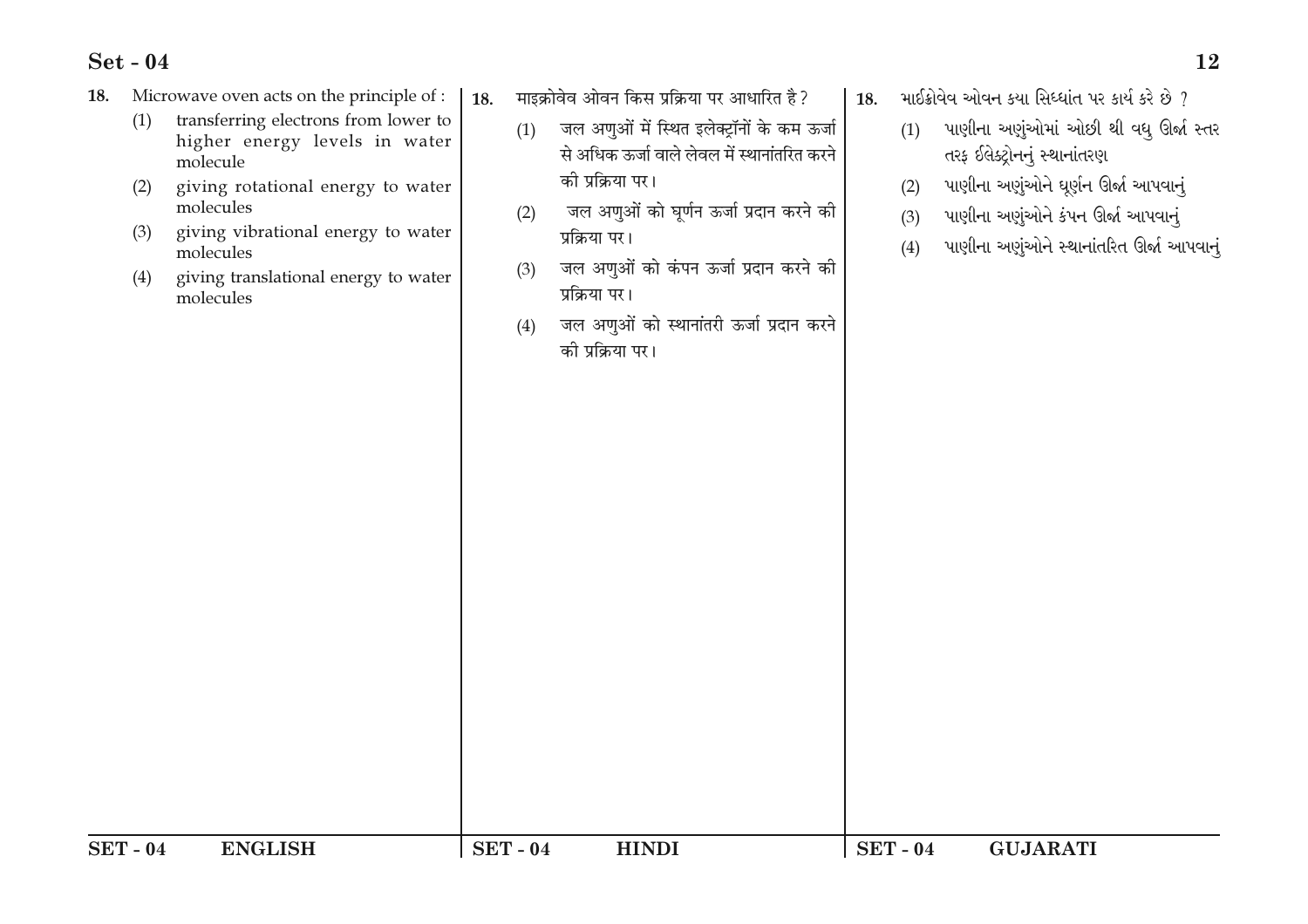A convex lens, of focal length 30 cm, a 19. concave lens of focal length 120 cm, and a plane mirror are arranged as shown. For an object kept at a distance of 60 cm from the convex lens, the final image, formed by the combination, is a real image, at a distance of :



- 60 cm from the concave lens
- $(2)$ 70 cm from the convex lens  $(3)$
- $(4)$ 70 cm from the concave lens

एक उत्तल लैंस व अवतल लैंस. जिनकी फ़ोकस दरी  $19<sub>1</sub>$ क्रमश: 30 cm एवं 120 cm है, तथा समतल दर्पण निम्न चित्र के अनुसार रखे गये है। एक बिम्ब उत्तल लैंस से 60 cm की दूरी पर स्थित है। इस संयोजन द्वारा निर्मित अंतिम प्रतिबिम्ब एक वास्तविक प्रतिबिम्ब है जिसको स्थिति निम्नलिखित होगी :



30 cm કેન્દ્રલંબાઈ ધરાવતો એક બહિર્ગોળ કાચ. 120 cm કેન્દ્રલંબાઈ ધરાવતો એક અંતર્ગોળ કાચ અને એક સાદો અરીસો આકૃત્તિમાં બતાવ્યા પ્રમાણે ગોઠવેલ છે.

 $19<sub>1</sub>$ 

બહિર્ગોળ કાચથી 60 cm દૂર રાખેલ વસ્તુનું નીચે દર્શાવેલ કઈ સ્થિતિમાં આ ગોઠવવાથી કેટલા અંતરે વસ્તુનું વાસ્તવિક પ્રતિબિંબ મળશે.



**HINDI**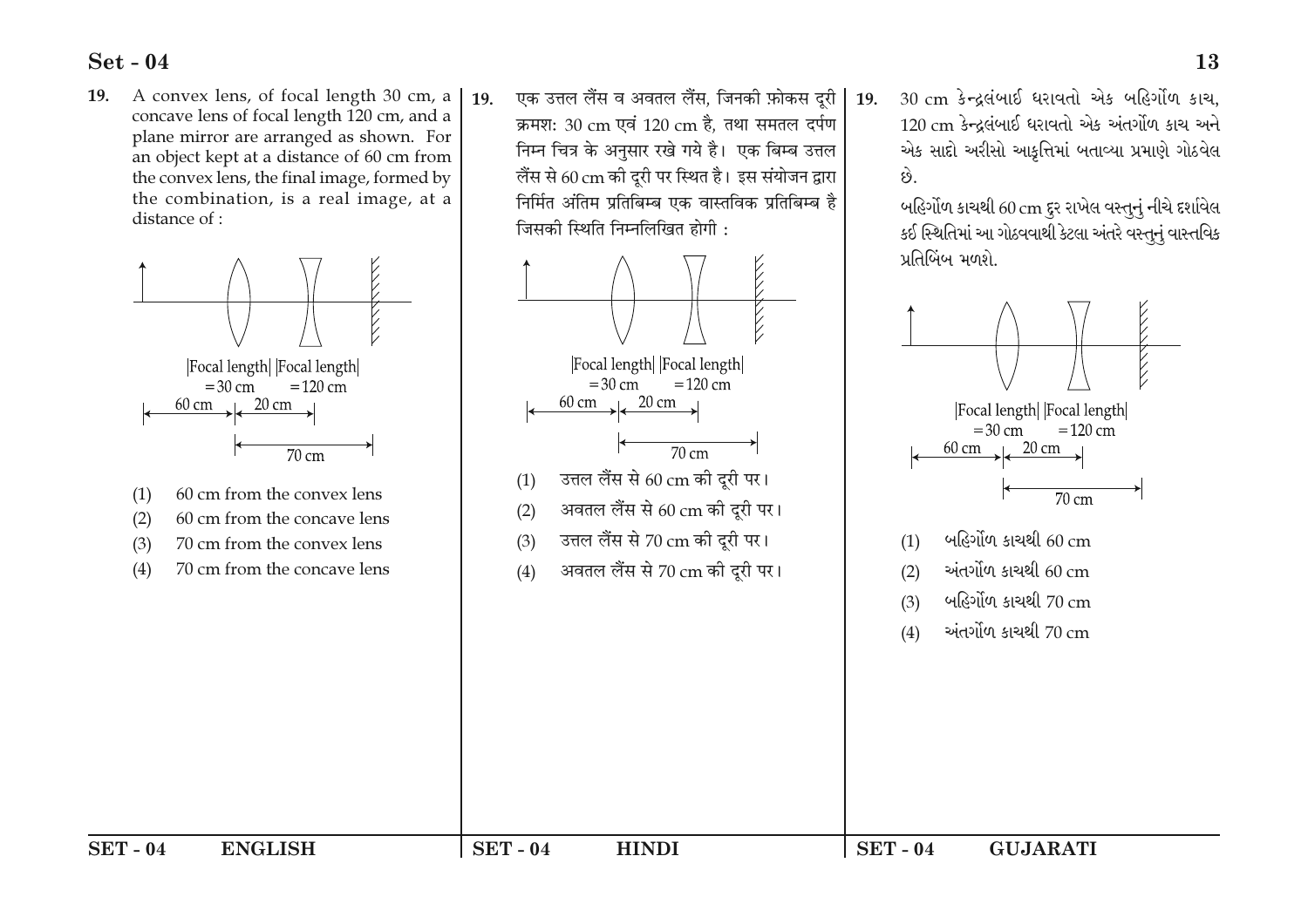20.

- In Young's double slit experiment, the यंग के द्वि-झिरी प्रयोग में. जिसमें पर्दे एवं झिरी के  $20<sup>1</sup>$ distance between slits and the screen is बीच की दूरी 1.0 m तथा 600 nm तरंगदैर्ध्य के 1.0 m and monochromatic light of 600 nm एकवर्णीय प्रकाश का उपयोग किया गया है। झिरियों is being used. A person standing near the के समीप खड़ा हुआ एक व्यक्ति व्यतिकरण पैटर्न को slits is looking at the fringe pattern. When the separation between the slits is varied, देख रहा है। दोनों झिरियों के बीच की दुरी को परिवर्तित the interference pattern disappears for a करने पर एक विशेष दूरी  $d_0$  पर व्यतिकरण पैटर्न लुप्त particular distance  $d_0$  between the slits. If हो जाता है। यदि व्यक्ति की आँख का कोणीय वियोजन the angular resolution of the eye is  $\frac{1}{60}$ ,  $\frac{1}{60}$  हो, तो  $d_0$  का मान लगभग होगा : the value of  $d_0$  is close to :  $(1)$  $1 \text{ mm}$  $(1)$  $1 \text{ mm}$  $(2)$  $(2)$  $2 \text{ mm}$  $2 \text{ mm}$  $(3)$  $4 \text{ mm}$  $(3)$  $4 \text{ mm}$  $(4)$  $3 \text{ mm}$  $(4)$  $3 \text{ mm}$
- યંત્રના ડબલ સ્લિટના પ્રયોગ, સ્લિટ અને પડદા વચ્ચેનું  $20.$ અંતર 1.0 m છે તથા 600 nm એક રંગીય પ્રકાશ ઉપયોગમાં લેવામાં આવેલ છે. સ્લિટની નજીક ઉભેલ એક વ્યક્તિ શલાકાભાત તરફ જોવે છે. જ્યારે સ્લિટ વચ્ચેનું અંતર બદલવામાં આવે છે ત્યારે બે સ્લિટ વચ્ચેના વિશેષ અંતર  $d_0$  માટે વ્યતિકરણ ભાત લુપ્ત થાય છે. જો આંખનુ
	- કોણીય વિભેદન $\frac{1}{60}$  છે, તો  $d_0$  નું મુલ્ય \_\_\_\_\_\_\_\_ ની નજીકનું થશે.  $(1)$  $1 \text{ mm}$
	- $(2)$  $2 \text{ mm}$
	- $(3)$  $4 \text{ mm}$
	- $(4)$  $3 \text{ mm}$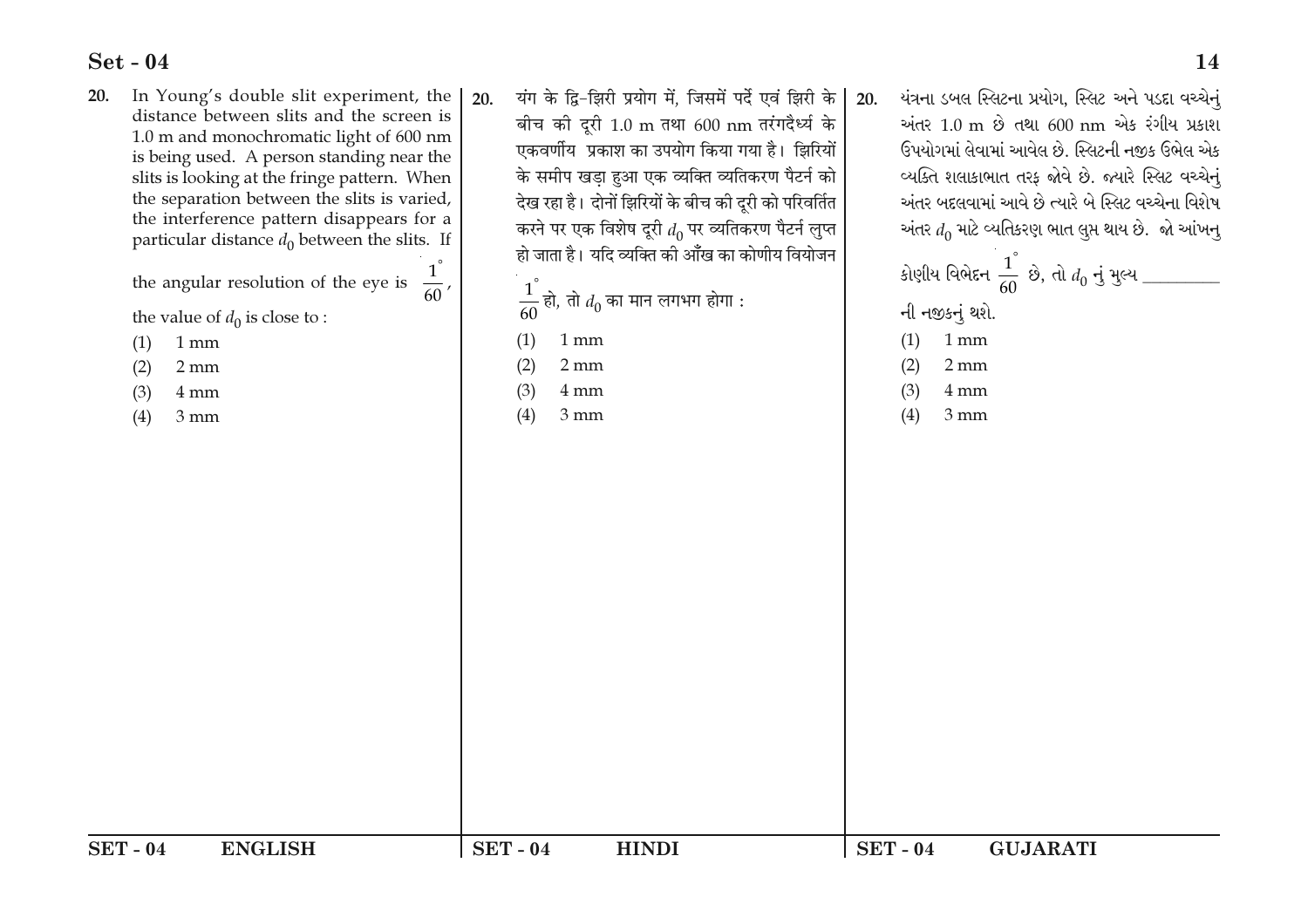- When photons of wavelength  $\lambda_1$  are 21. incident on an isolated sphere, the corresponding stopping potential is found to be V. When photons of wavelength  $\lambda_2$ are used, the corresponding stopping potential was thrice that of the above value. If light of wavelength  $\lambda_3$  is used then find the stopping potential for this case:
	- (1)  $\frac{hc}{e} \left[ \frac{1}{\lambda_3} \frac{1}{\lambda_2} \frac{1}{\lambda_1} \right]$ (2)  $\frac{hc}{e} \left[ \frac{1}{\lambda_3} + \frac{1}{\lambda_2} - \frac{1}{\lambda_1} \right]$ (3)  $\frac{hc}{e} \left[ \frac{1}{\lambda_3} + \frac{1}{2\lambda_2} - \frac{3}{2\lambda_1} \right]$ (4)  $\frac{hc}{e} \left[ \frac{1}{\lambda_2} + \frac{1}{2\lambda_2} - \frac{1}{\lambda_1} \right]$

21. जब  $\lambda_1$  तरंगदैर्ध्य के फोटान एक विलगित गोले को प्रदीप्त करते हैं. तो संगत 'निरोधी-विभव' का मान  ${\rm V}$ पाया जाता है। जब  $\lambda_2$  तरंगदैर्ध्य के फोटान उपयोग में लाये जाते हैं तो निरोधी-विभव का मान तिगुना (3V) हो जाता है। अगर  $\lambda_2$  तरंगदैर्ध्य के फोटान से गोले को प्रदीप्त किया जाए तो निरोधी-विभव का मान होगा :

(1) 
$$
\frac{hc}{e} \left[ \frac{1}{\lambda_3} - \frac{1}{\lambda_2} - \frac{1}{\lambda_1} \right]
$$
  
(2) 
$$
\frac{hc}{e} \left[ \frac{1}{\lambda_3} + \frac{1}{\lambda_2} - \frac{1}{\lambda_1} \right]
$$
  
(3) 
$$
\frac{hc}{e} \left[ \frac{1}{\lambda_3} + \frac{1}{2\lambda_2} - \frac{3}{2\lambda_1} \right]
$$

$$
(4) \quad \frac{hc}{e} \bigg[ \frac{1}{\lambda_3} + \frac{1}{2\lambda_2} - \frac{1}{\lambda_1} \bigg]
$$

જ્યારે  $\lambda_1$  તરંગલંબાઈના ફોટોન્સને એક અલગ કરેલ ગોળા  $21.$ પર આપાત કરવામાં આવે છે ત્યારે અનુરૂપ નિરોધી-વિભવ (સ્ટોપિંગ પોટેન્શિયલ) V જેટલો થાય છે. જ્યારે  $\lambda_2$  તરંગલંબાઈના ફોટોન્સનો ઉપયોગ કરવામાં આવે છે ત્યારે તેને અનુરૂપ નિરોધી-વિભવ પહેલા કરતાં ત્રણ ગણો થાય છે. જ્યારે ∧<sub>ર</sub> તરંગલંબાઈનો પ્રકાશ વાપરવામાં આવે છે ત્યારે નિરોધી-વિભવનું મૂલ્ય થશે:

| (1) | $\frac{hc}{e} \left[ \frac{1}{\lambda_3} \right] -$<br>$-\frac{1}{\lambda_2}$<br>$\left\lfloor \frac{1}{\lambda_1} \right\rfloor$ |
|-----|-----------------------------------------------------------------------------------------------------------------------------------|
| (2) | $\left\lfloor \frac{1}{\lambda_1} \right\rfloor$<br>$\frac{hc}{e} \left[ \frac{1}{\lambda_3} + \frac{1}{\lambda_2} \right]$       |
| (3) | $\frac{hc}{e} \left[ \frac{1}{\lambda_3} + \frac{1}{2\lambda_2} \right]$<br>$\left[\frac{3}{2\lambda_1}\right]$                   |
| (4) | $\frac{hc}{e} \left[ \frac{1}{\lambda_3} + \frac{1}{2\lambda_2} \right]$<br>$\left\lfloor \frac{1}{\lambda_1} \right\rfloor$      |

 $SET - 04$ **ENGLISH**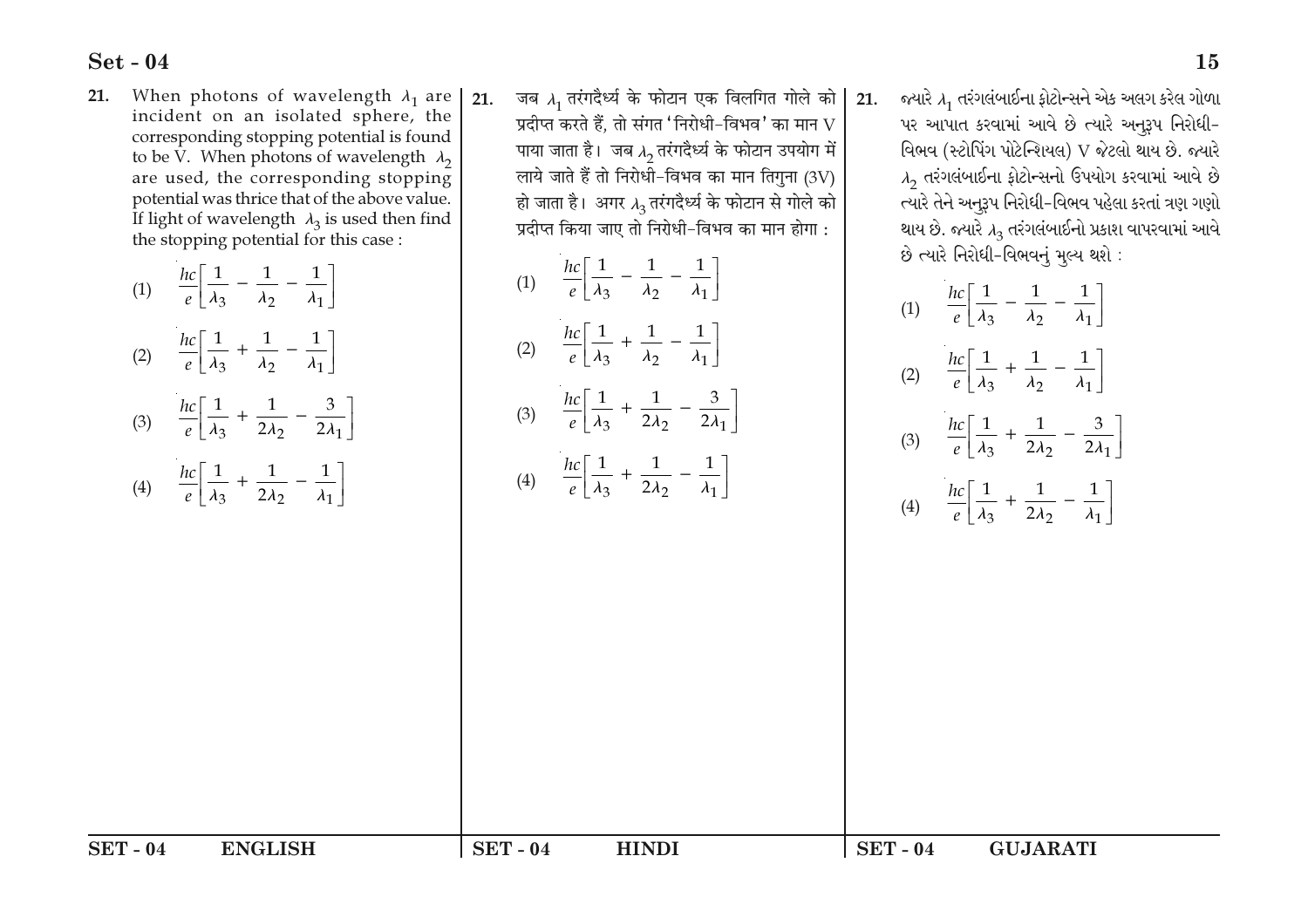- A hydrogen atom makes a transition from 22.  $n=2$  to  $n=1$  and emits a photon. This photon strikes a doubly ionized lithium atom  $(z=3)$  in excited state and completely removes the orbiting electron. The least quantum number for the excited state of the ion for the process is:
	- $(1)$ 2
	- $\mathfrak{Z}$  $(2)$
	- $(3)$  $\overline{4}$
	- $(4)$ 5
- The truth table given in fig. represents:  $23$

| B<br>$\mathbf{Y}$<br>A<br>23.<br>$\overline{0}$<br>$\overline{0}$<br>$\theta$<br>चित्र में दिखाई गई सत्यमान-सारणी निम्नलिखित में से<br>$\dot{\vartheta}$ ?<br>23.<br>$\mathbf{1}$<br>$\overline{0}$<br>$\mathbf{1}$<br>किस गेट को दर्शाती है?<br>$\mathbf{1}$<br>$\overline{0}$<br>$\mathbf{1}$<br>B<br>Y<br>$\boldsymbol{A}$<br>B<br>Y<br>A<br>1<br>$\mathbf{1}$<br>1<br>$\theta$<br>$\Omega$<br>$\overline{0}$<br>$\overline{0}$<br>$\overline{0}$<br>$\overline{0}$<br>AND - Gate<br>$\theta$<br>$\mathbf{1}$<br>(1)<br>1<br>$\overline{0}$<br>$\mathbf{1}$<br>OR - Gate<br>(2)<br>$\mathbf{1}$<br>$\overline{0}$<br>1 | NAND - Gate<br>(3)<br>NOR - Gate<br>(4)<br><b>SET - 04</b><br><b>ENGLISH</b> | $\mathbf{1}$<br>$\mathbf{1}$<br>$\mathbf{1}$<br>AND गेट<br>(1)<br>OR गेट<br>(2)<br>NAND गेट<br>(3)<br>NOR गेट<br>(4)<br>$SET - 04$<br><b>HINDI</b> | $\mathbf{1}$<br>1<br>1<br>AND - Gate<br>(1)<br>OR - Gate<br>(2)<br>NAND - Gate<br>(3)<br>NOR - Gate<br>(4)<br>$SET - 04$<br><b>GUJARATI</b> |
|---------------------------------------------------------------------------------------------------------------------------------------------------------------------------------------------------------------------------------------------------------------------------------------------------------------------------------------------------------------------------------------------------------------------------------------------------------------------------------------------------------------------------------------------------------------------------------------------------------------------------|------------------------------------------------------------------------------|----------------------------------------------------------------------------------------------------------------------------------------------------|---------------------------------------------------------------------------------------------------------------------------------------------|
|                                                                                                                                                                                                                                                                                                                                                                                                                                                                                                                                                                                                                           |                                                                              | (4)<br>5<br>$\mathbf{1}$<br>$\Omega$<br>$\mathbf{1}$                                                                                               | આકૃતિમાં આપેલ ટ્ર્થ ટેબલ નીચે આપેલ                                                                                                          |

22. एक हाइड्रोजन परमाणु  $n = 2$  क्वांटम संख्या वाले ऊर्जा | लेवल से  $n=1$  क्वांटम संख्या वाले ऊर्जा लेवल में संक्रमण करने पर एक फोटान उत्सर्जित करता है। यह फोटान एक द्वि-आयनित लिथियम परमाणु ( $z = 3$ ) (जो कि उत्तेजित अवस्था में है) से टकराता है और कक्षीय इलेक्ट्रॉन (orbiting electron) को पूरी तरह से बाहर निकाल देता है। इस प्रक्रिया के लिए आयन की उत्तेजित अवस्था की न्यूनतम क्वांटम संख्या होगी :

- $(1)$ 2
- $(2)$ 3
- $(3)$  $\overline{4}$

એક હાઈડ્રોજન પરમાણું  $n=2$  થી  $n=1$  ઊર્જા સ્તરમાં  $22.$ સંક્રમણ કરે છે અને એક ફોટોન ઉત્સર્જીત કરે છે. આ ફોટોન દ્વિ-આયોનાઈઝ્ડ લિથીયમ પરમાણું  $(z=3)$  ને તેની ઉત્તેજીત અવસ્થામાં અથડાય છે અને કક્ષીય ઈલેક્ટ્રોનને સંપૂર્ણ બહાર નિકાળે છે. આ પ્રક્રિયા માટે આયનની ઉત્તેજીત અવસ્થાની ન્યૂનતમ ક્વાન્ટમ નંબર થશે :

- $(1)$ 2
- $(2)$ 3
- $\overline{4}$  $(3)$  $(4)$ 5

કય ગેટ બતાવે

**16**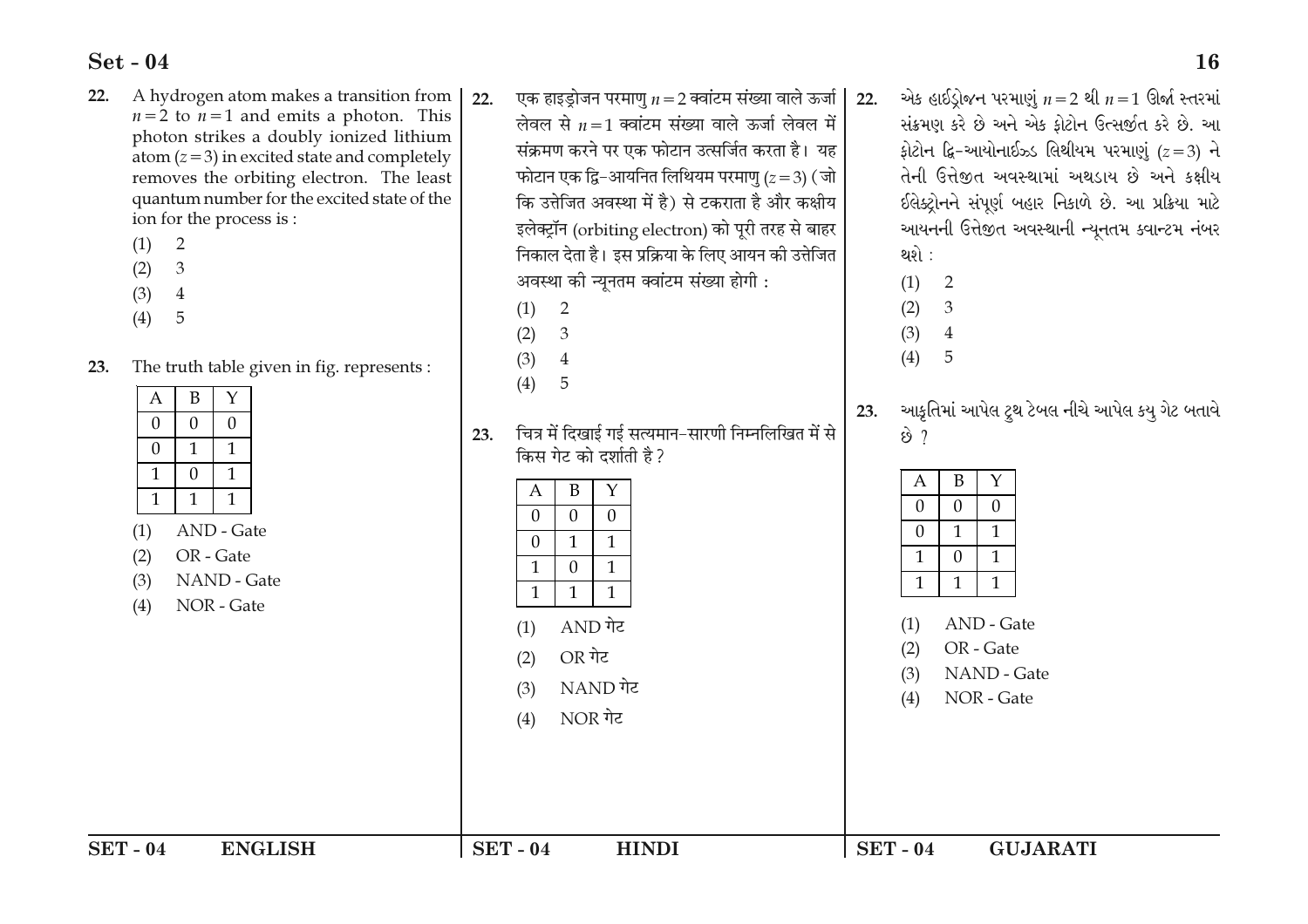- An audio signal consists of two distinct 24. sounds : one a human speech signal in the frequency band of 200 Hz to 2700 Hz, while the other is a high frequency music signal in the frequency band of 10200 Hz to 15200 Hz. The ratio of the AM signal bandwidth required to send both the signals together to the AM signal bandwidth required to send just the human speech is:
	- $(1)$ 3
	- 5  $(2)$
	- $(3)$ 6
	- $(4)$ 2
- 25. A simple pendulum made of a bob of mass  *and a metallic wire of negligible* mass has time period 2 s at  $T=0$ °C. If the temperature of the wire is increased and the corresponding change in its time period is plotted against its temperature, the resulting graph is a line of slope S. If the coefficient of linear expansion of metal is  $\alpha$ then the value of S is  $\cdot$ 
	- $(1)$  $\alpha$  $\frac{\alpha}{2}$  $(2)$
	- $2\alpha$  $(3)$  $\frac{1}{1}$  $(4)$

एक ध्वनि-सिग्नल दो स्पष्ट ध्वनियों से निर्मित है।  $24$ इनमें से एक मनुष्य द्वारा भाषित सिग्नल है जो 200 Hz से 2700 Hz की आवृत्ति अंतराल का है, तथा दूसरा सिग्नल 10200 Hz से 15200 Hz उच्च आवृत्ति वाले संगीत का है। दोनों सिग्नलों के संचरण के लिए आवश्यक AM सिग्नल की बैंड-चौडाई और केवल मनृष्य द्वारा भाषित सिग्नल के संचरण के लिए आवश्यक AM सिग्नल की बैंड-चौडाई का अनुपात क्या होगा ?

- $(1)$ 3
- 5  $(2)$
- $(3)$ 6
- $(4)$ 2

 $T = 0$ °C पर एक सरल−लोलक, जो कि  $m$  द्रव्यमान 25. के गोलक और द्रव्यमान रहित धातु के तार से निर्मित है. का आवर्त्त-काल 2 s है। अगर तार के तापमान को बढाने से, आवर्त्त-काल में हुई वृद्धि को ग्राफ द्वारा दर्शाया जाये, तो परिणामी ग्राफ की ढाल-माप (slope)  $S$  है। यदि तार का रैखिक–प्रसार गुणांक  $\alpha$  है तो  $S$  का मान होगा :

> $(1)$  $\alpha$

 $(3)$ 

 $(4)$ 

- $\frac{\alpha}{2}$  $(2)$ 
	- $2\alpha$

 $\mathbf{1}$ 

- $\frac{\alpha}{2}$  $2\alpha$
- $\frac{1}{1}$  $(4)$

 $(3)$ 

એક ધ્વનિ સિગ્નલ બે જુદા જુદા અવજો ધરાવે છે. એક માનવ-ભાષિત સિઅલ છે જે 200 Hz થી 2700 Hz આવૃત્તિ અંતરાલમાં છે. જ્યારે બીજુ એ ઉચ્ચ આવૃત્તિ સંગીતનું સિગ્નલ છે જે 10200 Hz થી 15200 Hz આવૃત્તિ અંતરાલમાં છે. બન્ને સિઞ્નલોને સાથે સંચરવા માટે જરૂરી AM સિગ્નલની બેંડ વિડ્થ તથા ફક્ત માનવ-ભાષિત સિગ્નલ સંચરણ માટે જરૂરી AM સિગ્નલ બેંડ વિડ્થનો ગુણોત્તર છે.

 $(1)$ 3  $(2)$ 5  $(3)$ 6

24.

 $25.$ 

- $(4)$ 2
- $m$  ઢવ્યમાન વાળા ગોળા ધરાવતા તથા દ્રવ્યમાન રહિત ધાતના તારથી બનેલ એક સાદા લોલકનો  $T=0^{\circ}\text{C}$  એ આવર્તકાળ 2 s છે. જો તારના તાપમાનમાં વધારો કરતા, આવર્તકાળમાં થતા ફેરફારને આલેખ દ્વારા દર્શાવાય, તો પરિણામી આલેખ એ એક રેખા છે જેનો ઢાળ  $S$  છે. જો ધાતૃનો રેખીય-પ્રસરણાંક  $\alpha$  હોય, તો  $S$  નું મૂલ્ય છે :
- $(1)$  $\alpha$  $(2)$

**HINDI** 

 $SET - 04$ **GUJARATI**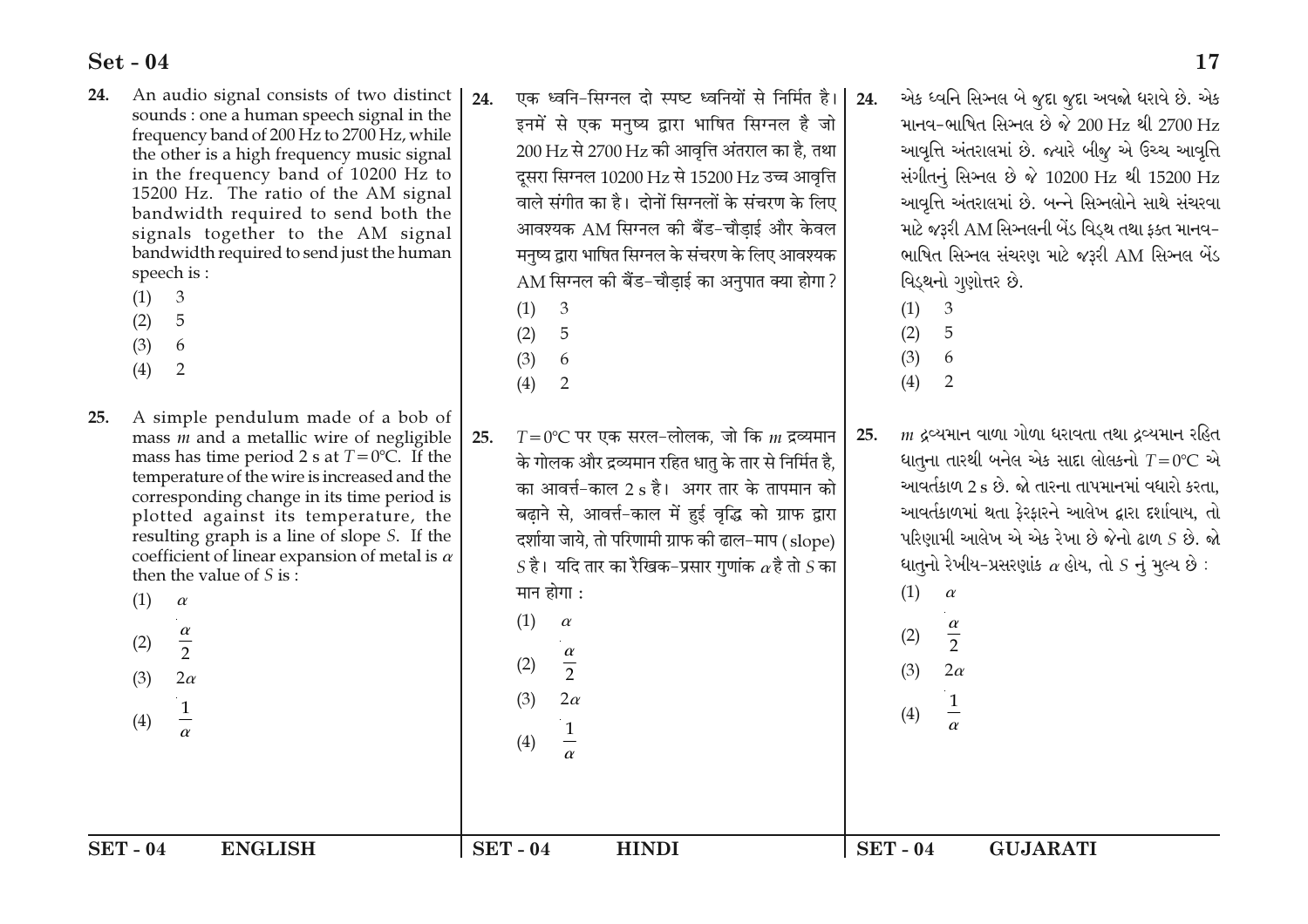A uniformly tapering conical wire is made 26. from a material of Young's modulus Y and has a normal, unextended length L. The radii, at the upper and lower ends of this conical wire, have values R and 3R, respectively. The upper end of the wire is fixed to a rigid support and a mass  $M$  is suspended from its lower end. The equilibrium extended length, of this wire, would equal:

(1) 
$$
L\left(1 + \frac{2}{9} \frac{Mg}{\pi Y R^2}\right)
$$
  
\n(2)  $L\left(1 + \frac{1}{3} \frac{Mg}{\pi Y R^2}\right)$   
\n(3)  $L\left(1 + \frac{1}{9} \frac{Mg}{\pi Y R^2}\right)$   
\n(4)  $L\left(1 + \frac{2}{3} \frac{Mg}{\pi Y R^2}\right)$ 

(4)  $L\left(1+\frac{2}{3}\frac{Mg}{-VP^2}\right)$ (4)  $L\left(1+\frac{2}{3}\frac{Mg}{-M^2}\right)$ एक गैल्वेनोमीटर का प्रतिरोध G मापने के लिये अर्द्ध- $27.$ विक्षेप तरीके का इस्तेमाल किया गया जिसमें बैटरी की ્અર્ધઆવર્તનની રીતે ગેલ્વેનોમીટરનો અવરોધ *G* જાણવા. 27. 27. To know the resistance G of a galvanometer emf  $V_F$  है। प्रतिरोध R के लिये  $\theta$  विक्षेप मिला।  $V_F$  ધરાવતી બેટરી અને અવરોધ  $R$ . એ ગેલ્વેનોમીટરમાં by half deflection method, a battery of emf शंट-प्रतिरोध S के लिये आधा विक्षेप मिला। तब  $\theta$  ખુણાનું આવર્તન મેળવવા વપરાય છે. જો  $S$  અવરોધનો  $V<sub>F</sub>$  and resistance R is used to deflect the galvanometer by angle  $\theta$ . If a shunt of  $G, R$  तथा  $S$  किस समीकरण से संबंधित हैं ? શંટ એ અર્ધ આવર્તન માટે જરૂરી હોય, તો  $G,R$  અને  $S$ resistance S is needed to get half deflection એ વચ્ચેનો સંબંધ છે:  $2S(R+G) = RG$  $(1)$ then  $G$ ,  $R$  and  $S$  are related by the  $S(R+G)=RG$  $(2)$ (1)  $2S(R+G) = RG$ equation:  $2S = G$  $(3)$ (1)  $2S(R+G) = RG$  $S(R+G) = RG$  $(2)$  $2G = S$  $(4)$  $2S = G$  $S(R+G) = RG$  $(3)$  $(2)$  $2S = G$  $2G = S$  $(3)$  $(4)$  $2G = S$  $(4)$ 

अविस्तारित  $L$  लम्बाई की एकसमान शंकनमा तार के

सिरों की त्रिज्या क्रमश: R तथा 3R हैं। उसकी धात का

यंग-माडुलस  $Y$  है।  $R$  त्रिज्या वाले सिरे को एक दुढ

आधार पर जडित किया गया है तथा दूसरे सिरे पर  $M$ 

द्रव्यमान लटकाया गया है। संतुलन-अवस्था में तार

को लम्बाई होगी :

(1)  $L\left(1 + \frac{2}{9}\frac{Mg}{\pi VR^2}\right)$ 

(2)  $L\left(1+\frac{1}{3}\frac{Mg}{\pi YR^2}\right)$ 

(3)  $L\left(1+\frac{1}{9}\frac{Mg}{\pi YR^2}\right)$ 

 $26.$ 

થશે :

(1)  $L\left(1+\frac{2}{9}\frac{Mg}{\pi YR^2}\right)$ 

(2)  $L\left(1+\frac{1}{3}\frac{Mg}{\pi VR^2}\right)$ 

(3)  $L\left(1+\frac{1}{9}\frac{Mg}{\pi YR^2}\right)$ 

દ્રવ્યમાંથી બનાવેલ છે જેની તણાવમૂક્ત લંબાઈ  $L$  છે.

આ શંકુ આકારના તારના ઉપરના છેડાની ત્રિજ્યા  $R$  અને

નીચેના છેડાની ત્રિજ્યા 3R છે ઉપરનો છેડો દઢ આધાર

સાથે જોડેલ છે અને નીચેના છેડે  $M$  દળ જોડેલ છે.

સંતુલીત અવસ્થામાં આ તારની તણાવ લંબાઈ

18

 $26.$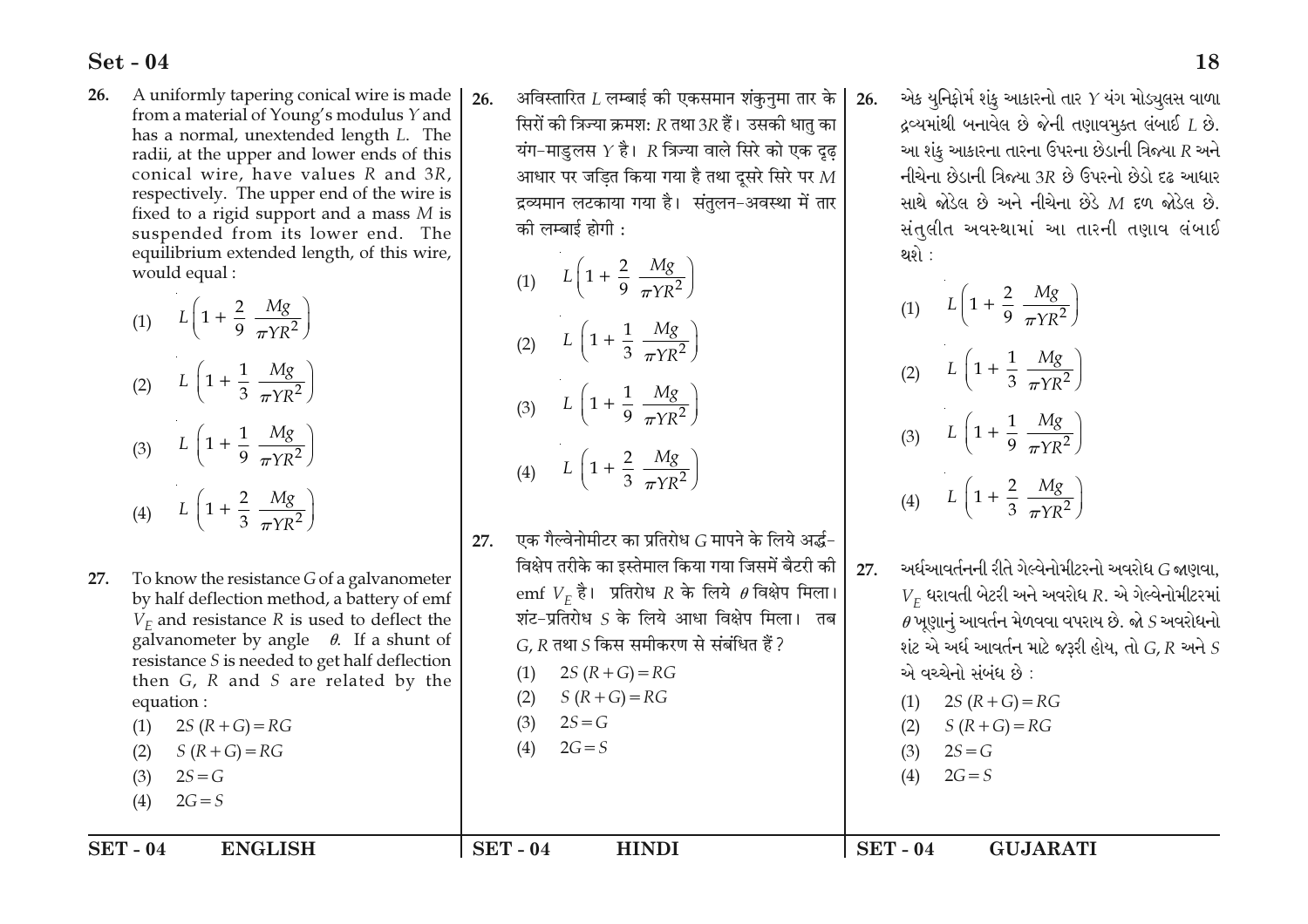To find the focal length of a convex mirror, 28. a student records the following data:

|                   |         | Object Pin Convex Lens Convex Mirror Image Pin |                   |
|-------------------|---------|------------------------------------------------|-------------------|
| $22.2 \text{ cm}$ | 32.2 cm | 45.8 cm                                        | $71.2 \text{ cm}$ |

The focal length of the convex lens is  $f_1$  as that of mirror is  $f_2$ . Then taking ind correction to be negligibly small,  $f_1$  and are close to:

| (1) $f_1 = 12.7$ cm | $f_2 = 7.8$ cm  |
|---------------------|-----------------|
| (2) $f_1 = 7.8$ cm  | $f_2$ =12.7 cm  |
| (3) $f_1 = 7.8$ cm  | $f_2 = 25.4$ cm |
| (4) $f_1 = 15.6$ cm | $f_2 = 25.4$ cm |

- 29. An experiment is performed to determined. the  $I - V$  characteristics of a Zener dioc which has a protective resistance  $R = 100 \Omega$ , and a maximum power dissipation rating of 1 W. The minimu voltage range of the DC source in the circ  $is:$ 
	- $0 5$  V  $(1)$
	- $0 8$  V  $(2)$
	- $0 12$  V  $(3)$
	- $0 24$  V  $(4)$

28. उत्तल-दर्पण की फोकस दूरी निकालने के एक प्रयोग 28. में निम्न डाटा प्राप्त हुआ

|                                                               |     | बिंब                                           |                                                                            |                                                                                                                                                                                                                                                                                                                                                                                                                                                                                   | प्रतिबिंब       |     |                                             |                                                   |                                                                                                                                                                                                                                                                                                                                                                                                                                                                                                                                                             |         |  |
|---------------------------------------------------------------|-----|------------------------------------------------|----------------------------------------------------------------------------|-----------------------------------------------------------------------------------------------------------------------------------------------------------------------------------------------------------------------------------------------------------------------------------------------------------------------------------------------------------------------------------------------------------------------------------------------------------------------------------|-----------------|-----|---------------------------------------------|---------------------------------------------------|-------------------------------------------------------------------------------------------------------------------------------------------------------------------------------------------------------------------------------------------------------------------------------------------------------------------------------------------------------------------------------------------------------------------------------------------------------------------------------------------------------------------------------------------------------------|---------|--|
| nd                                                            |     |                                                |                                                                            | 22.2 cm 32.2 cm 45.8 cm 71.2 cm                                                                                                                                                                                                                                                                                                                                                                                                                                                   |                 |     |                                             | 22.2 cm 32.2 cm                                   | 45.8 cm                                                                                                                                                                                                                                                                                                                                                                                                                                                                                                                                                     | 71.2 cm |  |
| in<br>า<br>ex<br>$1f_2$<br>ne<br>de,<br>of<br>of<br>ım<br>uit | 29. | तब :                                           | (3) $f_1 = 7.8$ cm                                                         | उत्तल लैंस उत्तल दर्पण  <br>उत्तल लैंस की फोकस दूरी $f_1$ तथा उत्तल-दर्पण की<br>फोकस दूरी $f_2$ है। index correction नगण्य है।<br>(1) $f_1 = 12.7$ cm $f_2 = 7.8$ cm<br>(2) $f_1 = 7.8$ cm $f_2 = 12.7$ cm<br>(4) $f_1 = 15.6$ cm $f_2 = 25.4$ cm<br>एक जीनर डायोड का अभिलक्षणिक I - V ग्राफ बनाने<br>के लिये एक प्रयोग किया गया जिसमें $R = 100 \Omega$ का<br>प्रोटेक्टिव प्रतिरोध और अधिकतम पावर $1\,\mathrm{W}$ दी गई।<br>तब परिपथ में लगाये गये $DC$ स्रोत की न्यूनतम वोल्टता | $f_2 = 25.4$ cm | 29. |                                             | મુલ્યની નજીક હશે :                                | વસ્તુ પીન બહિર્ગોળ કાચ બહિર્ગોળ અરીસો પ્રતિબિંબ પીન <br>બહિર્ગોળ કાચની કેન્દ્રલંબાઈ $f_1$ અને અરીસાની કેન્દ્રલંબાઈ<br>$f_2$ છે. index correction નગણ્ય લેતા $f_1$ અને $f_2$ નું<br>(1) $f_1 = 12.7$ cm $f_2 = 7.8$ cm<br>(2) $f_1 = 7.8$ cm $f_2 = 12.7$ cm<br>(3) $f_1 = 7.8$ cm $f_2 = 25.4$ cm<br>(4) $f_1 = 15.6$ cm $f_2 = 25.4$ cm<br>ઝેનરડાયોડની $I$ - $V$ લાક્ષણિકતાના અભ્યાસ માટે એક<br>પ્રયોગ કરવામાં આવે છે. જ્યાર: પોટેન્શિયોમીટર કે જેનો<br>જ્યાં અવરોધ $R = 100 \Omega$ છે અને 1 W મહત્તમ પાવર<br>ડેસીપેશન છે. આ પરિપથમાં લગાવવામાં આવતા $DC$ |         |  |
|                                                               |     | है :<br>(1)<br>(2)<br>(3)<br>(4)<br>$SET - 04$ | $0 - 5$ V<br>$0-8\,\mathrm{V}$<br>$0 - 12$ V<br>$0 - 24$ V<br><b>HINDI</b> |                                                                                                                                                                                                                                                                                                                                                                                                                                                                                   |                 |     | (1)<br>(2)<br>(3)<br>(4)<br><b>SET - 04</b> | $0 - 5V$<br>$0 - 8$ V<br>$0 - 12$ V<br>$0 - 24$ V | સ્ત્રોતની ન્યૂનતમ વોલ્ટેજની અવધિ છે:<br><b>GUJARATI</b>                                                                                                                                                                                                                                                                                                                                                                                                                                                                                                     |         |  |

બહિર્ગોળ અરીસાની કેન્દ્રલંબાઈ માપવા. એક વિદ્યાર્થી

નીચેના અવલોકનો નોંધે છે.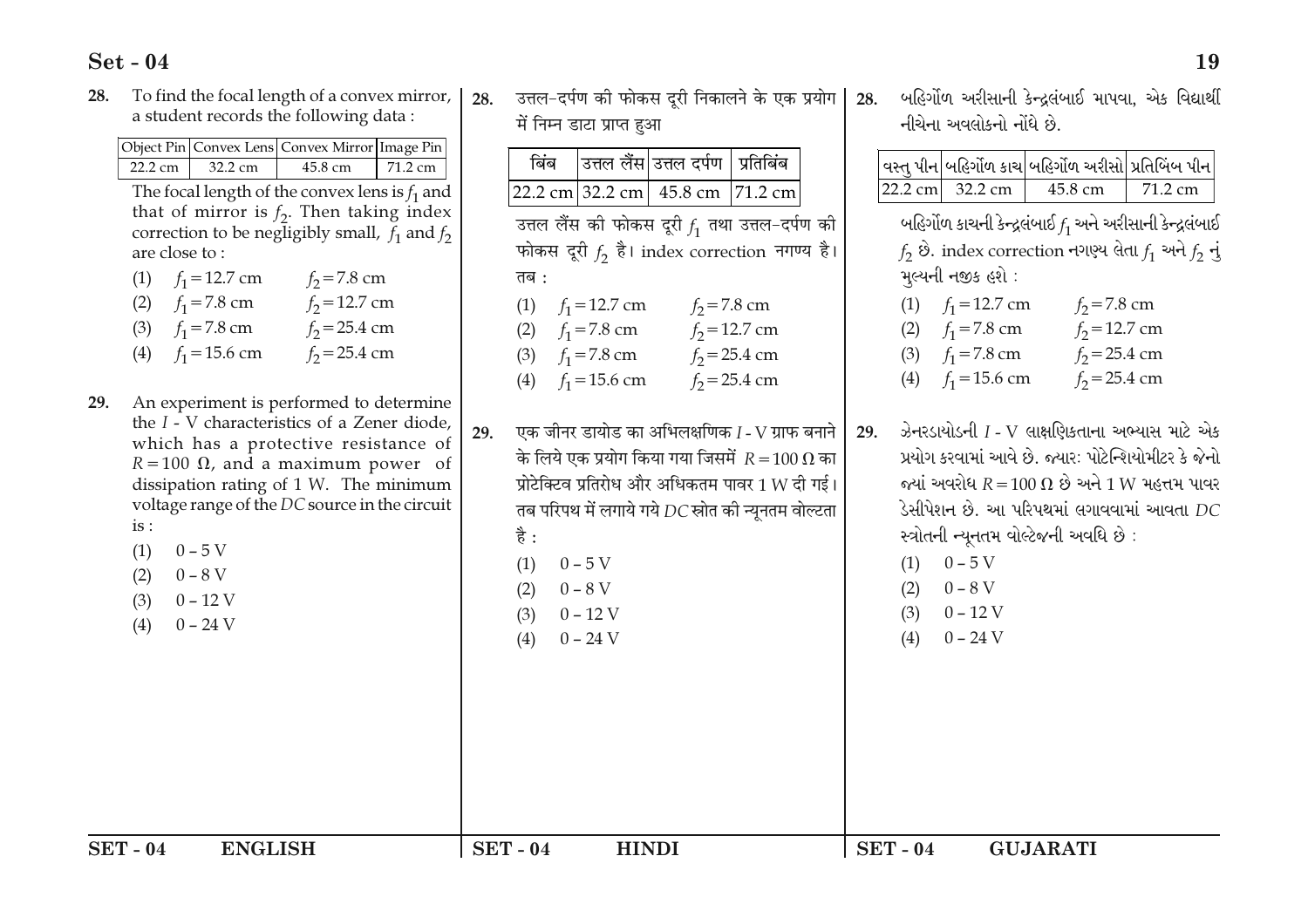- An unknown transistor needs to be 30. identified as a *npn* or *pnp* type. A multimeter, with  $+ve$  and  $-ve$  terminals. is used to measure resistance between different terminals of transistor. If terminal 2 is the base of the transistor then which of the following is correct for a pnp transistor?
	- +ve terminal 1,  $-ve$  terminal  $(1)$ 2, resistance high
	- $+ve$  terminal 2,  $-ve$  terminal  $(2)$ 1, resistance high
	- $+ve$  terminal 3,  $-ve$  terminal  $(3)$ 2, resistance high
	- +ve terminal  $2, -ve$  terminal  $(4)$ 3. resistance low
- 31. The amount of arsenic pentasulphide that can be obtained when 35.5 g arsenic acid is treated with excess H<sub>2</sub>S in the presence of conc. HCl (assuming 100% conversion)  $is:$ 
	- $0.50$  mol  $(1)$
	- $0.25$  mol  $(2)$

 $(3)$  $0.125$  mol

0.333 mol  $(4)$ 

- 30. एक अज्ञात ट्रांजिस्टर को  $npn$  अथवा  $pnp$  के प्रकार में पहचान करना है। एक  $_{\textit{PID}}$  ट़ांजिस्टर का टर्मिनल 2 उसका बेस है। एक मल्टीमीटर के +ve व $-$ ve टर्मिनल इस टॉजिस्टर के विभिन्न टर्मिनलों 1,2 या3 के बीच लगाकर प्रतिरोध मापे गये तब इस टांजिस्टर के लिए कौन-सा निम्न कथन सत्य है ?
	- $+$  ve से टर्मिनल 1,  $-$  ve से टर्मिनल 2, प्रतिरोध  $(1)$ ज्यादा।
	- $+$  ve से टर्मिनल 2,  $-$  ve से टर्मिनल 1, प्रतिरोध  $(2)$ ज्यादा।
	- $+$  ve से टर्मिनल 3.  $-$  ve से टर्मिनल 2. प्रतिरोध  $(3)$ ज्यादा।
	- + ve से टर्मिनल 2, ve से टर्मिनल 3, प्रतिरोध  $(4)$ कम
- 35.5 g आरसेनिक अम्ल को, सांद्र HCl की उपस्थिति 31. में  $\rm H_2$ S की अधिक मात्रा से विवेचन करने पर आरसेनिक पेन्टासल्फ़ाइड की प्राप्त होने वाली मात्रा है (यदि  $100\%$ परिवर्तन मानें तो):
	- $0.50$  मोल  $(1)$
	- $0.25$  मोल  $(2)$
	- $0.125$  मोल  $(3)$
	- 0.333 मोल  $(4)$
	-
- એક npn અથવા pnp ટાન્ઝિસ્ટરને ઓળખવાનો છે.  $30<sub>1</sub>$ આ માટે ટાન્ઝિસ્ટરના અલગ અલગ ટર્મિનલ્સ વચ્ચેનો અવરોધ $+$ ve અને  $-$ ve મલ્ટીમીટરથી માપવામાં આવે છે. જો ટર્મિનલ 2 એ ટ્રાન્ઝિસ્ટરનો બેઝ હોય તો pnp ટાન્ઝિસ્ટર માટે કયું વિધાન સાચું છે ?
	- +ve terminal 1,  $-ve$  terminal 2. અવરોધ વધારે
	- (2) + ve terminal 2,  $-ve$  terminal 1. અવરોધ વધારે
	- $+ve$  terminal 3,  $-ve$  terminal  $(3)$ 2. અવરોધ વધારે
	- $+ve$  terminal 2,  $-ve$  terminal  $(4)$ 3. અવરોધ ઓછો
- 35.5 g આર્સેનિક એસિડને, સાંદ્ર HCl ની હાજરીમાં  $31.$ વધારે પડતા H<sub>2</sub>S સાથે પ્રક્રિયા કરતાં આર્સેનિક  $\mu$ -ટાસલ્ફાઈડ કેટલી માત્રામાં પ્રાપ્ત થઈ શકશે ? (100% પરિવર્તન માની લો)
	- 0.50 મોલ  $(1)$
	- 0.25 મોલ  $(2)$
	- $0.125$  મોલ  $(3)$
	- 0.333 મોલ  $(4)$

**HINDI**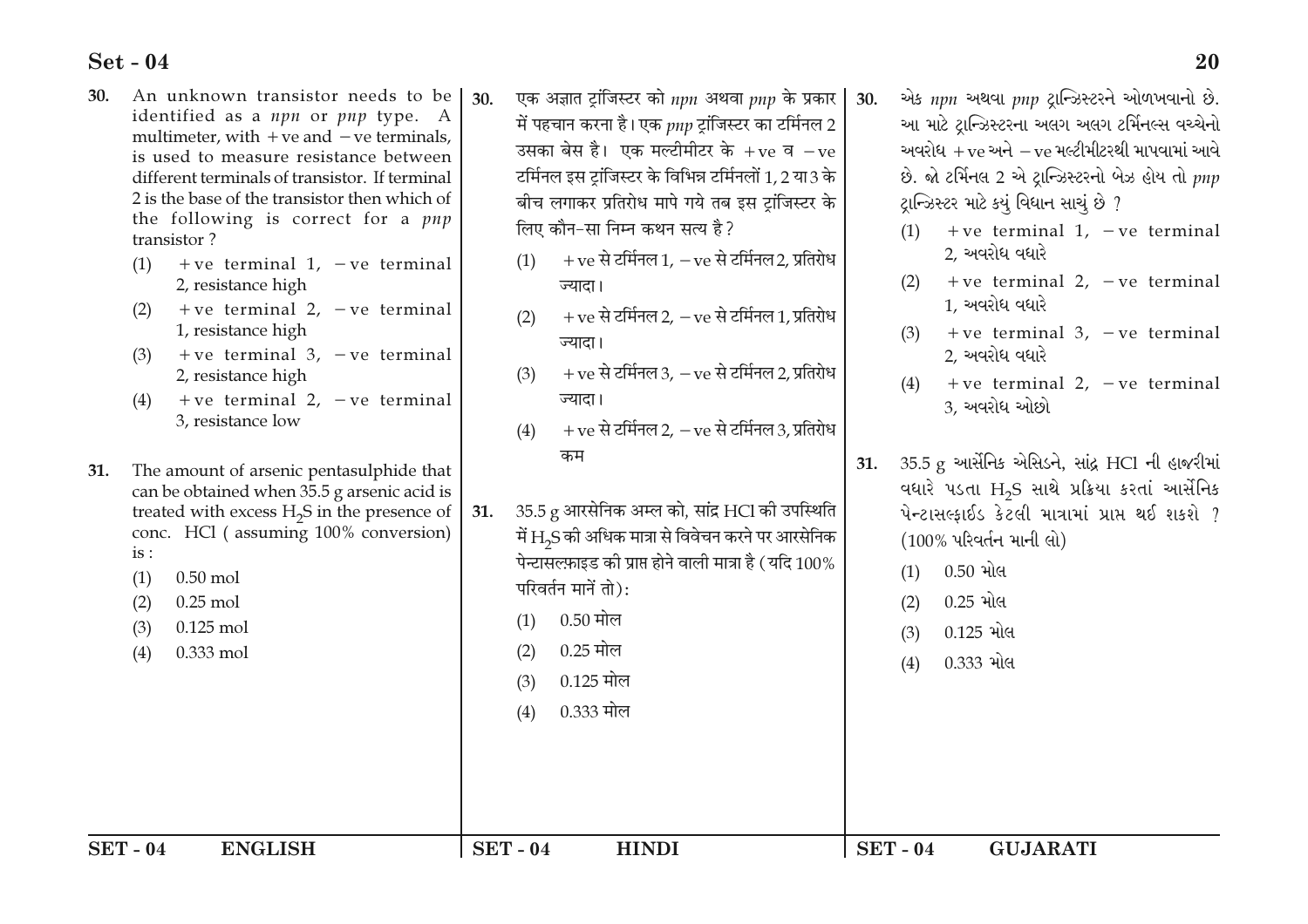|     | <b>SET - 04</b><br><b>ENGLISH</b>                                                                                                                                 |     | <b>SET-04</b><br><b>HINDI</b>                                                                                                                                                                                   |     | <b>SET-04</b><br><b>GUJARATI</b>                                                                                                                                                                                                                             |
|-----|-------------------------------------------------------------------------------------------------------------------------------------------------------------------|-----|-----------------------------------------------------------------------------------------------------------------------------------------------------------------------------------------------------------------|-----|--------------------------------------------------------------------------------------------------------------------------------------------------------------------------------------------------------------------------------------------------------------|
|     | responsible in allowing xenon gas to<br>liquefy?<br>Dipole - dipole<br>(1)<br>Ion - dipole<br>(2)<br>Instantaneous dipole - induced dipole<br>(3)<br>(4)<br>Ionic | 34. | इनमें से कौनसी अंतरा-आण्विक बल जीनॉन के<br>द्रवीकरण के लिए सबसे अधिक उत्तरदायी है ?<br>द्विध्रुव - द्विध्रुव<br>(1)<br>आयन - द्विध्नुव<br>(2)<br>तात्कालिक द्विध्नुव – प्रेरित द्विध्नुव<br>(3)<br>आयनिक<br>(4) | 34. | નીચેનામાંથી કયા આંતરઆણ્વીય બળો કે જે ઝેનોન વાયુના<br>પ્રવાહીકરણ માટે સૌથી વધારે જવાબદાર છે ?<br>દ્વિઘ્રુવ - દ્વિઘ્રુવ<br>(1)<br>આયન - દ્વિધ્રુવ<br>(2)<br>ત્વરિત દ્વિધુવ – પ્રેરિત દ્વિધુવ (Instantaneous<br>(3)<br>dipole - induced dipole)<br>આયનિક<br>(4) |
| 34. | Which intermolecular force is most                                                                                                                                |     | 25<br>(4)                                                                                                                                                                                                       |     | (4)<br>25                                                                                                                                                                                                                                                    |
|     | 5<br>(1)<br>(2)<br>10<br>(3)<br>20<br>(4)<br>25                                                                                                                   |     | 5<br>(1)<br>(2)<br>10<br>(3)<br>20                                                                                                                                                                              |     | $\overline{5}$<br>(1)<br>(2)<br>10<br>(3)<br>20                                                                                                                                                                                                              |
| 33. | The total number of orbitals associated with<br>the principal quantum number 5 is:                                                                                | 33. | मुख्य क्वांटम अंक 5 से जुड़े हुए कक्षकों (ऑर्बिटलों)<br>की कुल संख्या है :                                                                                                                                      | 33. | મુખ્ય ક્વોન્ટમ આંક 5 સાથે સંકળાયેલ કક્ષકોની કુલ<br>સંખ્યા શોધો.                                                                                                                                                                                              |
|     | (3) $1 - \frac{pb}{RT}$<br>$1 - \frac{b}{(VRT)}$<br>(4)                                                                                                           |     | (3) $1 - \frac{pb}{RT}$<br>(4) $1 - \frac{b}{(VRT)}$                                                                                                                                                            |     | (3) $1 - \frac{pb}{RT}$<br>(4) $1 - \frac{b}{(VRT)}$                                                                                                                                                                                                         |
|     | $1 + \frac{pb}{RT}$<br>(2)                                                                                                                                        |     | (2) $1 + \frac{pb}{RT}$                                                                                                                                                                                         |     | (2) $1 + \frac{pb}{RT}$                                                                                                                                                                                                                                      |
|     | $\frac{pb}{RT}$<br>(1)                                                                                                                                            |     | $rac{pb}{RT}$<br>(1)                                                                                                                                                                                            |     | (1) $\frac{pb}{RT}$                                                                                                                                                                                                                                          |
| 32. | At very high pressures, the compressibility<br>factor of one mole of a gas is given by :                                                                          | 32. | अत्यधिक दाब पर एक मोल गैस का संपीड्यता गुणांक $\mid$<br>होगा :                                                                                                                                                  | 32. | ખૂબ જ ઊંચા દબાણે, એક મોલ વાયુનો દબનીય અવયવ<br>(compressibility factor) નીચે આપેલમાંથી જણાવો.                                                                                                                                                                 |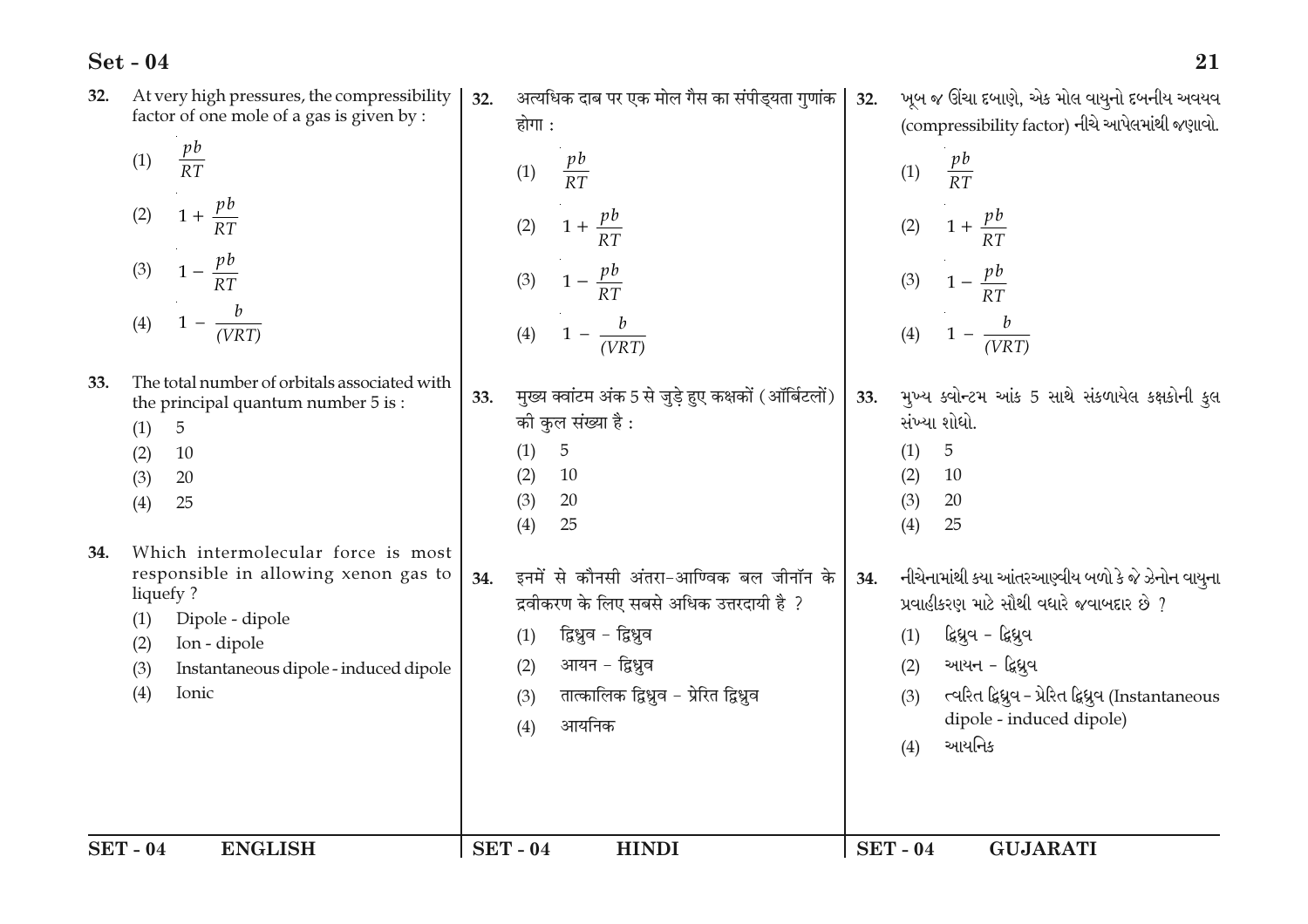| A reaction at 1 bar is non-spontaneous at<br>35.<br>low temperature but becomes spontaneous<br>at high temperature. Identify the correct<br>statement about the reaction among the<br>following:<br>(1)<br>Both $\Delta H$ and $\Delta S$ are negative.                                                                                                                              | एक रासायनिक अभिक्रिया निम्न ताप पर अस्वत: प्रवर्तित  <br>35.<br>है किन्तु उच्च ताप पर स्वत: प्रवर्तित हो जाती है। इस<br>अभिक्रिया के बारे में निम्नलिखित कथनों में से सही<br>कथन को पहचानिये :<br>$\Delta H$ तथा $\Delta S$ , दोनों ऋणात्मक हैं।<br>(1)                                                                                                          | 1 bar પર એક રાસાયણિક પ્રક્રિયા નીચા તાપમાને આપમેળે<br>35.<br>(સ્વયંભૂ) થતી નથી પરંતુ ઊંચા તાપમાને આપમેળે<br>(સ્વયંભૂ) થાય છે. પ્રક્રિયા અંગે નીચે આપેલા વિધાનોમાંથી<br>સાચું વિધાન શોધો.<br>$\Delta H$ તથા $\Delta S$ બંને ઋણ છે.<br>(1)                                                                                                                                          |
|--------------------------------------------------------------------------------------------------------------------------------------------------------------------------------------------------------------------------------------------------------------------------------------------------------------------------------------------------------------------------------------|------------------------------------------------------------------------------------------------------------------------------------------------------------------------------------------------------------------------------------------------------------------------------------------------------------------------------------------------------------------|-----------------------------------------------------------------------------------------------------------------------------------------------------------------------------------------------------------------------------------------------------------------------------------------------------------------------------------------------------------------------------------|
| Both $\Delta H$ and $\Delta S$ are positive.<br>(2)<br>$\Delta H$ is positive while $\Delta S$ is negative.<br>(3)<br>$\Delta H$ is negative while $\Delta S$ is positive.<br>(4)                                                                                                                                                                                                    | $\Delta H$ तथा $\Delta S$ , दोनों धनात्मक हैं।<br>(2)<br>$\Delta H$ धनात्मक तथा $\Delta S$ ऋणात्मक है।<br>(3)<br>$\Delta H$ ऋणात्मक तथा $\Delta S$ धनात्मक है।<br>(4)                                                                                                                                                                                            | $\Delta H$ તથા $\Delta S$ બંને ધન છે.<br>(2)<br>$\Delta H$ ધન છે જ્યારે $\Delta S$ ઋણ છે.<br>(3)<br>$\Delta H$ ઋણ છે જ્યારે $\Delta S$ ધન છે.<br>(4)                                                                                                                                                                                                                              |
| The solubility of $N_2$ in water at 300 K and<br>36.<br>500 torr partial pressure is 0.01 g $L^{-1}$ . The<br>solubility (in $g L^{-1}$ ) at 750 torr partial<br>pressure is:<br>0.0075<br>(1)<br>(2)<br>0.015<br>0.02<br>(3)<br>(4)<br>0.005                                                                                                                                        | $N_2$ की जल में विलेयता 300 K तथा 500 torr आंशिक<br>36.<br>दाब पर 0.01 $g L^{-1}$ है। इसकी विलेयता ( $g L^{-1}$<br>में) 750 torr आंशिक दाब पर होगी:<br>0.0075<br>(1)<br>0.015<br>(2)<br>0.02<br>(3)<br>0.005<br>(4)                                                                                                                                              | $300 \text{ K}$ અને 500 torr (ટોર) આંશિક દબાણે N <sub>2</sub> ની<br>36.<br>દ્રાવ્યતા 0.01 g L <sup>-1</sup> છે. 750 ટોર (torr) આંશિક<br>દબાણ પર દ્રાવ્યતા $(g L^{-1}$ માં) શું હશે ?<br>0.0075<br>(1)<br>(2)<br>0.015<br>0.02<br>(3)<br>(4)<br>0.005                                                                                                                              |
| For the reaction,<br>37.<br>$A(g) + B(g) \rightarrow C(g) + D(g)$ , $\Delta H^{\circ}$ and $\Delta S^{\circ}$ are,<br>respectively, $-29.8$ kJ mol <sup>-1</sup> and<br>$-0.100$ kJ K <sup>-1</sup> mol <sup>-1</sup> at 298 K. The<br>equilibrium constant for the reaction at<br>298 K is:<br>$1.0 \times 10^{-10}$<br>(1)<br>$1.0 \times 10^{10}$<br>(2)<br>10<br>(3)<br>(4)<br>1 | रासायनिक अभिक्रिया<br>37.<br>$A(g) + B(g) \rightarrow C(g) + D(g)$ , के लिए 298 K पर  <br>$\Delta H^{\circ}$ तथा $\Delta S^{\circ}$ के मान क्रमश: -29.8 kJ mol <sup>-1</sup><br>तथा – 0.100 kJ K $^{-1}$ mol $^{-1}$ हैं। इस अभिक्रिया का<br>298 K पर साम्य स्थिरांक है:<br>$1.0 \times 10^{-10}$<br>(1)<br>$1.0 \times 10^{10}$<br>(2)<br>10<br>(3)<br>(4)<br>1 | પ્રક્રિયા માટે, A(g) + B(g) $\rightarrow C(g) + D(g)$ 298 K<br>37.<br>પર, $\Delta H^{\circ}$ અને $\Delta S^{\circ}$ અનુક્રમે, -29.8 kJ mol <sup>-1</sup> અને<br>$-0.100$ kJ K <sup>-1</sup> mol <sup>-1</sup> છે. 298 K પર પ્રક્રિયા<br>માટેનો સંતુલન અચળાંક નીચેનામાંથી શોધો.<br>$1.0 \times 10^{-10}$<br>(1)<br>$1.0 \times 10^{10}$<br>(2)<br>10<br>(3)<br>(4)<br>$\mathbf{1}$ |
| <b>SET-04</b><br><b>ENGLISH</b>                                                                                                                                                                                                                                                                                                                                                      | <b>SET-04</b><br><b>HINDI</b>                                                                                                                                                                                                                                                                                                                                    | <b>SET-04</b><br><b>GUJARATI</b>                                                                                                                                                                                                                                                                                                                                                  |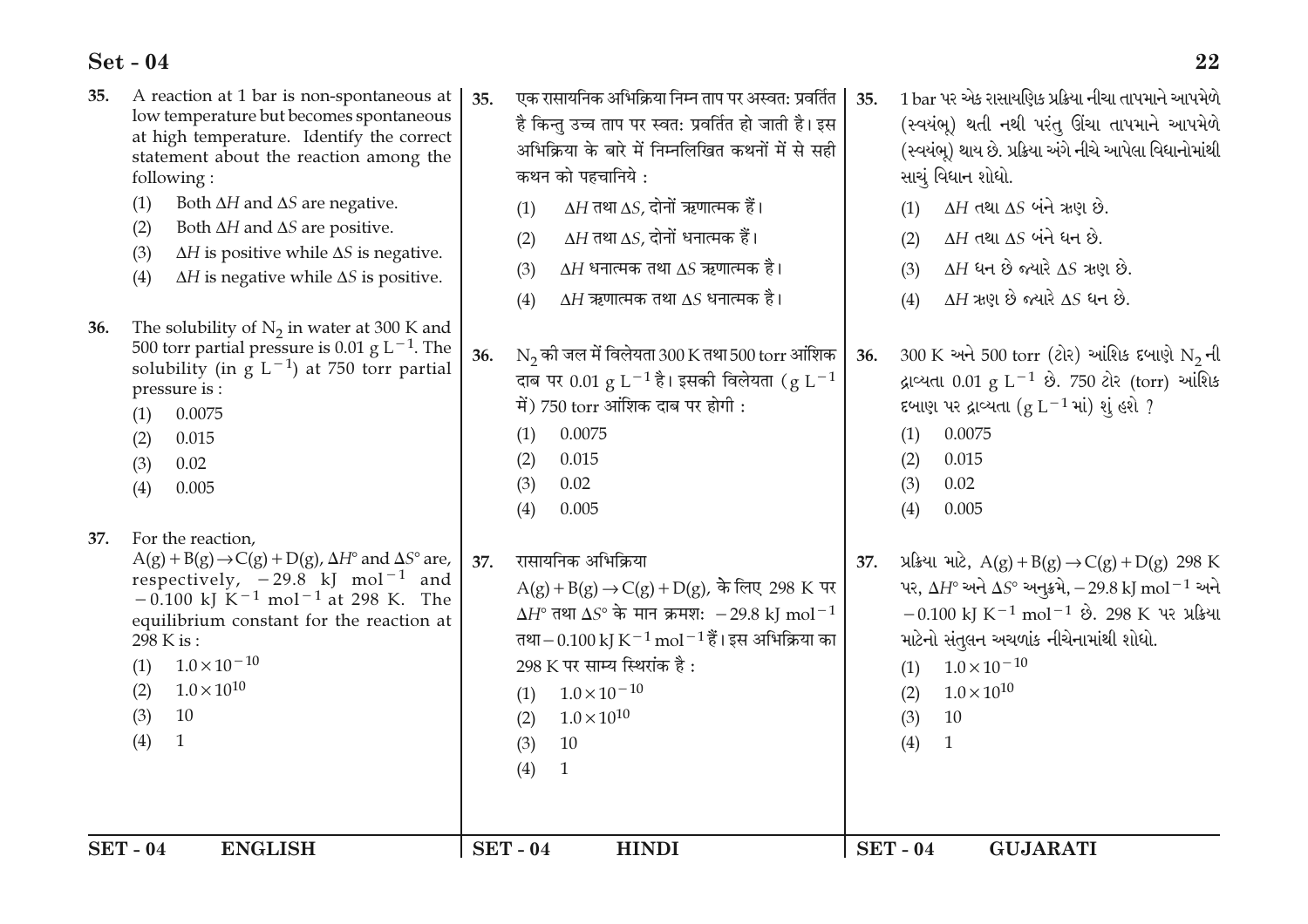What will occur if a block of copper metal यदि कॉपर के एक ब्लॉक (block) को एक बीकर में જો કોપર ધાતનો એક બ્લોક (block) એક બીકરમાં પડી 38. 38 38 is dropped into a beaker containing a डाला जाये जिसमें 1M  $ZnSO<sub>4</sub>$  का विलयन हो तो જાય કે જે 1M ZnSO, નું દ્રાવણ ધરાવે છે તો શું solution of  $1M ZnSO<sub>4</sub>$ ? क्या होगा ? બનશે $<sup>2</sup>$ </sup> The copper metal will dissolve and  $(1)$ कॉपर धात घल जायेगी तथा ज़िंक धात निक्षेपित કોપર ધાતુ ઓગળી જશે અને ઝીંક ધાતુ જમા zinc metal will be deposited.  $(1)$  $(1)$ हो जायेगी। થશે. The copper metal will dissolve with  $(2)$ evolution of hydrogen gas. हाइडोजन गैस के निकलने के साथ-साथ कॉपर હાઈડોજન વાય નીકળવાની સાથે કોપર ધાત  $(2)$  $(2)$ The copper metal will dissolve with  $(3)$ धातु घुल जायेगी। ઓગળી જશે. evolution of oxygen gas. ऑक्सीजन गैस के निकलने के साथ-साथ कॉपर ઓક્સિજન વાયુ નીકળવાની સાથે કોપર ધાત્ No reaction will occur.  $(3)$  $(3)$  $(4)$ धात घल जायेगी। ઓગળી જશે 39. The reaction of ozone with oxygen atoms कोई अभिक्रिया नहीं होगी। કોઈ પ્રક્રિયા થશે નહીં.  $(4)$  $(4)$ in the presence of chlorine atoms can occur by a two step process shown below: क्लोरीन परमाणओं की उपस्थिति में. ओज़ोन की ક્લોરિન પરમાણઓની હાજરીમાં, ઓઝોન સાથેની 39. 39.  $O_3(g) + Cl^{\bullet}(g) \rightarrow O_2(g) + ClO^{\bullet}(g)$  \_\_\_\_\_ (i) ऑक्सीजन परमाणओं से अभिक्रिया निम्नलिखित ઓક્સિજન પરમાણઓની પ્રક્રિયા, નીચે પ્રમાણે બે  $k = 5.2 \times 10^9$  L mol<sup>-1</sup> s<sup>-1</sup> द्विपदीय प्रक्रम द्वारा होती है: તબક્કામાં પ્રક્રમ દર્શાવેલ છે:  $ClO^{\bullet}(g) + O^{\bullet}(g) \rightarrow O_{2}(g) + Cl^{\bullet}(g)$  (ii)  $O_3(g) + Cl^{\bullet}(g) \rightarrow O_2(g) + ClO^{\bullet}(g)$  \_\_\_\_\_ (i)  $O_3(g) + Cl^{\bullet}(g) \rightarrow O_2(g) + ClO^{\bullet}(g)$  \_\_\_\_\_ (i)  $k_{ii} = 2.6 \times 10^{10}$  L mol<sup>-1</sup> s<sup>-1</sup>  $k = 5.2 \times 10^9$  L mol<sup>-1</sup> s<sup>-1</sup>  $k_i = 5.2 \times 10^9$  L mol<sup>-1</sup> s<sup>-1</sup> The closest rate constant for the overall  $ClO^{\bullet}(g) + O^{\bullet}(g) \rightarrow O_{2}(g) + Cl^{\bullet}(g)$  (ii)  $ClO^{\bullet}(g) + O^{\bullet}(g) \rightarrow O_{2}(g) + Cl^{\bullet}(g)$  (ii) reaction  $O_3(g) + O^{\bullet}(g) \rightarrow 2 O_2(g)$  is :  $k_{ii} = 2.6 \times 10^{10}$  L mol<sup>-1</sup> s<sup>-1</sup>  $5.2 \times 10^9$  L mol<sup>-1</sup> s<sup>-1</sup>  $k_{ii} = 2.6 \times 10^{10}$  L mol<sup>-1</sup> s<sup>-1</sup>  $(1)$  $2.6 \times 10^{10}$  J, mol<sup>-1</sup> s<sup>-1</sup>  $(2)$ कुल अभिक्रिया  $O_3(g) + O^{\bullet}(g) \rightarrow 2 O_2(g)$  का  $\frac{1}{2}$ લ પ્રક્રિયા O<sub>2</sub>(g) + O<sup>°</sup>(g) → 2 O<sub>2</sub>(g) નો સૌથી  $3.1 \times 10^{10}$  L mol<sup>-1</sup> s<sup>-1</sup>  $(3)$ निकटतम वेग नियतांक है : નજીકનો વેગ અચળાંક શોધો.  $1.4 \times 10^{20}$  L mol<sup>-1</sup> s<sup>-1</sup>  $(4)$  $5.2 \times 10^9$  L mol<sup>-1</sup> s<sup>-1</sup>  $5.2 \times 10^9$  L mol<sup>-1</sup> s<sup>-1</sup>  $(1)$  $(1)$  $2.6 \times 10^{10}$  L mol<sup>-1</sup> s<sup>-1</sup>  $2.6 \times 10^{10}$  L mol<sup>-1</sup> s<sup>-1</sup>  $(2)$  $(2)$  $3.1 \times 10^{10}$  L mol<sup>-1</sup> s<sup>-1</sup>  $3.1 \times 10^{10}$  L mol<sup>-1</sup> s<sup>-1</sup>  $(3)$  $(3)$  $1.4 \times 10^{20}$  L mol<sup>-1</sup> s<sup>-1</sup>  $1.4 \times 10^{20}$  L mol<sup>-1</sup> s<sup>-1</sup>  $(4)$  $(4)$ **SET - 04 ENGLISH**  $SET - 04$ **HINDI**  $SET - 04$ **GUJARATI**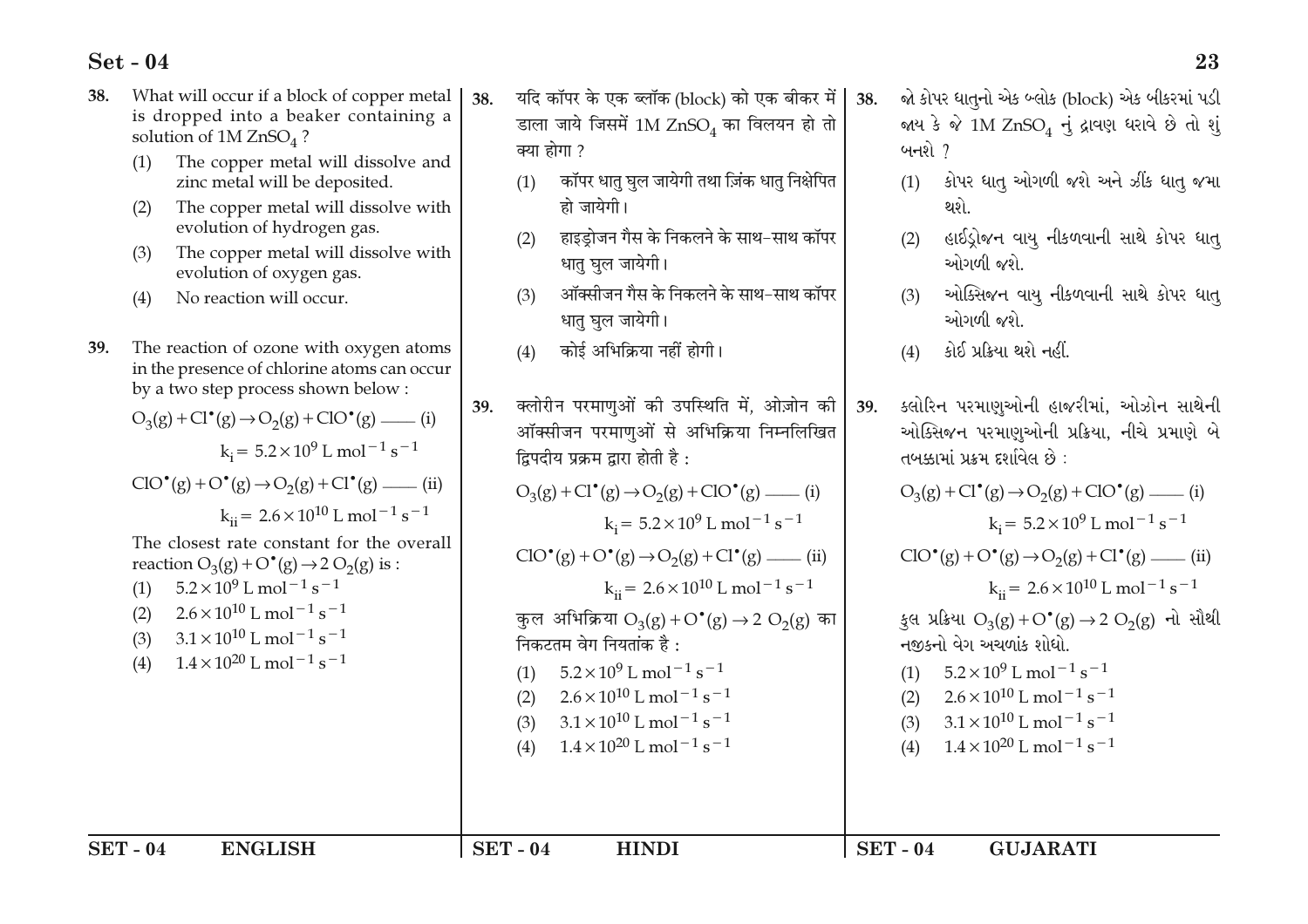| 40.           | process :<br>(1)<br>(2)<br>(3)<br>(4) | A particular adsorption process has the<br>following characteristics : (i) It arises due<br>to van der Waals forces and (ii) it is<br>reversible. Identify the correct statement<br>that describes the above adsorption<br>Enthalpy of adsorption is greater than<br>$100 \text{ kJ} \text{ mol}^{-1}$ .<br>Energy of activation is low.<br>Adsorption is monolayer.<br>Adsorption increases with increase in<br>temperature. | 40. | एक विशेष अधिशोषण प्रक्रिया के विशेष गुणधर्म हैं :  <br>(i) यह वांडर वाल्स बल के कारण होती है तथा (ii) यह<br>उत्क्रमणीय है। निम्नलिखित में से वह सही कथन<br>पहचानिये जो इस अधिशोषण प्रक्रिया का सही वर्णन<br>करता है :<br>अधिशोषण की एन्थैल्पी 100 kJ mol <sup>-1</sup> से<br>(1)<br>अधिक है।<br>सक्रियण ऊर्जा निम्न है।<br>(2)<br>अधिशोषण एकल अणुक परतीय है।<br>(3)<br>ताप बढ़ने पर अधिशोषण बढ़ता है।<br>(4) | 40. | એક વિશેષ અધિશોષણ પ્રક્રમને નીચેની લાક્ષણિકતાઓ<br>છે : (i) તે વાન્ડરવાલ બળોને કારણે ઉદ્દભવે છે. અને<br>(ii) તે પ્રતિવર્તીય છે.<br>ઉપર વર્ણવેલ અધિશોષણ પ્રક્રમ માટે સાચું વિધાન<br>શોધો.<br>અધિશોષણની એન્થાલ્પી 100 kJ mol $^{-1}$ થી<br>(1)<br>વધારે હોય છે.<br>સક્રિયકરણ ઊર્જા (શક્તિ) નીચી છે.<br>(2)<br>અધિશોષણ એ એક સ્તરીય છે.<br>(3)<br>તાપમાન વધવાની સાથે અધિશોષણ વધે છે.<br>(4) |
|---------------|---------------------------------------|-------------------------------------------------------------------------------------------------------------------------------------------------------------------------------------------------------------------------------------------------------------------------------------------------------------------------------------------------------------------------------------------------------------------------------|-----|--------------------------------------------------------------------------------------------------------------------------------------------------------------------------------------------------------------------------------------------------------------------------------------------------------------------------------------------------------------------------------------------------------------|-----|---------------------------------------------------------------------------------------------------------------------------------------------------------------------------------------------------------------------------------------------------------------------------------------------------------------------------------------------------------------------------------------|
| 41.           | (1)<br>(2)<br>(3)<br>(4)              | The non-metal that does not exhibit<br>positive oxidation state is :<br>Oxygen<br>Iodine<br>Chlorine<br>Fluorine                                                                                                                                                                                                                                                                                                              | 41. | वह अधातु जो धनात्मक ऑक्सीकरण अवस्था <b>नहीं</b><br>दर्शाती, होगी :<br>ऑक्सीजन<br>(1)<br>आयोडीन<br>(2)<br>क्लोरीन<br>(3)<br>फ्लुओरीन<br>(4)                                                                                                                                                                                                                                                                   | 41. | એક અધાતુ જે ધન (positive) ઓક્સિડેશન અવસ્થા<br>દર્શાવતી નથી તે શોધો.<br>ઓક્સિજન<br>(1)<br>આયોડિન<br>(2)<br>ક્લોરિન<br>(3)<br>ફ્લોરિન<br>(4)                                                                                                                                                                                                                                            |
| <b>SET-04</b> |                                       | <b>ENGLISH</b>                                                                                                                                                                                                                                                                                                                                                                                                                |     | <b>SET-04</b><br><b>HINDI</b>                                                                                                                                                                                                                                                                                                                                                                                |     | <b>SET - 04</b><br><b>GUJARATI</b>                                                                                                                                                                                                                                                                                                                                                    |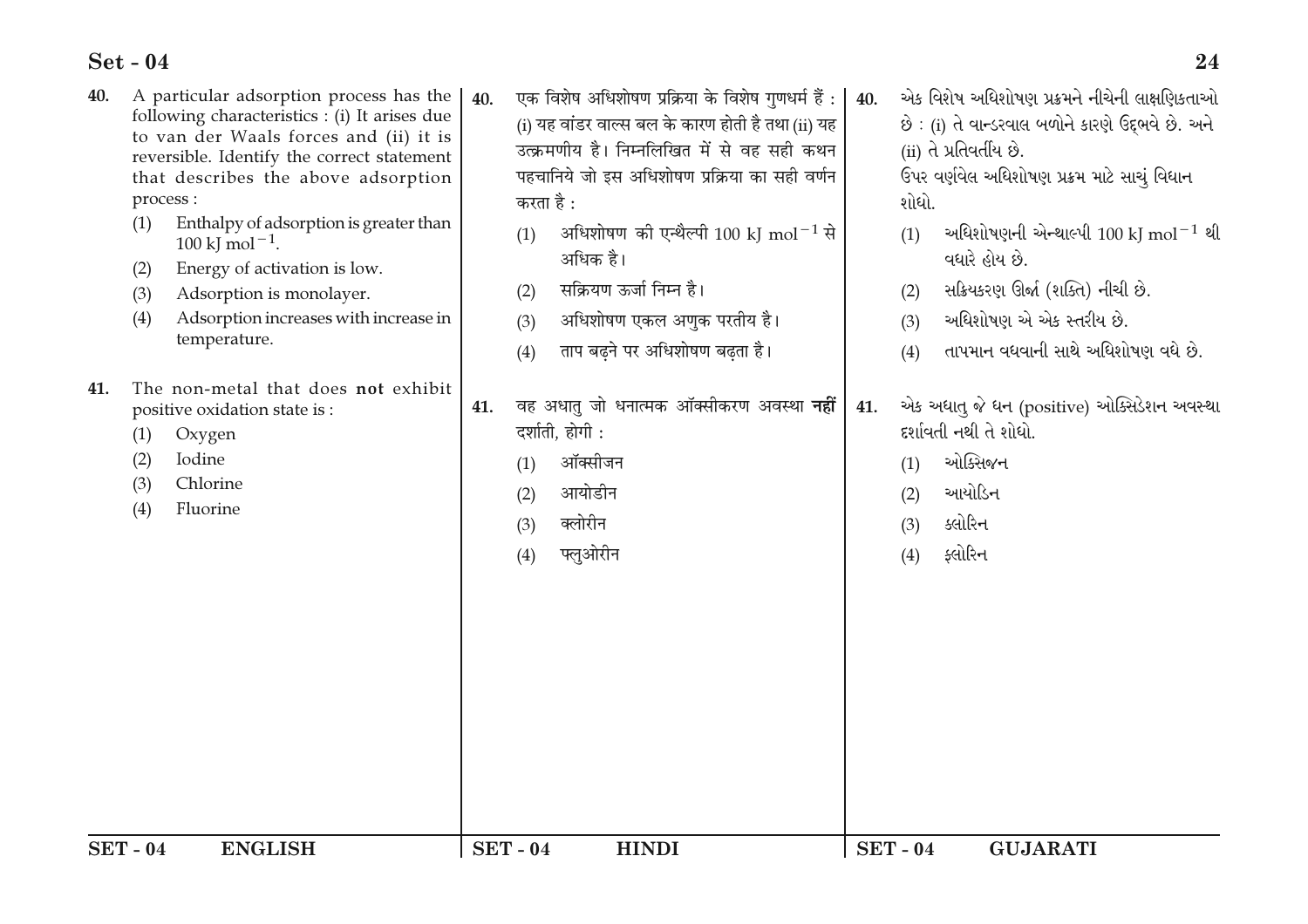The plot shows the variation of  $-ln K_p$ <br>versus temperature for the two reactions. 42.



Identify the correct statement:

- At T>1200 K, carbon will reduce  $(1)$  $MO(s)$  to  $M(s)$ .
- At T<1200 K, the reaction  $(2)$  $MO(s) + C(s) \rightarrow M(s) + CO(g)$  is spontaneous.
- At T<1200 K, oxidation of carbon is  $(3)$ unfavourable.
- Oxidation of carbon is favourable at  $(4)$ all temperatures.

साथ दिये हये आलेख में निम्नलिखित दो अभिक्रियाओं  $42<sub>1</sub>$ के लिये  $-ln K_p$  का ताप के साथ परिवर्तन दर्शाया गया है।  $M(s) + \frac{1}{2} O_2(g) \rightarrow MO(s)$  तथा  $C(s) + \frac{1}{2} O_2(g) \rightarrow CO(s)$  $\Lambda M \rightarrow MO$  $-\ln K_p$  $C \rightarrow CO$ 20  $\frac{1200}{T(K)}$  $\Omega$ निम्नलिखित कथनों में से सही कथन पहचानिये :  $T > 1200$  K, पर कार्बन MO(s) को अपचयित  $(1)$ करके  $M(s)$  देगा। T<1200 K, पर अभिक्रिया,  $MO(s) + C(s)$  $(2)$  $\rightarrow$ M(s) + CO(g) स्वत: प्रवर्तित है। T<1200 K पर कार्बन का उपचयन प्रतिकूल  $(3)$ है। कार्बन का उपचयन सभी ताप पर अनुकल है।  $(4)$ 

આલેખમાં નીચે આપેલ બે પ્રક્રિયાઓ માટે  $-ln K_n$ 42. વિર્ઘ્ધ તાપમાનની ભિન્નતા દર્શાવેલ છે.  $M(s) + \frac{1}{2} O_2(g) \to MO(s)$  અને  $C(s) + \frac{1}{2} O_2(g) \rightarrow CO(s)$  $\Lambda M \rightarrow MO$  $-\ln K_n$  $C \rightarrow CO$  $20<sup>1</sup>$ 1200  $\overline{0}$  $T(K)$ સાચું વિધાન શોધો. T>1200 K પર કાર્બન, MO(s) માંથી M(s)  $(1)$ માં રિડક્ક્ષન કરશે. T<1200 K પર, પ્રક્રિયા MO(s) + C(s)  $\rightarrow$  $(2)$  $M(s) + CO(g)$  સ્વયંભૂ છે. T<1200 K પર, કાર્બનનું ઓક્સિડેશન પ્રતિકૂળ  $(3)$ (unfavourable)  $\hat{v}$ . બધા જ તાપમાન પર કાર્બનનું ઓક્સિડેશન  $(4)$ અનુકૂળ (favourable) છે.

**HINDI** 

 $SET - 04$ **GUJARATI**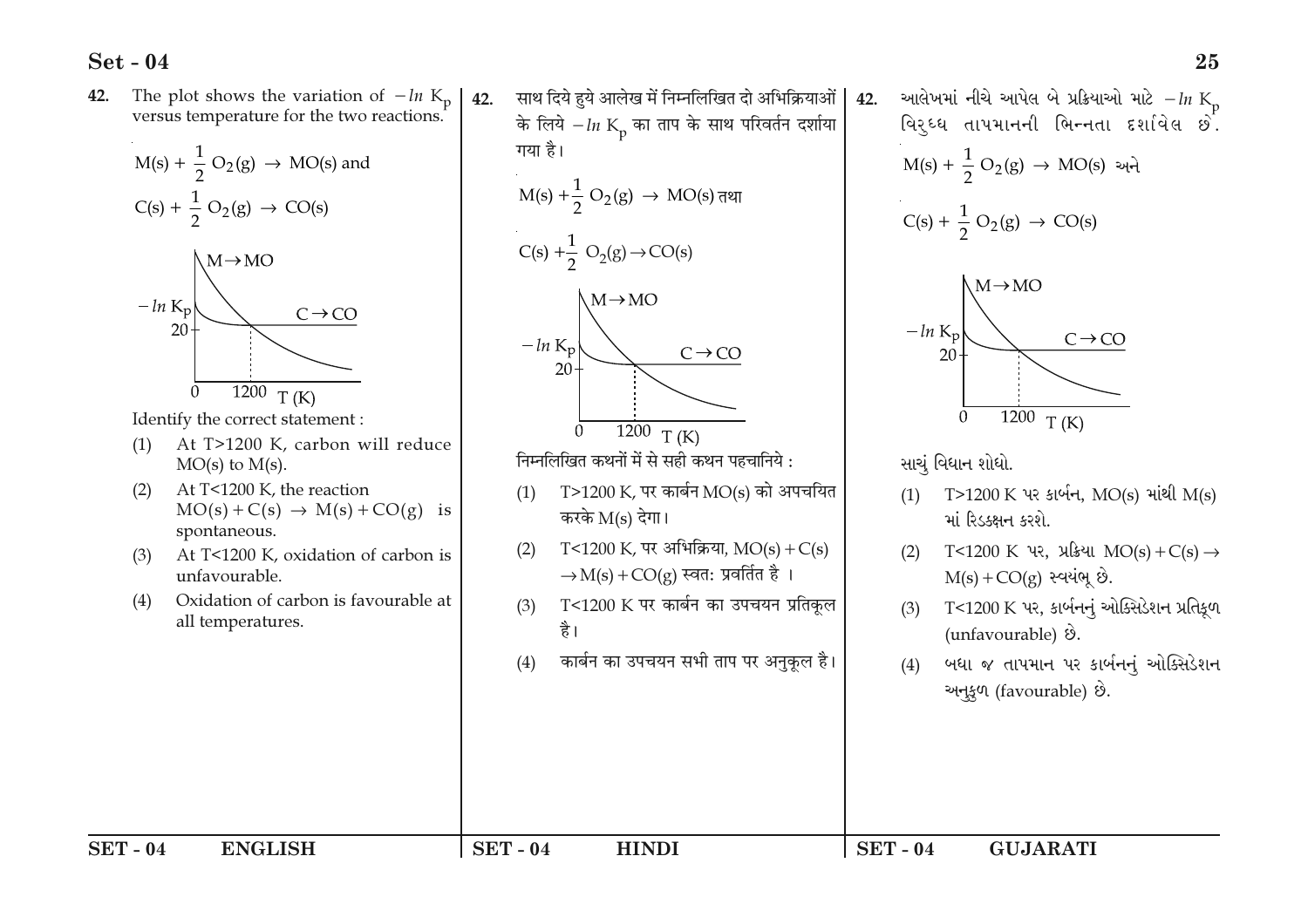| 43. | Identify the incorrect statement regarding<br>heavy water:                                                                                              | 43.<br>कथन पहचानिये :                                                                   | भारी पानी के बारे में दिये गये कथनों में से <b>असत्य</b>                                                                           | 43.<br>(1)               | ભારે પાણી સંબંધિત <b>અસત્ય</b> વિધાન શોધો.                                                                                                  | તે $AI_4C_3$ સાથે પ્રક્રિયા કરી, $CD_4$ અને                                                                          |
|-----|---------------------------------------------------------------------------------------------------------------------------------------------------------|-----------------------------------------------------------------------------------------|------------------------------------------------------------------------------------------------------------------------------------|--------------------------|---------------------------------------------------------------------------------------------------------------------------------------------|----------------------------------------------------------------------------------------------------------------------|
|     | It reacts with $\mathrm{Al}_4\mathrm{C}_3$ to produce $\mathrm{CD}_4$<br>(1)<br>and $\text{Al}(\text{OD})_3$ .                                          | (1)                                                                                     | यह $AI_4C_3$ से अभिक्रिया करके CD <sub>4</sub> तथा                                                                                 |                          | $\mathrm{Al}(\mathrm{OD})_3$ બનાવે છે.                                                                                                      |                                                                                                                      |
|     | It is used as a coolant in nuclear<br>(2)<br>reactors.                                                                                                  | $\mathrm{Al(OD)}_{3}$ बनाता है ।<br>(2)                                                 | इसका उपयोग नाभिकीय रिऐक्टर में शीतलक                                                                                               | (2)                      | તરીકે ઉપયોગ થાય છે.                                                                                                                         | કેન્દ્રીય રીએક્ટરોમાં તેનો શીતલક (coolant)                                                                           |
|     | It reacts with $CaC2$ to produce $C2D2$<br>(3)<br>and $Ca(OD)_{2}$ .                                                                                    | के रूप में किया जाता है।<br>(3)                                                         | यह $CaC2$ से अभिक्रिया करके $C2D2$ तथा                                                                                             | (3)                      | $Ca(OD)$ <sub>2</sub> બનાવે છે.                                                                                                             | તે $CaC2$ સાથે પ્રક્રિયા કરી, $C2D2$ અને                                                                             |
|     | It reacts with $SO_3$ to form deuterated<br>(4)<br>sulphuric acid $(D_2SO_4)$ .                                                                         | $Ca(OD)$ <sub>2</sub> बनाता है।<br>(4)                                                  | यह $SO_3$ से अभिक्रिया करके ड्यूटरित                                                                                               | (4)                      |                                                                                                                                             | તે SO <sub>3</sub> સાથે પ્રક્રિયા કરીને, ડચુટેરિત્<br>(deuterated) સલ્ફ્યુરિક એસિડ (D <sub>2</sub> SO <sub>4</sub> ) |
| 44. | The correct order of the solubility of<br>alkaline-earth metal sulphates in water is:<br>Mg < Ca < Sr < Ba<br>(1)<br>Mg < Sr < Ca < Ba<br>(2)           | 44.<br>क्रम है :<br>Mg < Ca < Sr < Ba                                                   | सल्फ्यूरिक अम्ल (D <sub>2</sub> SO <sub>4</sub> ) बनाता है।<br>क्षारीय मृदा धातु सल्फ़ेटों की जल में विलेयता का सही                | 44.                      | બનાવે છે.<br>સાચો ક્રમ શોધો.<br>Mg < Ca < Sr < Ba                                                                                           | આલ્કાલાઈન-અર્થ ધાતુ સલ્ફેટોની પાણીમાંની દ્રાવ્યતાનો                                                                  |
| 45. | Mg > Sr > Ca > Ba<br>(3)<br>Mg > Ca > Sr > Ba<br>(4)<br>Match the items in Column I with its main                                                       | (1)<br>Mg < Sr < Ca < Ba<br>(2)<br>Mg > Sr > Ca > Ba<br>(3)<br>Mg > Ca > Sr > Ba<br>(4) |                                                                                                                                    | (1)<br>(2)<br>(3)<br>(4) | Mg < Sr < Ca < Ba<br>Mg > Sr > Ca > Ba<br>Mg > Ca > Sr > Ba                                                                                 |                                                                                                                      |
|     | use listed in Column II :                                                                                                                               | 45.                                                                                     | कॉलम I में दिये गये पदार्थों (items) को कॉलम II                                                                                    | 45.                      |                                                                                                                                             | કોલમ - I માં આપેલી આઈટમો (items) ને તેના                                                                             |
|     | Column II<br>Column I                                                                                                                                   | में दिये गये उपयोगों से सुमेलित कीजिये:<br>कॉलम I                                       | कॉलम II                                                                                                                            |                          |                                                                                                                                             | કોલમ - II માં નોંધેલ મુખ્ય ઉપયોગો સાથે જોડો.                                                                         |
|     | Transistor<br>(A) Silica gel<br>(i)                                                                                                                     | $(A)$ सिलिका जैल $(i)$                                                                  | ट्रांसिस्टर                                                                                                                        |                          | કોલમ - I                                                                                                                                    | કોલમ - II                                                                                                            |
|     | (ii)<br>Silicon<br>Ion-exchanger<br>(B)                                                                                                                 | (B) सिलिकन                                                                              | आयन विनिमयक<br>(ii)                                                                                                                |                          | (A) સિલિકા જેલ                                                                                                                              | ટ્રાન્ઝિસ્ટર<br>(i)                                                                                                  |
|     | Drying agent<br>Silicone<br>(iii)<br>(C)                                                                                                                | सिलिकोन<br>(C)                                                                          | (iii)<br>शूष्कन कर्मक                                                                                                              | (B)                      | સિલિકન (Silicon)                                                                                                                            | આયન-વિનિમયક<br>(ii)                                                                                                  |
|     | (iv) Sealant<br>(D) Silicate                                                                                                                            | (D) सिलिकेट                                                                             | (iv) सीलक (sealant)                                                                                                                |                          | (C) સિલિકોન (Silicone)                                                                                                                      | (iii) શુષ્ક કર્તા                                                                                                    |
|     | (A)-(iii), (B)-(i), (C)-(iv), (D)-(ii)<br>(1)                                                                                                           | (1)                                                                                     | $(A)$ -(iii), (B)-(i), (C)-(iv), (D)-(ii)                                                                                          | (D) સિલિકેટ              |                                                                                                                                             | (iv) સીલ <b>ન્</b> ટ                                                                                                 |
|     | $(A)-(iv), (B)-(i), (C)-(ii), (D)-(iii)$<br>(2)<br>(3)<br>$(A)$ -(ii), (B)-(iv), (C)-(i), (D)-(iii)<br>(4)<br>$(A)$ -(ii), (B)-(i), (C)-(iv), (D)-(iii) | (2)<br>(3)<br>(4)                                                                       | $(A)-(iv), (B)-(i), (C)-(ii), (D)-(iii)$<br>$(A)$ -(ii), (B)-(iv), (C)-(i), (D)-(iii)<br>$(A)$ -(ii), (B)-(i), (C)-(iv), (D)-(iii) | (1)<br>(2)<br>(3)        | $(A)$ -(iii), (B)-(i), (C)-(iv), (D)-(ii)<br>$(A)-(iv)$ , $(B)-(i)$ , $(C)-(ii)$ , $(D)-(iii)$<br>$(A)$ -(ii), (B)-(iv), (C)-(i), (D)-(iii) |                                                                                                                      |
|     | <b>ENGLISH</b><br><b>SET-04</b>                                                                                                                         | <b>SET - 04</b>                                                                         | <b>HINDI</b>                                                                                                                       | (4)<br>$SET - 04$        | $(A)$ -(ii), (B)-(i), (C)-(iv), (D)-(iii)<br><b>GUJARATI</b>                                                                                |                                                                                                                      |
|     |                                                                                                                                                         |                                                                                         |                                                                                                                                    |                          |                                                                                                                                             |                                                                                                                      |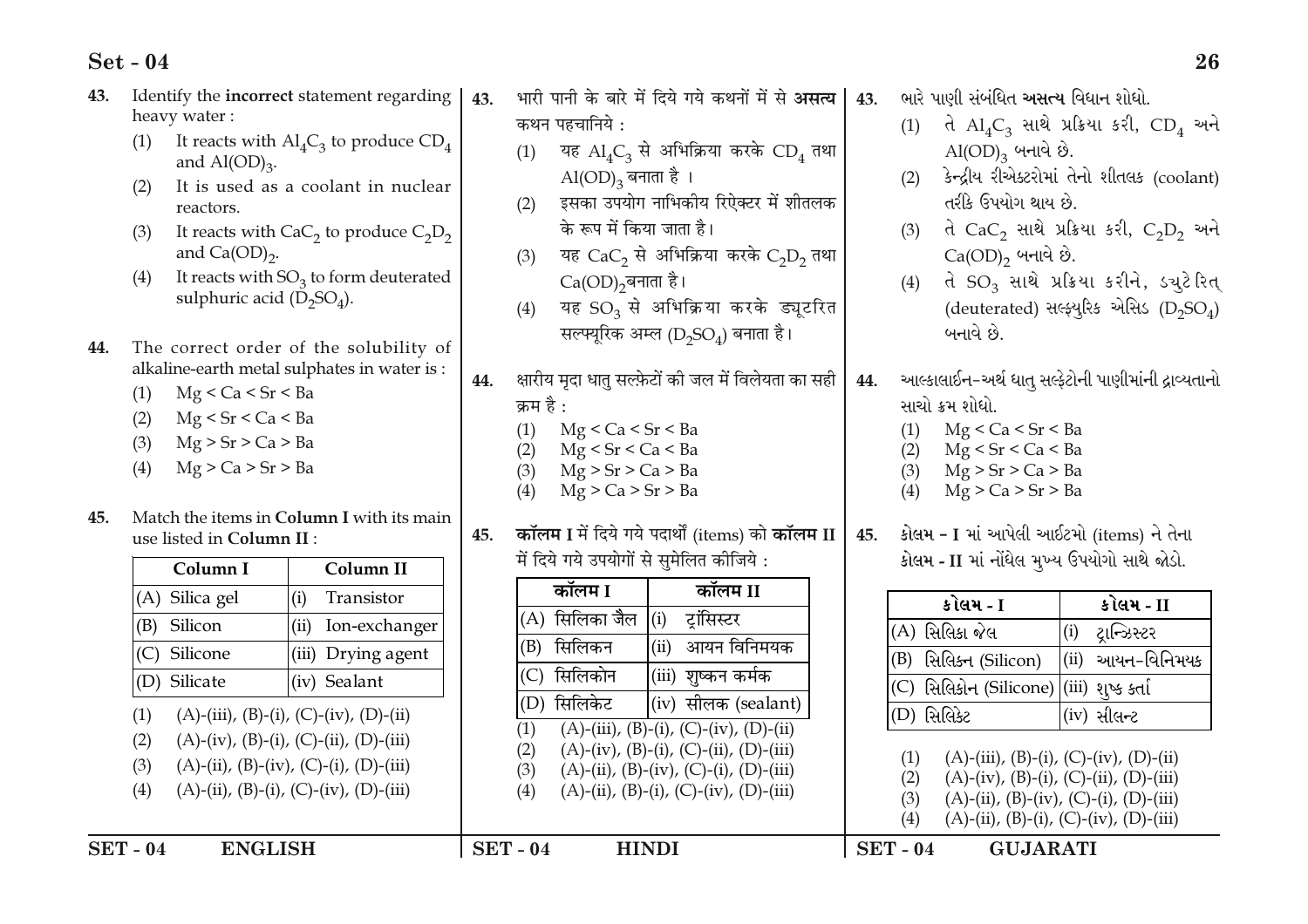| 48. | Which one of the following complexes will<br>consume more equivalents of aqueous | 48. |               | निम्नलिखित संकुलों में से कौन सा संकुल $Ag(NO3)$                        | 48. | MnO <sub>4</sub> <sup>2</sup><br>(4)<br>નીચે આપેલા સંકીર્ણોમાંથી કયું એક $\rm{Ag}(\rm{NO}_3)$ ના જલીય<br>દ્રાવણની અધિક તુલ્યતાનો ઉપયોગ કરશે ? |
|-----|----------------------------------------------------------------------------------|-----|---------------|-------------------------------------------------------------------------|-----|-----------------------------------------------------------------------------------------------------------------------------------------------|
|     | solution of $Ag(NO3)$ ?<br>$\text{Na}_3[\text{CrCl}_6]$<br>(1)                   |     | (1)           | के जलीय विलयन के अधिक समतुल्य खपायेगा ?<br>$\text{Na}_3[\text{CrCl}_6]$ |     | $\text{Na}_3[\text{CrCl}_6]$<br>(1)                                                                                                           |
|     | $[Cr(H, O)5Cl]Cl2$<br>(2)<br>[Cr(H, O) <sub>6</sub> ]Cl <sub>3</sub><br>(3)      |     | (2)<br>(3)    | $[Cr(H, O)_{5}Cl]Cl_{2}$<br>$[Cr(H2O)6]Cl3$                             |     | (2)<br>$[Cr(H2O)5Cl]Cl2$<br>$[Cr(H2O)6]Cl3$<br>(3)                                                                                            |
|     | $\text{Na}_2[\text{CrCl}_5(\text{H}_2\text{O})]$<br>(4)                          |     | (4)           | $\text{Na}_2[\text{CrCl}_5(\text{H}_2\text{O})]$                        |     | $\text{Na}_2[\text{CrCl}_5(\text{H}_2\text{O})]$<br>(4)                                                                                       |
|     |                                                                                  |     |               |                                                                         |     |                                                                                                                                               |
|     |                                                                                  |     |               |                                                                         |     |                                                                                                                                               |
|     |                                                                                  |     |               |                                                                         |     |                                                                                                                                               |
|     |                                                                                  |     |               |                                                                         |     |                                                                                                                                               |
|     | <b>SET-04</b><br><b>ENGLISH</b>                                                  |     | <b>SET-04</b> | <b>HINDI</b>                                                            |     | <b>SET - 04</b><br><b>GUJARATI</b>                                                                                                            |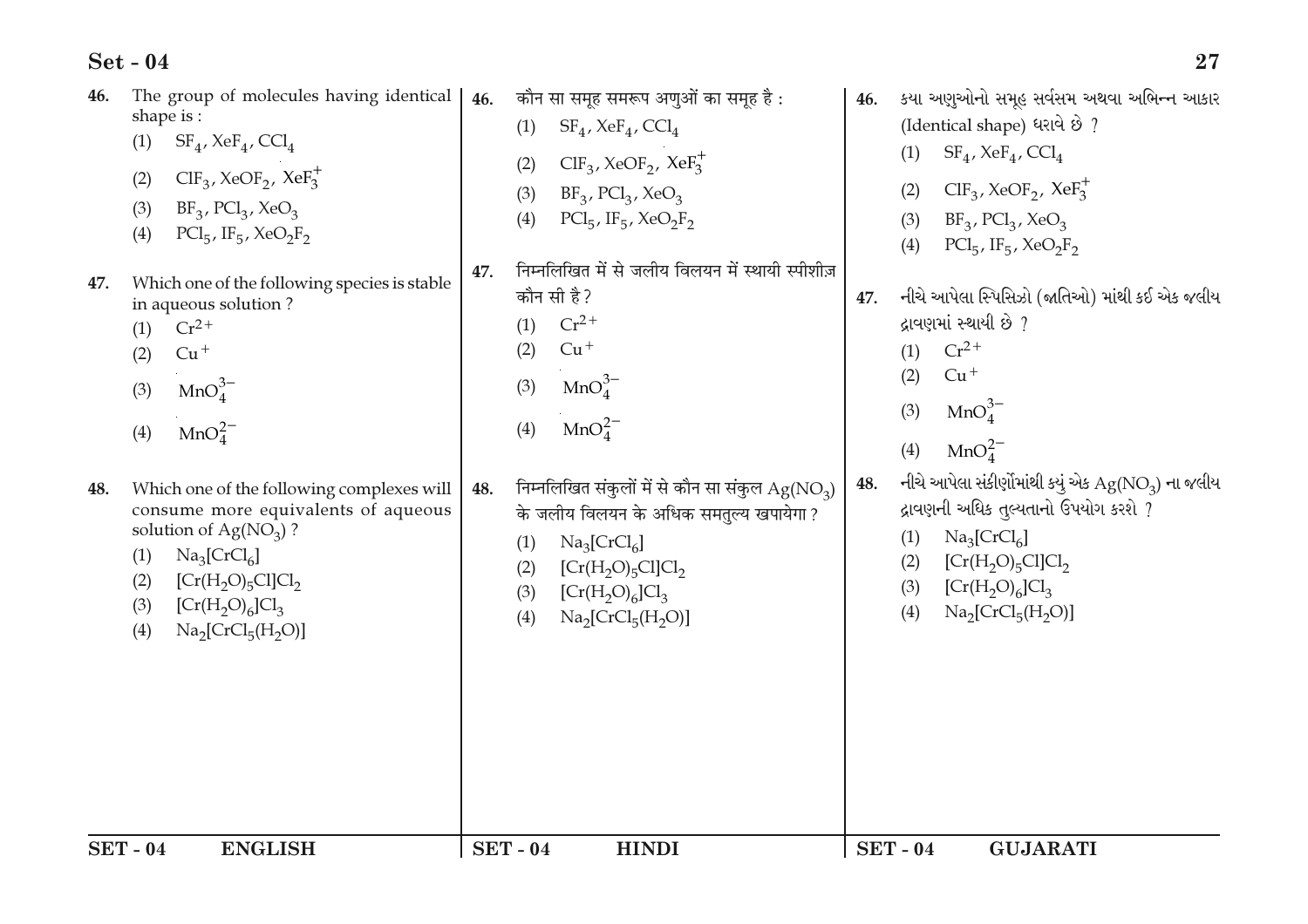Identify the correct trend given below: निम्नलिखित में से सही प्रवत्ति पहचानिये : 49. 49 (Atomic No. = Ti: 22,  $Cr: 24$  and Mo: 42) (परमाण क्रमांक = Ti : 22, Cr : 24 तथा Mo : 42)  $\Delta$ o of  $[Cr(H_2O)_6]^2$ <sup>+</sup> >  $(1)$  $[Cr(H<sub>2</sub>O)<sub>6</sub>]^{2+}$  का  $(1)$  $[Mo(H<sub>2</sub>O)<sub>6</sub>]$ <sup>2+</sup> and  $\Delta$ o of  $[Ti(H_2O)_6]^3$ <sup>+</sup> >  $[Ti(H_2O)_6]^2$ <sup>+</sup>

28

નીચે આપેલામાંથી સાચી દિશા (trend) શોધો.

(પરમાણ્વીય ક્રમાંક = Ti: 22, Cr = 24 અને Mo = 42)

 $\Delta_0$  d)  $[Ti(H_2O)_6]^3$ <sup>+</sup> >  $[Ti(H_2O)_6]^2$ <sup>+</sup>

 $\Delta$ o નો  $\text{[Ti(H, O)]}^3$ <sup>+</sup> <  $\text{[Ti(H, O)]}^2$ <sup>+</sup>

 $\Delta$ o નો  $\text{[Ti(H<sub>2</sub>O)<sub>6</sub>]}^{3+} > \text{[Ti(H<sub>2</sub>O)<sub>6</sub>]}^{2+}$ 

 $\Delta$ o નો  $\text{[Ti(H, O)]}_6$  $]^{3+}$  <  $\text{[Ti(H, O)]}_6$  $]^{2+}$ 

(1)  $\Delta_0$  નો  $[Cr(H_2O)_6]^2$ <sup>+</sup> >

 $[Mo(H<sub>2</sub>O)<sub>6</sub>]$ <sup>2+</sup> અને

 $\Delta$ <sub>0</sub> નો  $[Cr(H, O)<sub>6</sub>]$ <sup>2+</sup>

 $> [\text{Mo(H<sub>2</sub>O)<sub>6</sub>}]<sup>2+</sup>$  અને

 $\Delta$ <sub>0</sub> નો  $[Cr(H, O)<sub>6</sub>]$ <sup>2+</sup>

 $\rm < [Mo(H<sub>2</sub>O)<sub>6</sub>]^{2+}$  અને

 $<$  [Mo(H<sub>2</sub>O)<sub>6</sub>]<sup>2+</sup> અને

ં બાયોલોજીકલ ઓક્સિજન ડિમાન્ડ

બેક્ટેરિઅલ ઓક્સિડેશન ડિમાન્ડ

ંબાયોકેમિકલ ઓક્સિજન ડિમાન્ડ

ંબાયોકેમિકલ ઓક્સિડેશન ડિમાન્ડ

**GUJARATI** 

(4)  $\Delta_0$  નો  $[Cr(H_2O)_6]^2$ <sup>+</sup>

BOD દર્શાવે છે.

 $(1)$ 

 $(2)$ 

 $(3)$ 

 $(4)$ 

 $SET - 04$ 

50.

49

 $(2)$ 

 $(3)$ 

 $\Delta$ <sub>o</sub> >

 $\Delta$ o >  $[{\rm Mo(H_2O)_6}]^{2+}$  तथा

 $\Delta$ o < [Mo(H<sub>2</sub>O)<sub>6</sub>]<sup>2+</sup> तथा

 $\Delta$ o <  $\rm [Mo(H<sub>2</sub>O)<sub>6</sub>]$ <sup>2+</sup> तथा

बायोलोजीकल ऑक्सीजन डिमांड

बैक्टीरियल ऑक्सीडेशन डिमांड

बायोकैमिकल ऑक्सीजन डिमांड

**HINDI** 

बायोकैमिकल ऑक्सीडेशन डिमांड

 $[Cr(H<sub>2</sub>O)<sub>6</sub>]^{2+}$  का

 $\Delta_0 <$   $\text{Ti}(H_2O)_{c}$ <sup>2+</sup>

 $[Cr(H<sub>2</sub>O)<sub>6</sub>]^{2+}$  का

 $[Cr(H, O)<sub>6</sub>]<sup>2+</sup>$  का

बी.ओ.डी. (BOD) दर्शाता है:

 $(2)$ 

 $(3)$ 

 $(4)$ 

 $(1)$ 

 $(2)$ 

 $(3)$ 

 $(4)$ 

 $SET - 04$ 

50.

 $[Ti(H, O)<sub>6</sub>]$ <sup>3+</sup> का  $\Delta$ o >  $[Ti(H, O)<sub>6</sub>]$ <sup>2+</sup>

 $[Mo(H<sub>2</sub>O)<sub>6</sub>]$ <sup>2+</sup> तथा  $[Ti(H<sub>2</sub>O)<sub>6</sub>]$ <sup>3+</sup> का

 $[Ti(H_2O)_6]^3$ <sup>+</sup> का  $\Delta_0$  >  $[Ti(H_2O)_6]^2$ <sup>+</sup>

 $[Ti(H_2O)_c]^3$ <sup>+</sup> का  $\Delta_0$  <  $[Ti(H_2O)_c]^2$ <sup>+</sup>

- $\Delta$ o of  $[Cr(H_2O)_6]^2$ <sup>+</sup>  $(2)$  $> [Mo(H<sub>2</sub>O)<sub>6</sub>]^{2+}$  and  $\Delta$ o of  $[\text{Ti}(H_2O)_6]^3$ <sup>+</sup> <  $[\text{Ti}(H_2O)_6]^2$ <sup>+</sup>
- (3)  $\Delta$ o of  $[Cr(H, O)<sub>6</sub>]^{2+}$  $\langle [Mo(H<sub>2</sub>O)<sub>6</sub>]^{2+}$  and  $\Delta$ o of  $[Ti(H_2O)_6]^3$ <sup>+</sup> >  $[Ti(H_2O)_6]^2$ <sup>+</sup>
- $\Delta$ o of  $[Cr(H<sub>2</sub>O)<sub>6</sub>]$ <sup>2+</sup>  $(4)$  $< [Mo(H<sub>2</sub>O)<sub>6</sub>]^{2+}$  and  $\Delta$ o of  $[Ti(H_2O)_6]^3$ <sup>+</sup> <  $[Ti(H_2O)_6]^2$ <sup>+</sup>
- 50. BOD stands for:

 $(3)$ 

 $(4)$ 

 $SET - 04$ 

- $(1)$
- $(2)$
- **Bacterial Oxidation Demand**
- 
- 
- 
- 
- 
- 
- 
- 
- 
- 
- 
- 
- 
- 

**ENGLISH** 

- 
- 
- 
- 
- 
- 
- 
- 
- 
- 
- 
- 
- **Biological Oxygen Demand**
- 
- 
- 
- 
- 
- 
- 
- 
- 
- 
- 
- 
- 
- 
- 
- 
- 
- 
- 
- 
- 
- 
- 
- 
- 
- 
- 
- 
- 
- 
- 
- 
- 
- 
- 
- 

Biochemical Oxygen Demand

**Biochemical Oxidation Demand** 

- 
- 
- 
- 
- 
- 
- 
- 
-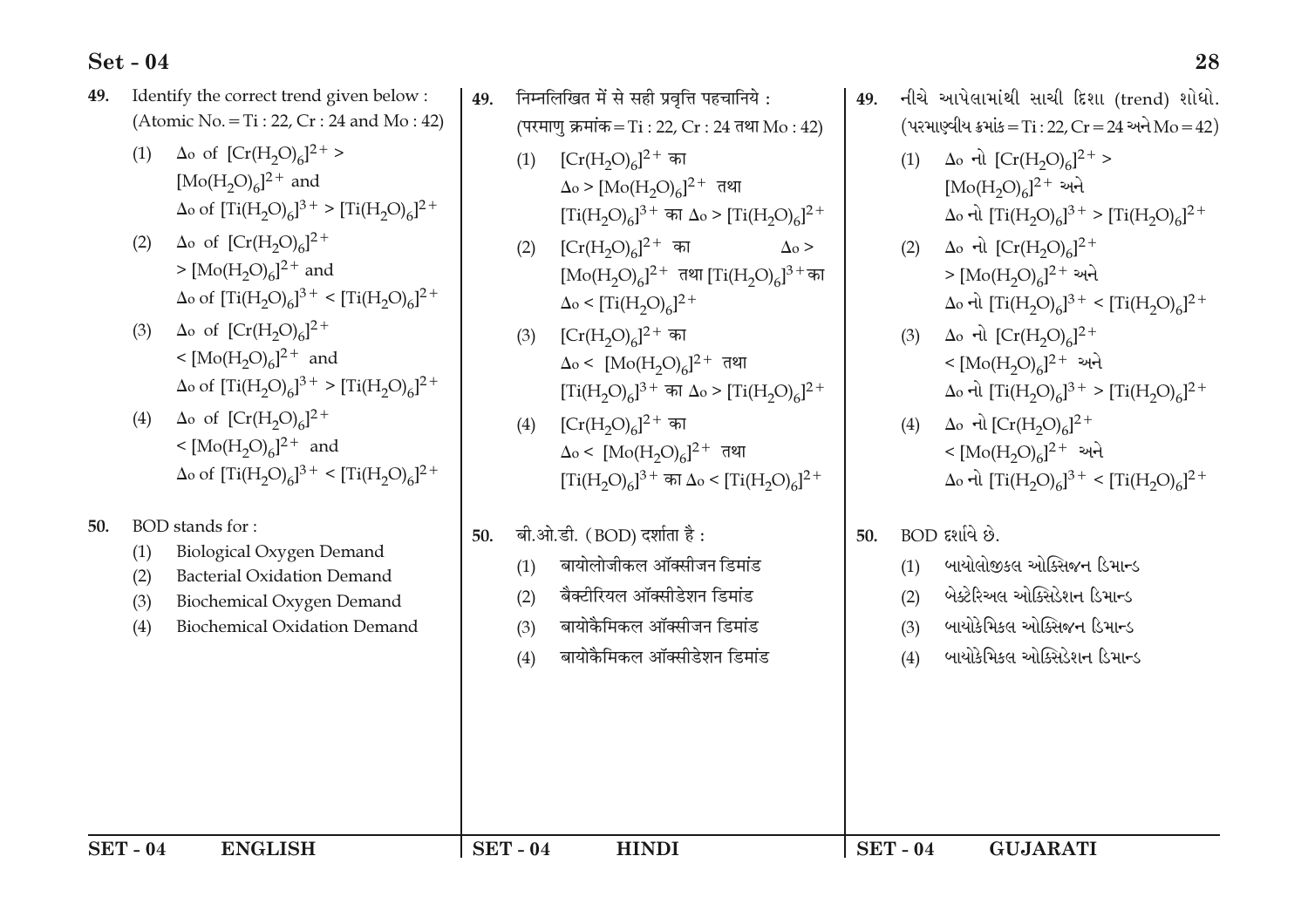| <b>SET - 04</b> | <b>ENGLISH</b>                                                                                                                                                                                                                                                                   |     | <b>SET-04</b><br><b>HINDI</b>                                                                                                                                                                                                                                                                                                     |     | <b>SET-04</b><br><b>GUJARATI</b>                                                                                                                                                                                                                                                                    |
|-----------------|----------------------------------------------------------------------------------------------------------------------------------------------------------------------------------------------------------------------------------------------------------------------------------|-----|-----------------------------------------------------------------------------------------------------------------------------------------------------------------------------------------------------------------------------------------------------------------------------------------------------------------------------------|-----|-----------------------------------------------------------------------------------------------------------------------------------------------------------------------------------------------------------------------------------------------------------------------------------------------------|
| 53.             | 2, 2-dimethyl-3-pentene<br>(4)<br>5 L of an alkane requires 25 L of oxygen for<br>its complete combustion. If all volumes are<br>measured at constant temperature and<br>pressure, the alkane is:<br>Ethane<br>(1)<br>(2)<br>Propane<br>(3)<br><b>Butane</b><br>(4)<br>Isobutane | 53. | आइसोप्रोपिल-2-ब्यूटिन<br>(2)<br>4, 4-डाईमेथिलपेन्टीन<br>(3)<br>2, 2-डाईमेथिल-3-पेन्टीन<br>(4)<br>एक ऐल्केन की 5 L मात्रा के पूर्ण दहन के लिये 25 L<br>ऑक्सीजन की आवश्यकता होती है। यदि सभी आयतन<br>मानक ताप तथा दाब पर मापे गये हों, तो ऐल्केन<br>होगी :<br>ऐथेन<br>(1)<br>प्रोपेन<br>(2)<br>ब्यूटेन<br>(3)<br>आइसोब्यूटेन<br>(4) | 53. | $4, 4$ -ડાયમિથાઈલપેન્ટીન<br>(3)<br>2, 2-ડાયમિથાઈલ-3-પેન્ટીન<br>(4)<br>$5$ L એક આલ્કેનના સંપૂર્ણ દહન માટે 25 L ઓક્સિજનની<br>આવશ્યકતા છે. બધા જ કદો (volumes) અચળ<br>તાપમાન અને દબાણ માપવામાં આવેલ હોય તો આલ્કેન<br>કયો છે ?<br>ઈથેન<br>(1)<br>પ્રોપેન<br>(2)<br>બ્યૂટેન<br>(3)<br>આઈસોબ્યૂટેન<br>(4) |
| 52.             | $600 \text{ g mol}^{-1}$<br>(3)<br>$300 g$ mol <sup>-1</sup><br>(4)<br>The hydrocarbon with seven carbon atoms<br>containing a neopentyl and a vinyl group<br>is:<br>(1)<br>2, 2-dimethyl-4-pentene<br>Isopropyl-2-butene<br>(2)<br>4, 4-dimethylpentene<br>(3)                  | 52. | $400 g$ mol <sup>-1</sup><br>(2)<br>$600 \text{ g mol}^{-1}$<br>(3)<br>$300 \text{ g} \text{ mol}^{-1}$<br>(4)<br>सात कार्बन परमाणुओं वाला एक हाइड्रोकार्बन कौन<br>होगा जिसमें एक निओपेन्टिल समूह तथा एक वाइनिल<br>समूह हो :<br>2, 2-डाईमेथिल-4-पेन्टीन<br>(1)                                                                    | 52. | $300 \text{ g mol}^{-1}$<br>(4)<br>સાત કાર્બન પરમાણુઓવાળા એક હાઈડ્રોકાર્બન કયો હશે<br>કે જેમાં એક નિયોપેન્ટાઈલ અને એક વિનાઈલ સમૂહ<br><u>ધરાવે છે ?</u><br>2, 2-ડાયમિથાઈલ-4-પેન્ટીન<br>(1)<br>આઈસોપ્રોપાઈલ-2-બ્યૂટીન<br>(2)                                                                          |
| 51.             | An organic compound contains C, H and<br>S. The minimum molecular weight of the<br>compound containing 8% sulphur is :<br>(atomic weight of $S = 32$ amu)<br>$200 \text{ g mol}^{-1}$<br>(1)<br>$400$ g mol <sup><math>-1</math></sup><br>(2)                                    | 51. | एक कार्बनिक यौगिक में C, H तथा S विद्यमान हैं।<br>यदि इस यौगिक में 8% सल्फ़र हो तो इसका न्यूनतम<br>अणु भार होगा :<br>(S का परमाणु भार = 32 amu)<br>$200 \text{ g mol}^{-1}$<br>(1)                                                                                                                                                | 51. | એક કાર્બનિક સંયોજન C, H અને S ધરાવે છે. જો તેમાં<br>8% સલ્ફર હોય તો સંયોજનનો ન્યૂનતમ (minimum)<br>અણુભારશોધો. (પરમાણ્વીય વજન $S \frac{1}{3} = 32$ amu)<br>$200 g$ mol <sup>-1</sup><br>(1)<br>$400 \text{ g mol}^{-1}$<br>(2)<br>$600 \text{ g mol}^{-1}$<br>(3)                                    |

**29**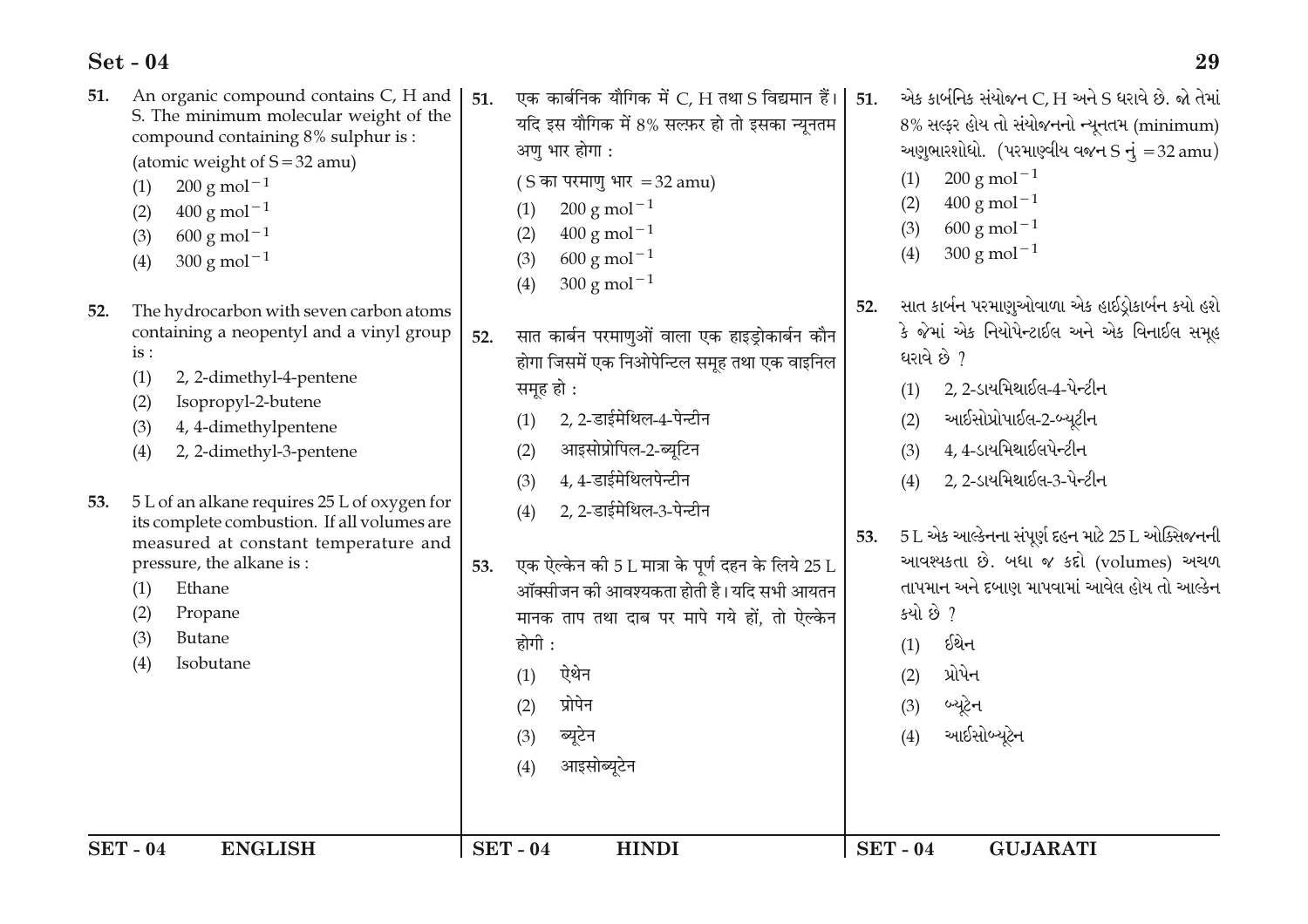| 54. | The gas evolved on heating $CH3MgBr$ in<br>methanol is:<br>HBr<br>(1)<br>Methane<br>(2)<br>(3)<br>Ethane<br>(4)<br>Propane                                                                                                                                                                                      | 54.           | $CH3MgBr$ को मेथैनॉल में गर्म करने पर उत्पन्न होने  <br>वाली गैस है:<br>HBr<br>(1)<br>मेथैन<br>(2)<br>ऐथेन<br>(3)<br>प्रोपेन<br>(4)                                                                                                                              | 54.<br>(1)<br>(2)<br>(3)<br>(4) | CH3MgBr ને મિથેનોલમાં ગરમ કરતાં ઉત્પન્ન થતો<br>વાયુ શોધો.<br>HBr<br>મિથેન<br>ઈથેન<br>પ્રોપેન                                                                                                                                                                            |
|-----|-----------------------------------------------------------------------------------------------------------------------------------------------------------------------------------------------------------------------------------------------------------------------------------------------------------------|---------------|------------------------------------------------------------------------------------------------------------------------------------------------------------------------------------------------------------------------------------------------------------------|---------------------------------|-------------------------------------------------------------------------------------------------------------------------------------------------------------------------------------------------------------------------------------------------------------------------|
| 55. | Bouveault-Blanc reduction reaction<br>involves:<br>Reduction of an acyl halide with<br>(1)<br>$H_2$ /Pd.<br>Reduction of an ester with<br>(2)<br>Na/C <sub>2</sub> H <sub>5</sub> OH.<br>Reduction of a carbonyl compound<br>(3)<br>with Na/Hg and HCl.<br>Reduction of an anhydride with<br>(4)<br>$LiAlH_4$ . | 55.           | बूवो-ब्लांक रिडक्शन प्रक्रिया में होता है :<br>ऐसिल हैलाइड का $H_2/Pd$ से अपचयन।<br>(1)<br>ऐस्टर का Na/C <sub>2</sub> H <sub>5</sub> OH से अपचयन।<br>(2)<br>कार्बोनिल यौगिक का Na/Hg तथा HCl से<br>(3)<br>अपचयन।<br>एक ऐनहाइड्राइड का $LiAlH_4$ से अपचयन।<br>(4) | 55.<br>(1)<br>(2)<br>(3)<br>(4) | બૂવો-બ્લેન્ક (Bouveault-Blanc) રીડક્ષન પ્રક્રિયામાં<br>થાય છે :<br>એસાઈલ હેલાઈડનું $H_2$ /Pd સાથે રિડક્ષન.<br>એસ્ટરનું $\text{Na/C}_2\text{H}_5\text{OH}$ સાથે રિડક્ષન.<br>કાર્બોનિલ સંયોજનનું Na/Hg અને HCl સાથે<br>રિડક્ષન.<br>એનહાઈડ્રાઈડનું $LiAlH_4$ સાથે રિડક્ષન. |
| 56. | The test to distinguish primary, secondary<br>and tertiary amines is:<br>Carbylamine reaction<br>(1)<br>$C_6H_5SO_2Cl$<br>(2)<br>Sandmeyer's reaction<br>(3)<br>Mustard oil test<br>(4)                                                                                                                         | 56.           | प्राथमिक, द्वितीयक तथा तृतीयक ऐमीनों में अन्तर करने<br>के लिये प्रयुक्त होने वाला परीक्षण है:<br>कार्बिलऐमीन अभिक्रिया<br>(1)<br>$C_6H_5SO_2Cl$<br>(2)<br>सैन्डमायर अभिक्रिया<br>(3)<br>मस्टर्ड ऑयल परीक्षण<br>(4)                                               | 56.<br>(1)<br>(2)<br>(3)<br>(4) | પ્રાથમિક, દ્વિતિયક અને તૃતિયક એમાઈનને પ્રભેદિત કરતી<br>કસોટી નીચેનામાંથી શોધો.<br>કાર્બાલએમાઈન પ્રક્રિયા<br>$C_6H_5SO_2Cl$<br>સેન્ડમેયર પ્રક્રિયા<br>મસ્ટર્ડ ઓઈલ કસોટી                                                                                                  |
|     | <b>SET-04</b><br><b>ENGLISH</b>                                                                                                                                                                                                                                                                                 | <b>SET-04</b> | <b>HINDI</b>                                                                                                                                                                                                                                                     | <b>SET-04</b>                   | <b>GUJARATI</b>                                                                                                                                                                                                                                                         |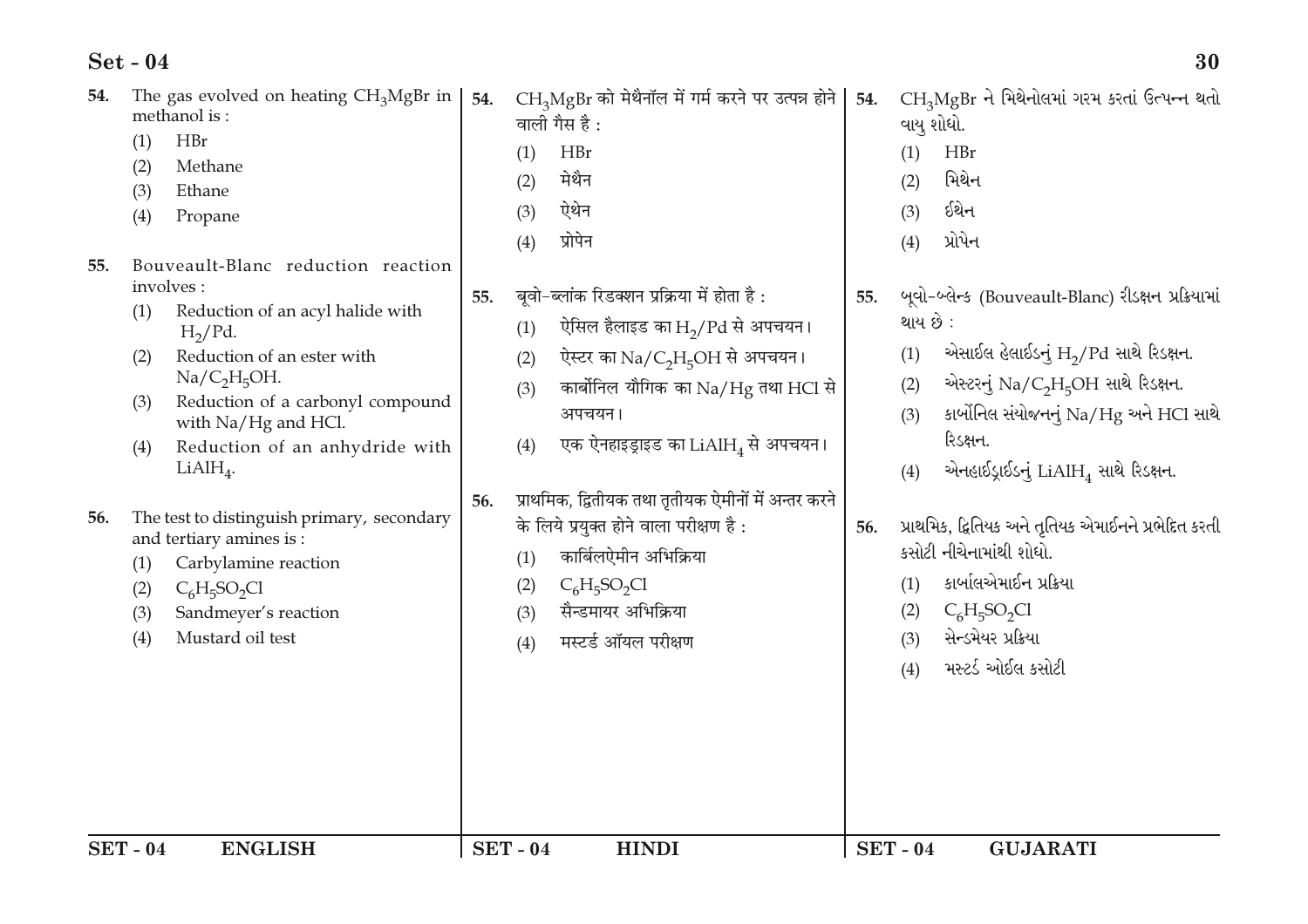| 57.           | Assertion : Rayon is a semisynthetic<br>polymer whose properties<br>are better than natural cotton.                                                                                                                                                                                                                                                                                                                     | 57.           | कथन :                             | गुणधर्म प्राकृतिक कपास से अधिक अच्छे<br>हैं।                                                                                                                                                                                                                                                                                                                                          |               |                   | रेयॉन एक अर्द्धसंश्लिष्ट बहुलक है जिसके   57.    કથન : રેયોન  એક  અર્ધસાંશ્લેષિત  બહુલક  છે.  જેના<br>ગુણધર્મો કુદરતી કપાસ (cotton) કરતા વધુ સારા                                                                                                                                    |
|---------------|-------------------------------------------------------------------------------------------------------------------------------------------------------------------------------------------------------------------------------------------------------------------------------------------------------------------------------------------------------------------------------------------------------------------------|---------------|-----------------------------------|---------------------------------------------------------------------------------------------------------------------------------------------------------------------------------------------------------------------------------------------------------------------------------------------------------------------------------------------------------------------------------------|---------------|-------------------|--------------------------------------------------------------------------------------------------------------------------------------------------------------------------------------------------------------------------------------------------------------------------------------|
|               | Mechanical and aesthetic<br>Reason:<br>properties of cellulose can be<br>improved by acetylation.<br>Both assertion and reason are correct,<br>(1)<br>and the reason is the correct<br>explanation for the assertion.<br>Both assertion and reason are correct,<br>(2)<br>but the reason is not the correct<br>explanation for the assertion.<br>Assertion is incorrect statement, but<br>(3)<br>the reason is correct. |               | कारण $:$<br>(1)<br>(2)            | ऐसीटिलीकरण से सेलुलोस के यांत्रिक<br>व सौंदर्यपरक गुणधर्मों को सुधारा जा<br>सकता है।<br>'कथन' व 'कारण' दोनों सही हैं तथा 'कारण'.<br>'कथन' की सही व्याख्या है।<br>' कथन' व ' कारण' दोनों सही हैं किन्तु ' कारण',<br>'कथन' की सही व्याख्या नहीं है।<br>(3) 'कथन' गलत है किन्तु 'कारण' सही है।                                                                                           |               | (1)<br>(2)<br>(3) | કારણ : એસિટિલેશન વડે સેલ્યુલોઝના યાંત્રિક અને સૌંદર્ય<br>ધરાવતા ગુણધર્મોને વધુ સારા શકાય છે.<br>કથન અને કારણ બંને સાચા છે. કારણ એ કથન<br>માટેની સાચી સમજૂતી છે.<br>કથન અને કારણ બંને સાચા છે. પણ કારણ એ<br>કથન માટેની સાચી સમજૂતી નથી.<br>કથન એ અસત્ય વિધાન છે પણ કારણ એ સત્ય<br>છે. |
|               | (4)<br>Both assertion and reason are<br>incorrect.                                                                                                                                                                                                                                                                                                                                                                      | 58.           | (4)                               | 'कथन' व 'कारण' दोनों गलत हैं।<br>ऐस्पार्टिक अम्ल के निम्नलिखित अनुक्रम पर विचार                                                                                                                                                                                                                                                                                                       | 58.           | (4)               | કથન અને કારણ બંને અસત્ય છે.<br>એસ્પાર્ટિક એસિડ માટે નીચેનો ક્રમ ધ્યાનમાં લો.                                                                                                                                                                                                         |
| 58.           | Consider the following sequence for<br>aspartic acid:                                                                                                                                                                                                                                                                                                                                                                   |               | कोजिए :                           |                                                                                                                                                                                                                                                                                                                                                                                       |               |                   | $H_3N$ $H_3N$ $H_3N$ $H_3N$ $H_3N$ $H_3N$ $H_3N$ $H_3N$ $H_3N$ $H_3N$ $H_3N$ $H_3N$ $H_3N$ $H_3N$ $H_3N$ $H_3N$ $H_3N$ $H_3N$ $H_3N$ $H_3N$ $H_3N$ $H_3N$ $H_3N$ $H_3N$ $H_3N$ $H_3N$ $H_3N$ $H_3N$ $H_3N$ $H_3N$ $H_3N$ $H_3$                                                       |
|               | $\begin{picture}(120,140)(-10,0) \put(0,0){\line(1,0){15}} \put(10,0){\line(1,0){15}} \put(10,0){\line(1,0){15}} \put(10,0){\line(1,0){15}} \put(10,0){\line(1,0){15}} \put(10,0){\line(1,0){15}} \put(10,0){\line(1,0){15}} \put(10,0){\line(1,0){15}} \put(10,0){\line(1,0){15}} \put(10,0){\line(1,0){15}} \put(10,0){\line(1,0){15}} \put(1$<br>CH <sub>2</sub> CO <sub>2</sub> H<br>$CH_2CO_2H$                    |               | CH <sub>2</sub> CO <sub>2</sub> H | $\begin{picture}(120,140)(-10,0) \put(0,0){\line(1,0){15}} \put(10,0){\line(1,0){15}} \put(10,0){\line(1,0){15}} \put(10,0){\line(1,0){15}} \put(10,0){\line(1,0){15}} \put(10,0){\line(1,0){15}} \put(10,0){\line(1,0){15}} \put(10,0){\line(1,0){15}} \put(10,0){\line(1,0){15}} \put(10,0){\line(1,0){15}} \put(10,0){\line(1,0){15}} \put(1$<br>CH <sub>2</sub> CO <sub>2</sub> H |               |                   | $CH_2CO_2H$<br>$CH_2CO_2H$<br>$H_3N$ $H_3N$ $H_4N$ $H_2N$ $H_2N$                                                                                                                                                                                                                     |
|               | $\begin{picture}(120,140)(-10,140)(-10,140)(-10,140)(-10,140)(-10,140)(-10,140)(-10,140)(-10,140)(-10,140)(-10,140)(-10,140)(-10,140)(-10,140)(-10,140)(-10,140)(-10,140)(-10,140)(-10,140)(-10,140)(-10,140)(-10,140)(-10,140)(-10,140)(-10,140)(-10,140)(-10,140$<br>CH <sub>2</sub> CO <sub>2</sub><br>$CH_2CO_2$                                                                                                    |               | CH <sub>2</sub> CO <sub>2</sub>   | $H_3N$ $H_3N$ $H_4N$ $H_5N$ $H_2N$ $H_1$<br>$CH_2CO_2$                                                                                                                                                                                                                                                                                                                                |               |                   | $CH_2CO_2^-$<br>$CH_2CO_2^-$<br>એસ્પાર્ટિક એસિડનું $pI$ (સમવિભવ બિંદુ) શોધો.                                                                                                                                                                                                         |
|               | The $pI$ (isoelectric point) of aspartic acid<br>is:<br>1.88<br>(1)                                                                                                                                                                                                                                                                                                                                                     |               | 1.88<br>(1)<br>3.65<br>(2)        | ऐस्पार्टिक अम्ल का $pI$ (समविभव बिंदु) है :                                                                                                                                                                                                                                                                                                                                           |               | (1)<br>(2)<br>(3) | 1.88<br>3.65<br>5.74                                                                                                                                                                                                                                                                 |
|               | (2)<br>3.65<br>5.74<br>(3)<br>(4)<br>2.77                                                                                                                                                                                                                                                                                                                                                                               |               | 5.74<br>(3)<br>2.77<br>(4)        |                                                                                                                                                                                                                                                                                                                                                                                       |               | (4)               | 2.77                                                                                                                                                                                                                                                                                 |
| <b>SET-04</b> | <b>ENGLISH</b>                                                                                                                                                                                                                                                                                                                                                                                                          | <b>SET-04</b> |                                   | <b>HINDI</b>                                                                                                                                                                                                                                                                                                                                                                          | <b>SET-04</b> |                   | <b>GUJARATI</b>                                                                                                                                                                                                                                                                      |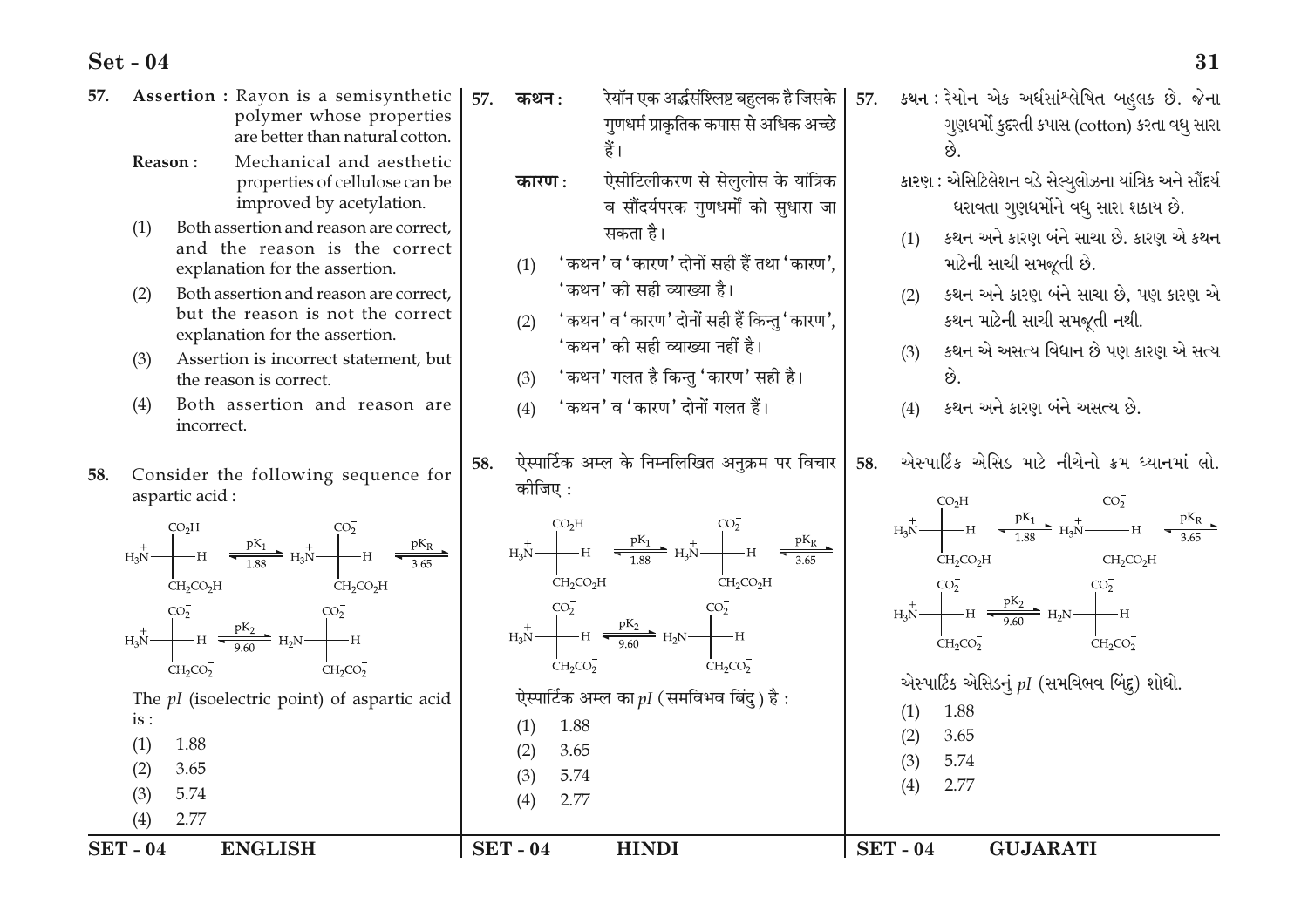- The artificial sweetener that has the highest 59. sweetness value in comparison to cane sugar is:
	- Aspartane  $(1)$
	- $(2)$ Saccharin
	- Sucralose  $(3)$
	- $(4)$ Alitame
- 60. The most appropriate method of making egg-albumin sol is:
	- Break an egg carefully and transfer  $(1)$ the transparent part of the content to 100 mL of 5%  $w/V$  saline solution and stir well.
	- Break an egg carefully and transfer  $(2)$ only the yellow part of the content to 100 mL of 5%  $w/V$  saline solution and stir well.
	- Keep the egg in boiling water for 10  $(3)$ minutes. After removing the shell, transfer the white part of the content to 100 mL of 5% w/V saline solution and homogenize with a mechanical shaker.
	- Keep the egg in boiling water for 10  $(4)$ minutes. After removing the shell, transfer the yellow part of the content to 100 mL of 5% w/V saline solution and homogenize with a mechanical shaker.
- वह कत्रिम मधरक जिसका इक्ष शर्करा की तलना में 59. माधर्यमान सबसे अधिक है: ऐसपार्टेन  $(1)$ 
	- सैकेरीन  $(2)$
	- $(3)$ सक्रालोस
	- ऐलीटम  $(4)$
- अंड एल्ब्युमिन का सॉल बनाने की सबसे उचित विधि 60.
	- है:
	- अंडे को ध्यानपूर्वक तोडें और उसके पारदर्शी  $(1)$ भाग को 100 mL 5% w/V लवण जल में मिला कर अच्छी तरह हिलायें।
	- अंडे को ध्यानपूर्वक तोडें और उसके पीले भाग  $(2)$ को  $100 \text{ mL } 5\% \text{ w/V}$  लवण जल में मिला कर अच्छी तरह हिलायें।
	- अंडे को उबलते जल में 10 मिनट तक रखें।  $(3)$ उसका छिलका उतारने के पश्चात उसके सफेद भाग को 100 mL 5% w/V लवण जल में मिलायें और यांत्रिक हल्लित्र में समांगीकृत करें।
	- अंडे को उबलते जल में 10 मिनट तक रखें।  $(4)$ उसका छिलका उतारने के पश्चात् उसके पीले भाग को 100 mL 5% w/V लवण जल में मिलायें और यांत्रिक हल्लित्र में समांगीकत करें।
- નીચેનામાંથી કયા કત્રિમ ગબ્યા પદાર્થોનો ગળપણ આંક (sweetness value) डेन स्थर (cane sugar) नी તલનામાં સૌથી વધારે છે.
- એસ્પાર્ટન  $(1)$
- સેકેરીન  $(2)$

59.

- સક્રાલોઝ  $(3)$
- એલિટેમ  $(4)$
- એગ-આલ્બર્મીન સોલ (egg-albumin sol) બનાવવા 60. માટેની સૌથી સારી બંધબેસતી પધ્ધતિ નીચેનામાંથી શોધો
	- ઈંડાને સાચવીને તોડો અને તેના પારદર્શી ભાગને  $(1)$  $100$  mL 5% w/V ના લવણીય (saline) ઢાવણમાં મેળવીને સારી રીતે હલાવો.
	- ઈંડાને સાચવીને તોડો અને તેના કક્ત પીળા ભાગને  $(2)$  $100$  mL 5% w/V ના લવણીય (saline) ઢાવણમાં મેળવીને સારી રીતે હલાવો.
	- ઈંડાને ઉકળતા પાણીમાં 10 મિનિટ માટે રાખો  $(3)$ તેની છાલ દૂર કર્યા બાદ તેનો સફેદ ભાગ 100 mL 5% w/V ના લવણીય (saline) દ્રાવણમાં યાંત્રિક શેકર (shaker) વડે સમાંગીકૃત (homogenize) કરો.
	- ઈંડાને ઉકળતા પાણીમાં 10 મિનિટ માટે રાખો  $(4)$ તેની છાલ દૂર કર્યા બાદ તેના પીળો ભાગ 100 mL 5% w/V ના લવણીય (saline) દ્રાવણમાં યાંત્રિક શેકર (shaker) વડે સમાંગીકૃત (homogenize) કરો.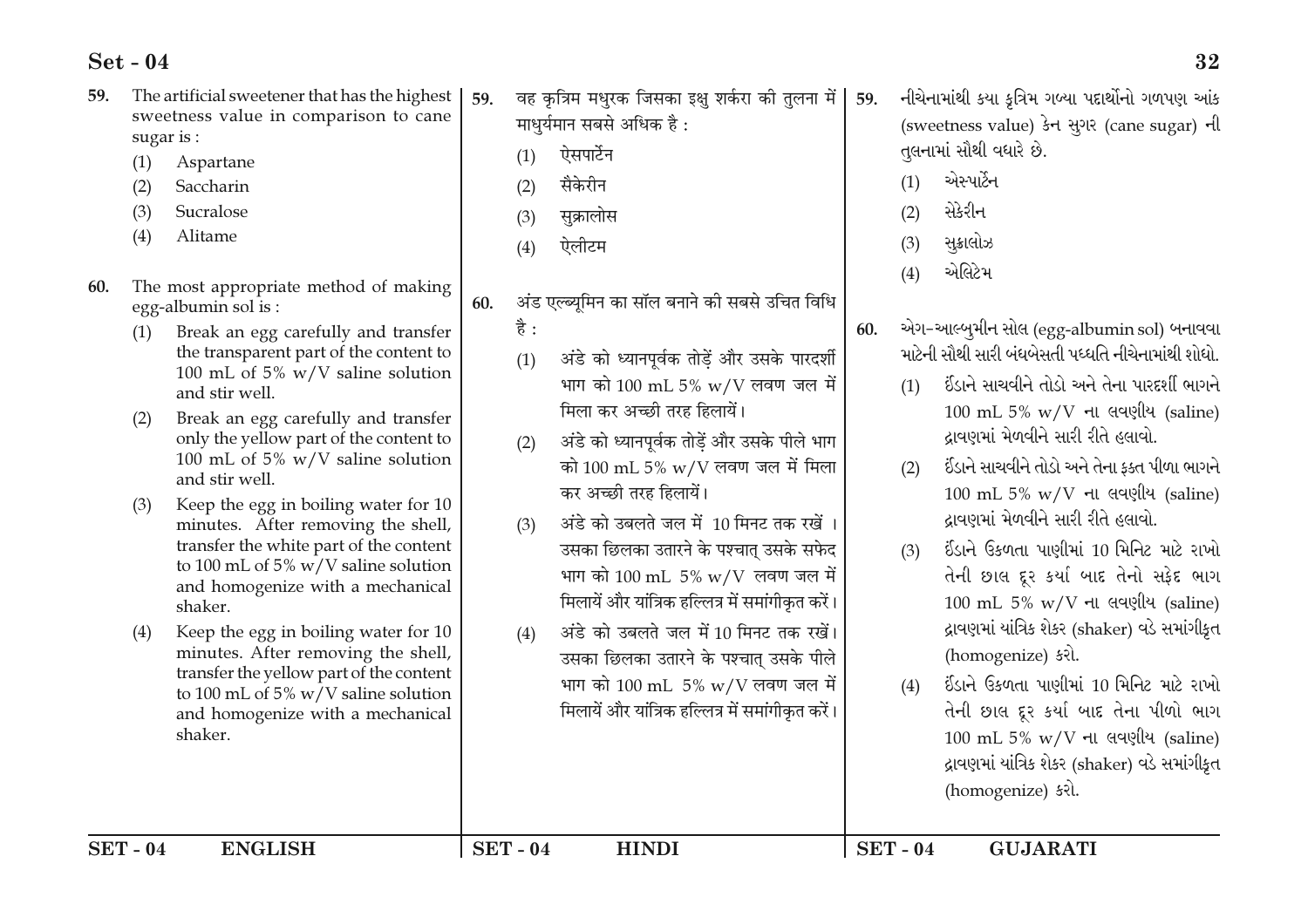| 61. For $x \in \mathbb{R}$ , $x \ne 0$ , $x \ne 1$ , let $f_0(x) = \frac{1}{1-x}$ and 61.<br>$f_{n+1}(x) = f_0(f_n(x))$ , $n = 0, 1, 2, $ Then the<br>value of $f_{100}(3) + f_1(\frac{2}{3}) + f_2(\frac{3}{2})$ is equal<br>$\mathsf{to}$ :<br>$rac{8}{3}$<br>(1)<br>$rac{5}{3}$<br>(2)<br>$rac{4}{3}$<br>(3)<br>$\frac{1}{3}$<br>(4)<br>The point represented by $2 + i$ in the<br>62.<br>Argand plane moves 1 unit eastwards, then<br>2 units northwards and finally from there<br>$2\sqrt{2}$ units in the south-westwards<br>direction. Then its new position in the<br>Argand plane is at the point represented<br>by:<br>(1)<br>$2 + 2i$<br>(2)<br>$1+i$<br>$-1-i$<br>(3)<br>$-2-2i$<br>(4) | x ∈ R, x≠0, x≠1 के लिए माना $f_0(x) = \frac{1}{1-x}$<br>तथा $f_{n+1}(x) = f_0(f_n(x))$ , $n = 0, 1, 2, $ है, तो<br>$f_{100}(3) + f_1\left(\frac{2}{3}\right) + f_2\left(\frac{3}{2}\right)$ बराबर है :<br>$\frac{8}{3}$<br>(1)<br>$rac{5}{3}$<br>(2)<br>$\frac{4}{3}$<br>(3)<br>$\frac{1}{3}$<br>(4)<br>आरगण्ड समतल में 2+ $i$ द्वारा निर्दिष्ट बिंदु, 1 इकाई<br>62.<br>पूर्व दिशा में चलता है और फिर 2 इकाई उत्तर दिशा में<br>चलता है तथा अन्त में $2\sqrt{2}$ इकाई दक्षिण-पश्चिम<br>दिशा में जाता है। तो आरगण्ड समतल में इसका नया<br>स्थान जिस बिंदु द्वारा निर्दिष्ट होता है, वह है :<br>$2 + 2i$<br>(1)<br>$1+i$<br>(2)<br>(3)<br>$-1-i$<br>$-2 - 2i$<br>(4) | 61. ધારો કે $x \in \mathbb{R}$ , $x \ne 0$ , $x \ne 1$ માટે $f_0(x) = \frac{1}{1-x}$<br>અને $f_{n+1}(x) = f_0(f_n(x))$ , $n = 0, 1, 2, $ તો હવે<br>$f_{100}(3) + f_1\left(\frac{2}{3}\right) + f_2\left(\frac{3}{2}\right) =$<br>$\frac{8}{3}$<br>(1)<br>$rac{5}{3}$<br>(2)<br>$rac{4}{3}$<br>(3)<br>(4)<br>આર્ગન્ડ સમતલમાં 2+i થી દર્શાવેલ બિંદુ એક એકમ<br>62.<br>પૂર્વ તરફ ખસે છે, ત્યારબાદ 2 એકમ ઉત્તર તરફ ખસે છે<br>અને ત્યાંથી છેવટે $2\sqrt{2}$ એકમ નૈઋત્ય તરફ ખસે છે.<br>આર્ગન્ડ સમતલમાં આ બિંદુનું નવું સ્થાન કઈ સંખ્યાથી<br>દર્શાવવામાં આવે ?<br>$2 + 2i$<br>(1)<br>$1+i$<br>(2)<br>$-1-i$<br>(3)<br>(4)<br>$-2-2i$ |
|-----------------------------------------------------------------------------------------------------------------------------------------------------------------------------------------------------------------------------------------------------------------------------------------------------------------------------------------------------------------------------------------------------------------------------------------------------------------------------------------------------------------------------------------------------------------------------------------------------------------------------------------------------------------------------------------------------|------------------------------------------------------------------------------------------------------------------------------------------------------------------------------------------------------------------------------------------------------------------------------------------------------------------------------------------------------------------------------------------------------------------------------------------------------------------------------------------------------------------------------------------------------------------------------------------------------------------------------------------------------------------|------------------------------------------------------------------------------------------------------------------------------------------------------------------------------------------------------------------------------------------------------------------------------------------------------------------------------------------------------------------------------------------------------------------------------------------------------------------------------------------------------------------------------------------------------------------------------------------------------------------------------|
| <b>SET - 04</b>                                                                                                                                                                                                                                                                                                                                                                                                                                                                                                                                                                                                                                                                                     | <b>SET-04</b>                                                                                                                                                                                                                                                                                                                                                                                                                                                                                                                                                                                                                                                    | <b>SET - 04</b>                                                                                                                                                                                                                                                                                                                                                                                                                                                                                                                                                                                                              |
| <b>ENGLISH</b>                                                                                                                                                                                                                                                                                                                                                                                                                                                                                                                                                                                                                                                                                      | <b>HINDI</b>                                                                                                                                                                                                                                                                                                                                                                                                                                                                                                                                                                                                                                                     | <b>GUJARATI</b>                                                                                                                                                                                                                                                                                                                                                                                                                                                                                                                                                                                                              |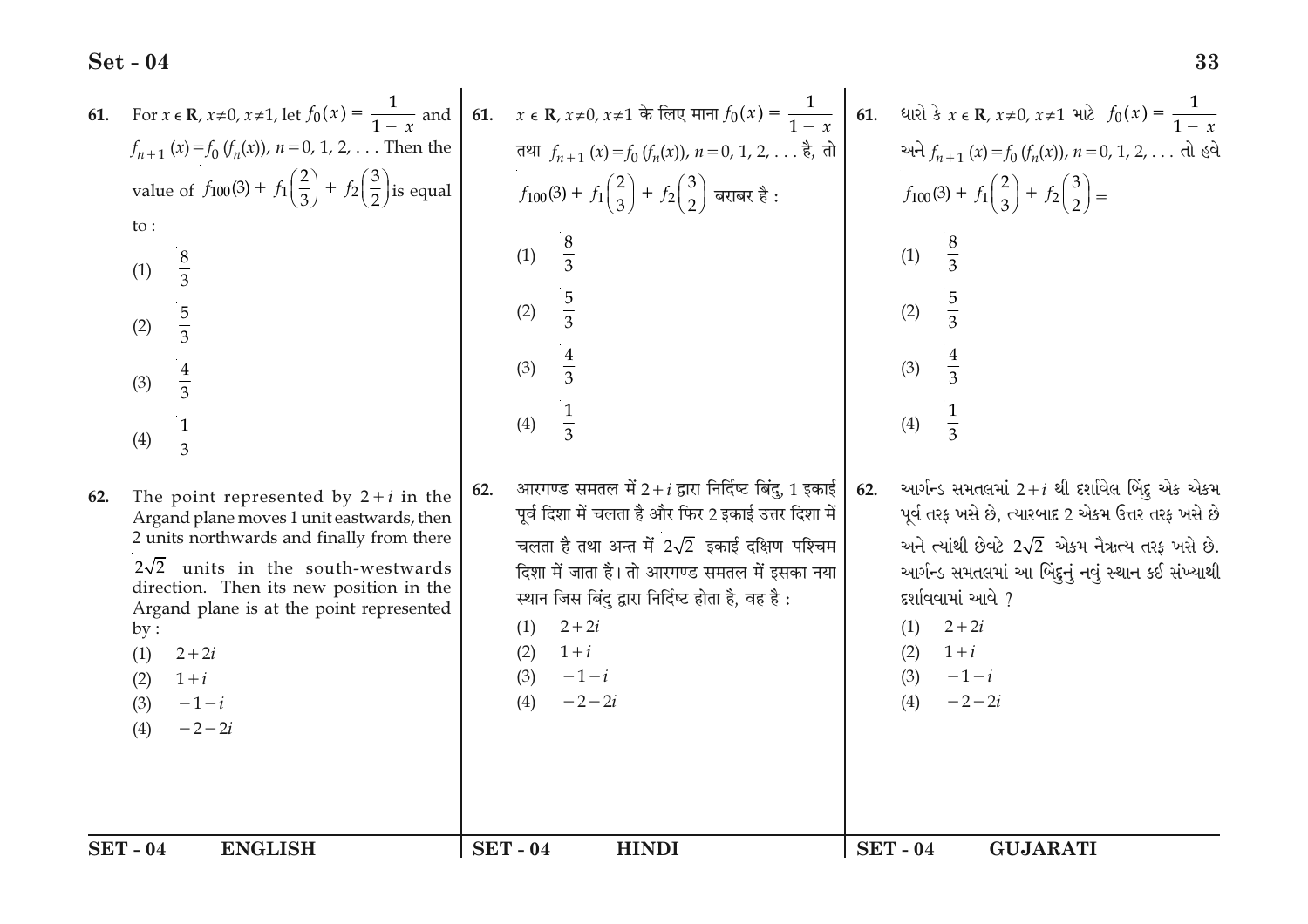| If the equations $x^2 + bx - 1 = 0$ and<br>63.<br>$x^2 + x + b = 0$ have a common root different<br>from $-1$ , then  b  is equal to :<br>$\sqrt{2}$<br>(1)<br>$\overline{2}$<br>(2)<br>(3)<br>$\mathfrak{Z}$<br>$\sqrt{3}$<br>(4)                                                                                                                                                                                                                      | 63.<br>यदि समीकरणों $x^2 + bx - 1 = 0$ तथा $x^2 + x + b = 0$<br>का $-1$ से भिन्न एक सांझा मूल है, तो $ b $ बराबर<br>है :<br>$\sqrt{2}$<br>(1)<br>(2) 2<br>$\mathfrak{Z}$<br>(3)<br>$\sqrt{3}$<br>(4)                                                                                                                                                                                                                                                                                                                                                                                                                                                                                                                                                                                     | જો સમીકરણો $x^2 + bx - 1 = 0$ અને $x^2 + x + b = 0$<br>63.<br>ને $-1$ સિવાયનું એક સામાન્ય બીજ હોય તો $ b $<br>બરાબર:<br>(1)<br>$\sqrt{2}$<br>(2) 2<br>(3) 3<br>(4)<br>$\sqrt{3}$                                                                |
|---------------------------------------------------------------------------------------------------------------------------------------------------------------------------------------------------------------------------------------------------------------------------------------------------------------------------------------------------------------------------------------------------------------------------------------------------------|------------------------------------------------------------------------------------------------------------------------------------------------------------------------------------------------------------------------------------------------------------------------------------------------------------------------------------------------------------------------------------------------------------------------------------------------------------------------------------------------------------------------------------------------------------------------------------------------------------------------------------------------------------------------------------------------------------------------------------------------------------------------------------------|-------------------------------------------------------------------------------------------------------------------------------------------------------------------------------------------------------------------------------------------------|
| 64. If $P = \begin{bmatrix} \frac{\sqrt{3}}{2} & \frac{1}{2} \\ -\frac{1}{2} & \frac{\sqrt{3}}{2} \end{bmatrix}$ , $A = \begin{bmatrix} 1 & 1 \\ 0 & 1 \end{bmatrix}$ and<br>$Q = PAPT$ , then $PT Q2015 P$ is :<br>$\begin{bmatrix} 0 & 2015 \\ 0 & 0 \end{bmatrix}$<br>(1)<br>2015<br>$\overline{1}$<br>(2)<br>$\overline{0}$<br>2015<br>2015<br>(3)<br>$\mathbf{1}$<br>2015<br>$\begin{bmatrix} 1 & 2015 \\ 0 & 1 \end{bmatrix}$<br>$\vert_0$<br>(4) | <b>64.</b> $\vec{a} = \begin{bmatrix} \frac{\sqrt{3}}{2} & \frac{1}{2} \\ -\frac{1}{2} & \frac{\sqrt{3}}{2} \end{bmatrix}$ , $A = \begin{bmatrix} 1 & 1 \\ 0 & 1 \end{bmatrix}$ $\vec{a}$ and $\vec{a} = \begin{bmatrix} \frac{\sqrt{3}}{2} & \frac{1}{2} \\ -\frac{1}{2} & \frac{\sqrt{3}}{2} \end{bmatrix}$ , $A = \begin{bmatrix} 1 & 1 \\ 0 & 1 \end{bmatrix}$ $\vec{a}$ and $\vec{b} = \begin{bmatrix} 1$<br>Q = PAP <sup>T</sup> है, तो P <sup>T</sup> Q <sup>2015</sup> P है:<br>$\begin{bmatrix} 2015 \\ 0 \end{bmatrix}$<br>$\begin{bmatrix} 0 \ 0 \end{bmatrix}$<br>(1)<br>2015<br>(2)<br>$\overline{0}$<br>2015<br>$\lceil 2015 \rceil$<br>$\begin{bmatrix} 0 & 1 \end{bmatrix}$<br>(3)<br>$\overline{1}$<br>2015<br>$\begin{bmatrix} 1 & 2015 \\ 0 & 1 \end{bmatrix}$<br>(4) | $Q = PAPT$ હોય તો $PT Q2015 P$ બરાબર:<br>$\begin{bmatrix} 0 & 2015 \\ 0 & 0 \end{bmatrix}$<br>(1)<br>2015<br>(2)<br>2015<br>$\mathbf{0}$<br>$2015$<br>(3)<br>2015<br>$\overline{1}$<br>$\begin{bmatrix} 1 & 2015 \\ 0 & 1 \end{bmatrix}$<br>(4) |
| <b>SET - 04</b><br><b>ENGLISH</b>                                                                                                                                                                                                                                                                                                                                                                                                                       | <b>SET - 04</b><br><b>HINDI</b>                                                                                                                                                                                                                                                                                                                                                                                                                                                                                                                                                                                                                                                                                                                                                          | <b>SET - 04</b><br><b>GUJARATI</b>                                                                                                                                                                                                              |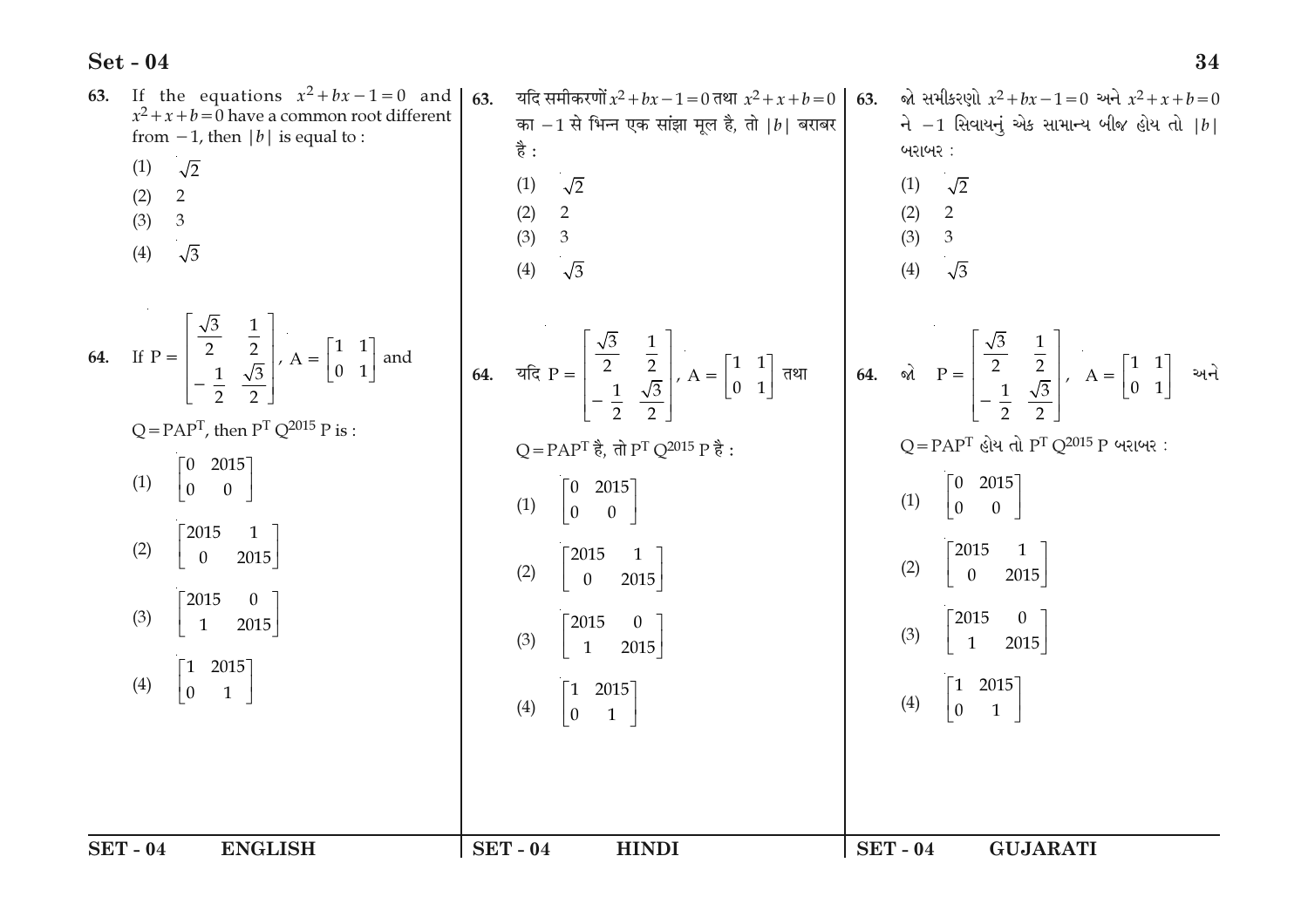The number of distinct real roots of the 65.  $|\cos x \sin x \sin x|$  $\cos x$  sin x sin x  $\cos x$   $\sin x$   $\sin x$ 65. समीकरण  $|\sin x| \cos x$   $\sin x| = 0$ , के अंतराल 65. सभी अशु  $|\sin x| \cos x$   $\sin x| = 0$  ना અंतरास equation,  $|\sin x| \cos x \sin x = 0$  in the  $\begin{vmatrix} \sin x & \sin x & \cos x \end{vmatrix}$  $\left|\sin x \right| \sin x \cos x$  $\left|\sin x \right| \sin x \cos x$  $\left[-\frac{\pi}{4},\,\frac{\pi}{4}\right]$  में भिन्न वास्तविक मूलों की संख्या है :  $\Bigg|$  $\left\lceil -\frac{\pi}{4},\, \frac{\pi}{4} \right\rceil$  માં આવેલ ભિન્ન બીજોની સંખ્યા કેટલી interval  $\left[-\frac{\pi}{4},\frac{\pi}{4}\right]$  is :  $69$  ?  $(1)$  $\overline{4}$  $(1)$  $\overline{4}$  $(2)$ 3  $(1)$  $\overline{4}$  $(2)$  $\mathcal{E}$  $(3)$ 2  $(2)$  $\overline{3}$  $(3)$ 2  $(4)$  $\overline{1}$  $(3)$ 2  $(4)$  $\overline{1}$  $(4)$  $\overline{1}$ शब्द "MEDITERRANEAN" के अक्षरों से चार 66. If the four letter words (need not be 66. अक्षरों के ऐसे शब्द (चाहे अर्थहीन हों) बनाने हैं जिनका શબ્દ "MEDITERRANEAN" નાં અક્ષરોનો ઉપયોગ 66. meaningful) are to be formed using the पहला अक्षर R तथा चौथा अक्षर E हो, तो ऐसे सभी કરી ચાર અક્ષરો વાળા (અર્થ હોવો જરૂરી નથી) કે જેનો letters from the word शब्दों की कुल संख्या है: પ્રથમ અક્ષર R અને ચોથો અક્ષર E હોય તેવા તમામ "MEDITERRANEAN" such that the first letter is R and the fourth letter is E, then શબ્દોની સંખ્યા કેટલી થાય ? 11! the total number of all such words is:  $(1)$  $(2!)^3$  $11!$  $11!$  $\overline{(2!)^3}$  $(1)$  $(2!)^3$  $(1)$  $(2)$ 110  $(3)$ 56 110  $(2)$ 110  $(2)$ 56  $(4)$ 59  $(3)$ 56  $(3)$  $(4)$ 59  $(4)$ 59  $SET - 04$ **ENGLISH**  $SET - 04$ **HINDI**  $SET - 04$ **GUJARATI**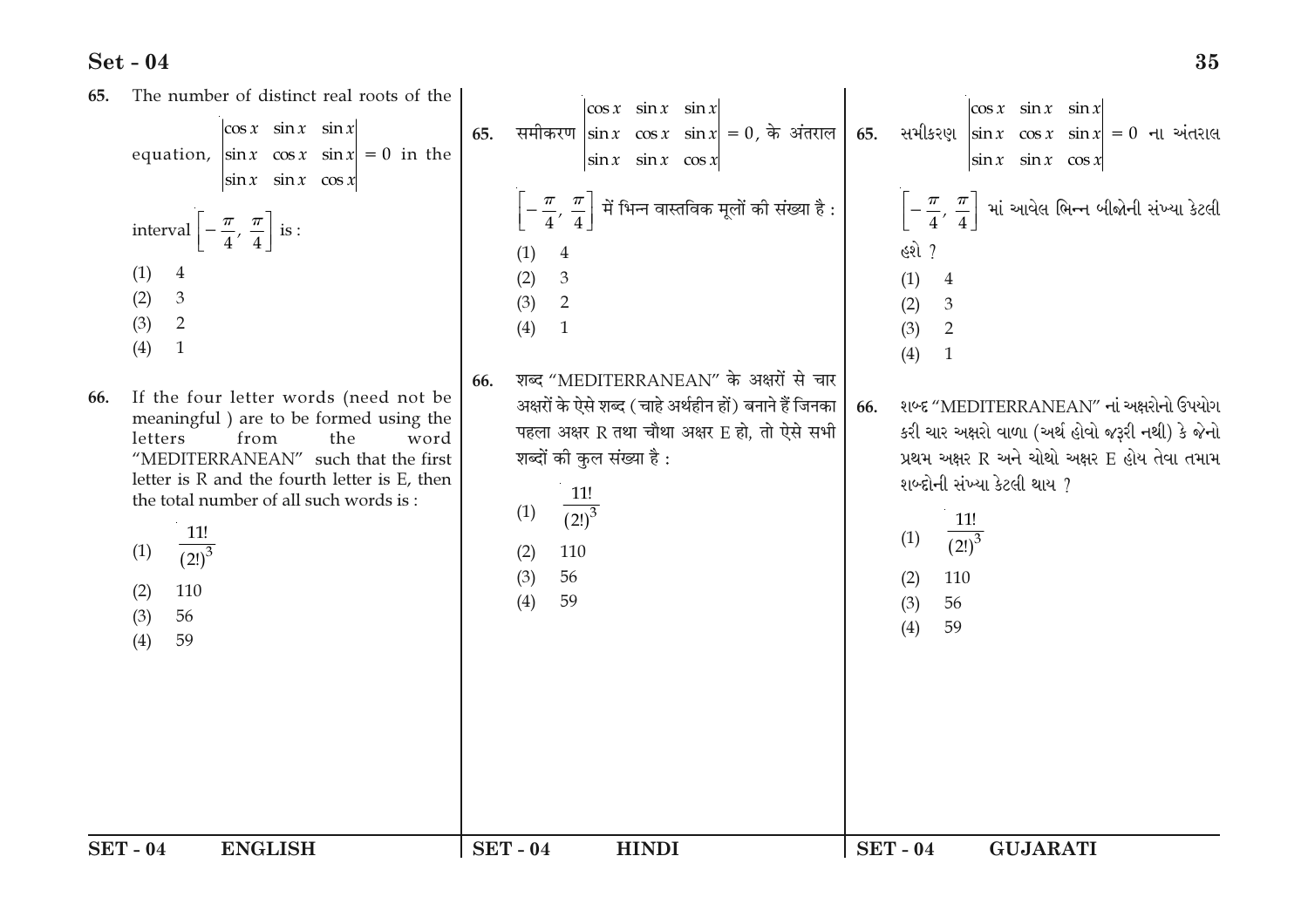| $SET - 04$<br><b>ENGLISH</b>                                                                                                                                            | <b>SET - 04</b><br><b>HINDI</b>                                                                                                           | <b>SET - 04</b><br><b>GUJARATI</b>                                                                                          |
|-------------------------------------------------------------------------------------------------------------------------------------------------------------------------|-------------------------------------------------------------------------------------------------------------------------------------------|-----------------------------------------------------------------------------------------------------------------------------|
| that<br>$x + y + z = 12$<br>such<br>and<br>$x^3y^4z^5 = (0.1) (600)^3$ . Then $x^3 + y^3 + z^3$ is<br>equal to:<br>270<br>(1)<br>(2)<br>258<br>(3)<br>342<br>(4)<br>216 | $x+y+z=12$ तथा $x^3y^4z^5 = (0.1) (600)^3$ है, तो<br>$x^3 + y^3 + z^3$ बराबर है :<br>270<br>(1)<br>(2)<br>258<br>342<br>(3)<br>(4)<br>216 | $x+y+z=12$ અને $x^3y^4z^5=(0.1)(600)^3$ . તો<br>$x^3 + y^3 + z^3 =$<br>270<br>(1)<br>(2)<br>258<br>342<br>(3)<br>(4)<br>216 |
| (4)<br>16!<br>Let $x$ , $y$ , $z$ be positive real numbers<br>68.                                                                                                       | माना x, y, z ऐसी धनात्मक वास्तविक संख्याएँ हैं कि,<br>68.                                                                                 | ધારો કે ધન વાસ્તવિક સંખ્યાઓ $x, y, z$ એવી છે કે જેથી<br>68.                                                                 |
| 2000!<br>2016!                                                                                                                                                          | 2016!<br>(4)<br>16!                                                                                                                       | 2016!<br>(4)<br>$\overline{16!}$                                                                                            |
| 2017!<br>(3)                                                                                                                                                            | 2017!<br>(3)<br>2000!                                                                                                                     | 2017!<br>(3)<br>2000!                                                                                                       |
| 2016!<br>(2)<br>17! 1999!                                                                                                                                               | 2016!<br>(2)<br>17! 1999!                                                                                                                 | (2)<br>17! 1999!                                                                                                            |
| 2017!<br>(1)<br>17! 2000!                                                                                                                                               | (1)<br>17! 2000!                                                                                                                          | (1)<br>17! 2000!<br>2016!                                                                                                   |
| to:                                                                                                                                                                     | 2017!                                                                                                                                     | $a_{17} =$<br>2017!                                                                                                         |
| +  + $x^{2016} = \sum_{i=1}^{2016} a_i x^i$ , then $a_{17}$ is equal                                                                                                    | $(1+x)^{2016} + x(1+x)^{2015} + x^2(1+x)^{2014}$<br>+  + $x^{2016} = \sum a_i x^i$ $\frac{1}{6}$ , तो $a_{17}$ बराबर है:                  | +  + $x^{2016} = \sum_{i=0}^{2016} a_i x^i$ , $x \in \mathbb{R}, x \neq -1$ ; dl                                            |
| $(1+x)^{2016}$ + $x(1+x)^{2015}$ + $x^2(1+x)^{2014}$                                                                                                                    |                                                                                                                                           | $\alpha$ $(1+x)^{2016} + x(1+x)^{2015} + x^2(1+x)^{2014}$<br>67.                                                            |
| For $x \in \mathbb{R}$ , $x \neq -1$ , if<br>67.                                                                                                                        | $x \in \mathbf{R}$ , $x \neq -1$ के लिए, यदि<br>67.                                                                                       |                                                                                                                             |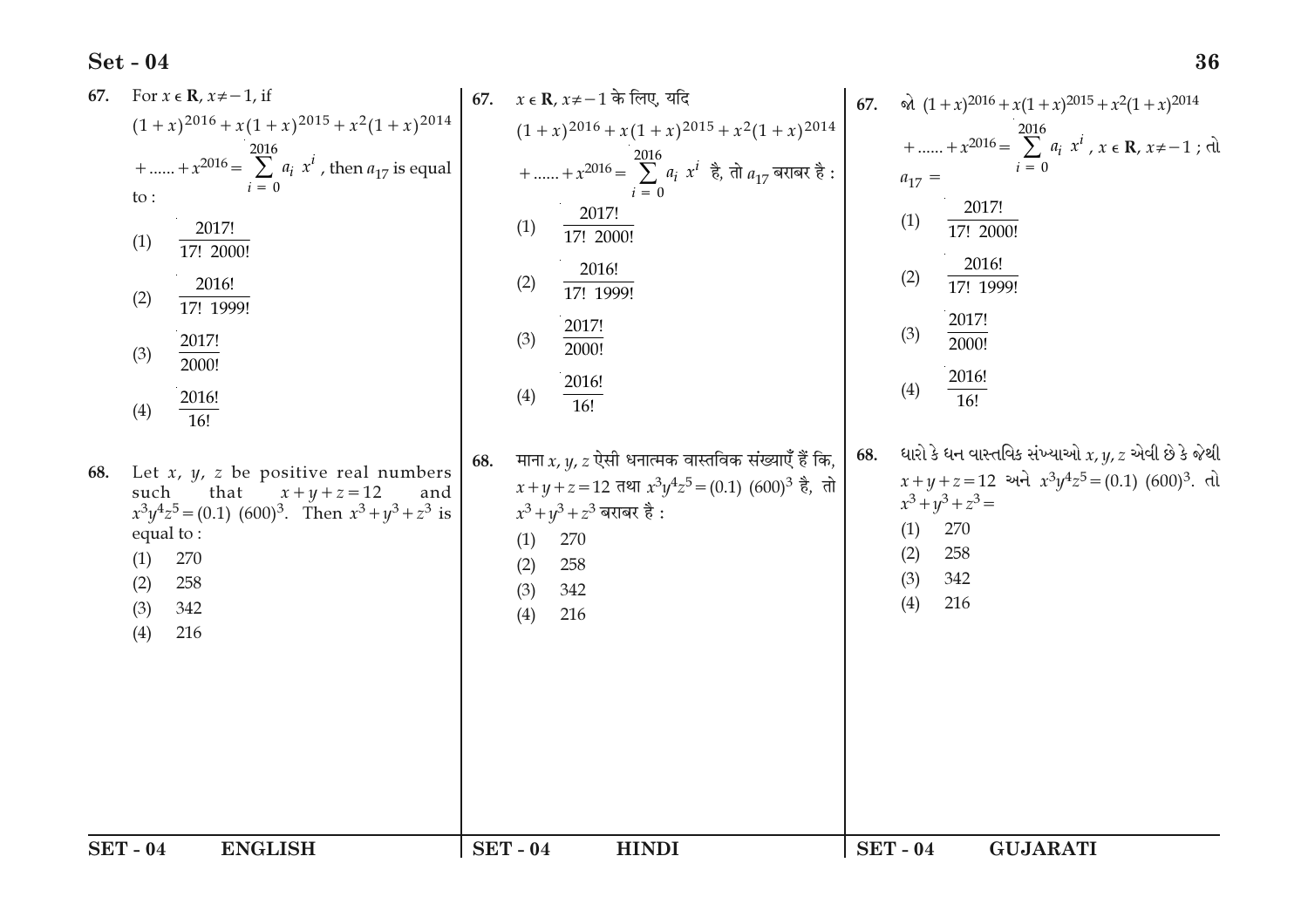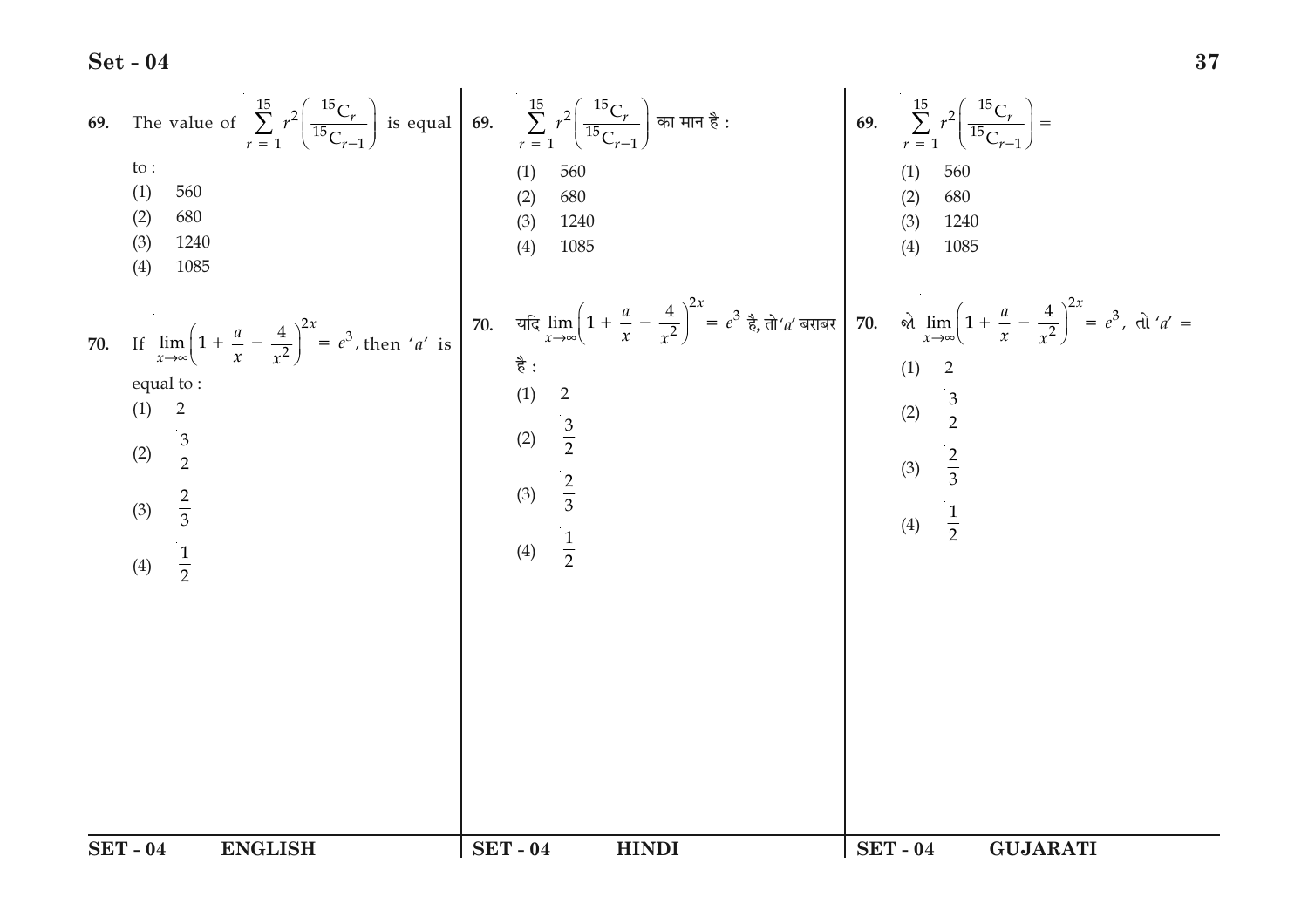| 71. | If the function                                                                                                                                                                                                                                                                                                             | 71. | यदि फलन                                                                                                                                                                                                                                                                                  | 71. | જો વિધેય                                                                                                                                                                                                                                                                   |
|-----|-----------------------------------------------------------------------------------------------------------------------------------------------------------------------------------------------------------------------------------------------------------------------------------------------------------------------------|-----|------------------------------------------------------------------------------------------------------------------------------------------------------------------------------------------------------------------------------------------------------------------------------------------|-----|----------------------------------------------------------------------------------------------------------------------------------------------------------------------------------------------------------------------------------------------------------------------------|
|     | $f(x) = \begin{cases} -x, & x < 1 \\ a + \cos^{-1}(x + b), & 1 \le x \le 2 \end{cases}$                                                                                                                                                                                                                                     |     | $f(x) = \begin{cases} -x, & x < 1 \\ a + \cos^{-1}(x + b), & 1 \le x \le 2 \end{cases}$                                                                                                                                                                                                  |     | $f(x) = \begin{cases} -x, & x < 1 \\ a + \cos^{-1}(x + b), & 1 \le x \le 2 \end{cases}$                                                                                                                                                                                    |
|     | is differentiable at $x=1$ , then $\frac{a}{h}$ is equal                                                                                                                                                                                                                                                                    |     | $x=1$ पर अवकलनीय है, तो $\frac{a}{b}$ का मान है :                                                                                                                                                                                                                                        |     | $x=1$ આગળ વિકલનીય હોય તો $\frac{a}{b} =$                                                                                                                                                                                                                                   |
|     | $\mathsf{to}$ :<br>(1) $\frac{\pi - 2}{2}$                                                                                                                                                                                                                                                                                  |     | (1) $\frac{\pi - 2}{2}$                                                                                                                                                                                                                                                                  |     | (1) $\frac{\pi - 2}{2}$                                                                                                                                                                                                                                                    |
|     | $\frac{-\pi-2}{2}$<br>(2)                                                                                                                                                                                                                                                                                                   |     | $\frac{-\pi-2}{2}$<br>(2)                                                                                                                                                                                                                                                                |     | (2) $\frac{-\pi-2}{2}$                                                                                                                                                                                                                                                     |
|     | $\frac{\pi+2}{2}$<br>(3)<br>$-1-\cos^{-1}(2)$<br>(4)                                                                                                                                                                                                                                                                        |     | (3) $\frac{\pi+2}{2}$<br>(4) $-1-\cos^{-1}(2)$                                                                                                                                                                                                                                           |     | (3) $\frac{\pi+2}{2}$<br>(4) $-1-\cos^{-1}(2)$                                                                                                                                                                                                                             |
| 72. | If the tangent at a point P, with parameter<br><i>t</i> , on the curve $x = 4t^2 + 3$ , $y = 8t^3 - 1$ , $t \in \mathbb{R}$ ,<br>meets the curve again at a point Q, then the<br>coordinates of Q are:<br>$(t^2+3, -t^3-1)$<br>(1)<br>$(4t^2+3, -8t^3-1)$<br>(2)<br>$(t^2+3, t^3-1)$<br>(3)<br>$(16t^2+3, -64t^3-1)$<br>(4) | 72. | यदि वक्र $x = 4t^2 + 3$ , $y = 8t^3 - 1$ , $t \in \mathbb{R}$ के बिंदु P,<br>$t$ प्राचल के साथ, पर स्पर्श रेखा, वक्र को दुबारा बिंदु<br>Q पर मिलती है, तो Q के निर्देशांक हैं :<br>(1) $(t^2+3, -t^3-1)$<br>(2) $(4t^2+3, -8t^3-1)$<br>(3) $(t^2+3, t^3-1)$<br>(4) $(16t^2+3, -64t^3-1)$ | 72. | જો વક્ર $x = 4t^2 + 3$ , $y = 8t^3 - 1$ , $t \in \mathbb{R}$ , નો P બિંદ્<br>આગળનો સ્પર્શક, પ્રાચલ t સાથે, વક્રને ફરીવાર Q બિંદુએ<br>મળે છે તો Q બિંદૂનાં યામ છે:<br>(1) $(t^2+3, -t^3-1)$<br>(2) $(4t^2+3, -8t^3-1)$<br>(3) $(t^2+3, t^3-1)$<br>(4) $(16t^2+3, -64t^3-1)$ |
|     | <b>SET - 04</b><br><b>ENGLISH</b>                                                                                                                                                                                                                                                                                           |     | <b>SET - 04</b><br><b>HINDI</b>                                                                                                                                                                                                                                                          |     | <b>SET - 04</b><br><b>GUJARATI</b>                                                                                                                                                                                                                                         |

38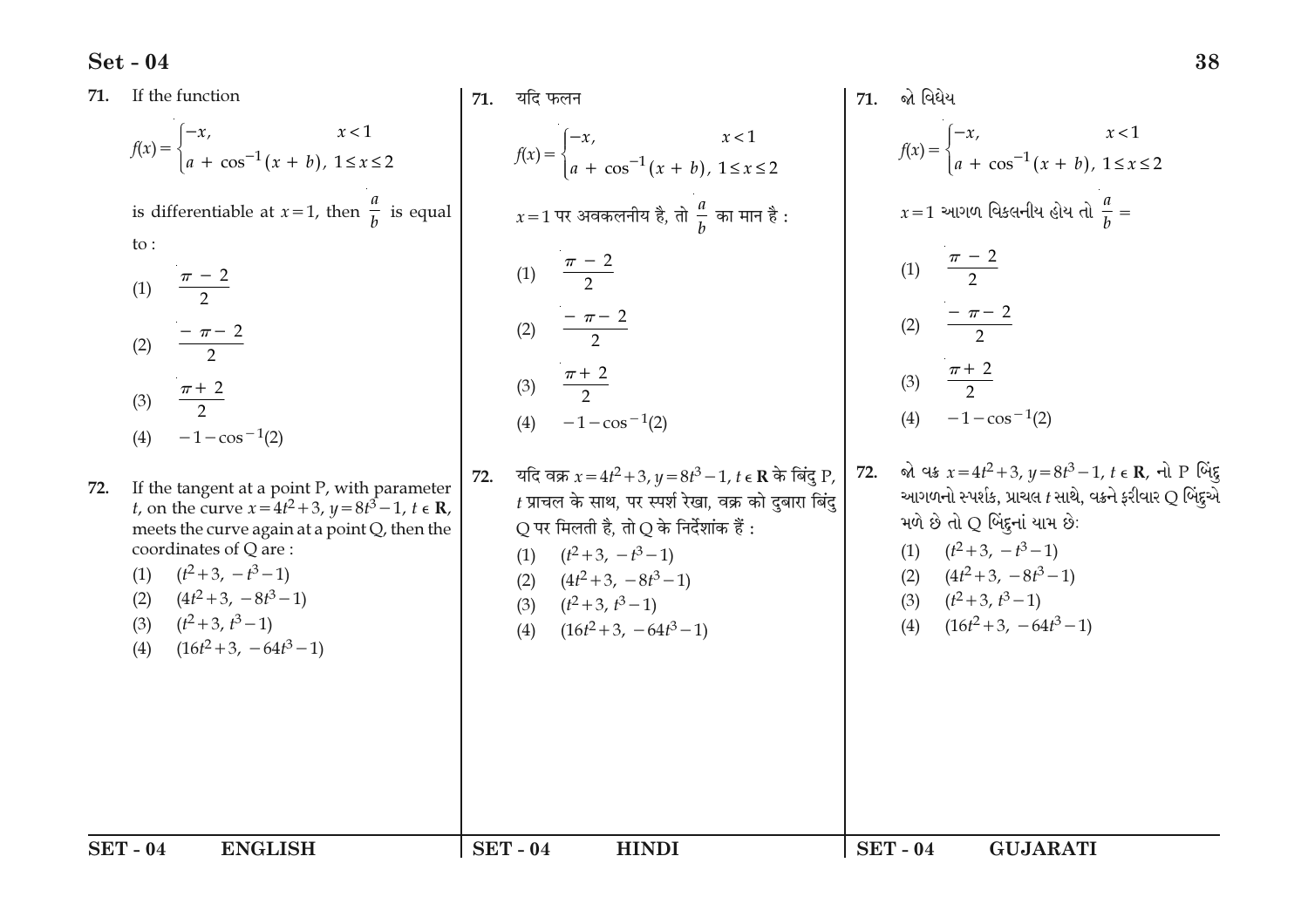|     | <b>SET - 04</b><br><b>ENGLISH</b>                                                                                                                                         |     | <b>SET-04</b><br><b>HINDI</b>                                                                                                                                 | <b>SET-04</b> | <b>GUJARATI</b>                                                                                                                                      |
|-----|---------------------------------------------------------------------------------------------------------------------------------------------------------------------------|-----|---------------------------------------------------------------------------------------------------------------------------------------------------------------|---------------|------------------------------------------------------------------------------------------------------------------------------------------------------|
|     | where $k$ is a constant of integration, then<br>$A + B + C$ equals :<br>$\frac{21}{5}$<br>(1)<br>$\frac{16}{5}$<br>(2)<br>$\frac{7}{10}$<br>(3)<br>$\frac{27}{10}$<br>(4) |     | है, जहाँ $k$ समाकलन अचर है, तो $A + B + C$ बराबर<br>है :<br>$\frac{21}{5}$<br>(1)<br>$\frac{16}{5}$<br>(2)<br>$\frac{7}{10}$<br>(3)<br>$\frac{27}{10}$<br>(4) |               | જ્યાં $k$ એ સંકલનનો અચળાંક છે, તો $A + B + C =$<br>$\frac{21}{5}$<br>(1)<br>$\frac{16}{5}$<br>(2)<br>$\frac{7}{10}$<br>(3)<br>$\frac{27}{10}$<br>(4) |
| 74. | If<br>$\frac{dx}{\cos^3 x \sqrt{2 \sin^2 x}} = (\tan x)^A + C(\tan x)^B + k,$                                                                                             | 74. | यदि<br>$\frac{dx}{\cos^3 x \sqrt{2 \sin^2 x}} = (\tan x)^A + C(\tan x)^B + k$                                                                                 | 74.           | જો<br>$\int \frac{dx}{\cos^3 x \sqrt{2 \sin^2 x}} = (\tan x)^A + C(\tan x)^B + k,$                                                                   |
|     | $\sqrt{15}$<br>(3)<br>$\sqrt{\frac{19}{2}}$<br>(4)                                                                                                                        |     | $\frac{\sqrt{15}}{2}$<br>(3)<br>$\frac{19}{2}$<br>(4)                                                                                                         |               | $\frac{\sqrt{15}}{2}$<br>(3)<br>$\sqrt{\frac{19}{2}}$<br>(4)                                                                                         |
|     | $\frac{15}{2}$<br>(2)                                                                                                                                                     |     | $\frac{15}{2}$<br>(2)                                                                                                                                         |               | $\sqrt{\frac{15}{2}}$<br>(2)                                                                                                                         |
|     | $\sqrt{19}$<br>(1)                                                                                                                                                        |     | $\sqrt{19}$<br>(1)                                                                                                                                            |               | $\sqrt{19}$<br>(1)                                                                                                                                   |
| 73. | The minimum distance of a point on the<br>curve $y = x^2 - 4$ from the origin is :                                                                                        | 73. | वक्र $y = x^2 - 4$ के एक बिंदु से मूल बिंदु की न्यूनतम<br>दूरी है:                                                                                            | 73.           | વક્ર $y = x^2 - 4$ ઉપરનાં બિંદુઓથી ઊગમબિંદુનું ન્યૂનત્તમ<br>અંતર કેટલું થાય ?                                                                        |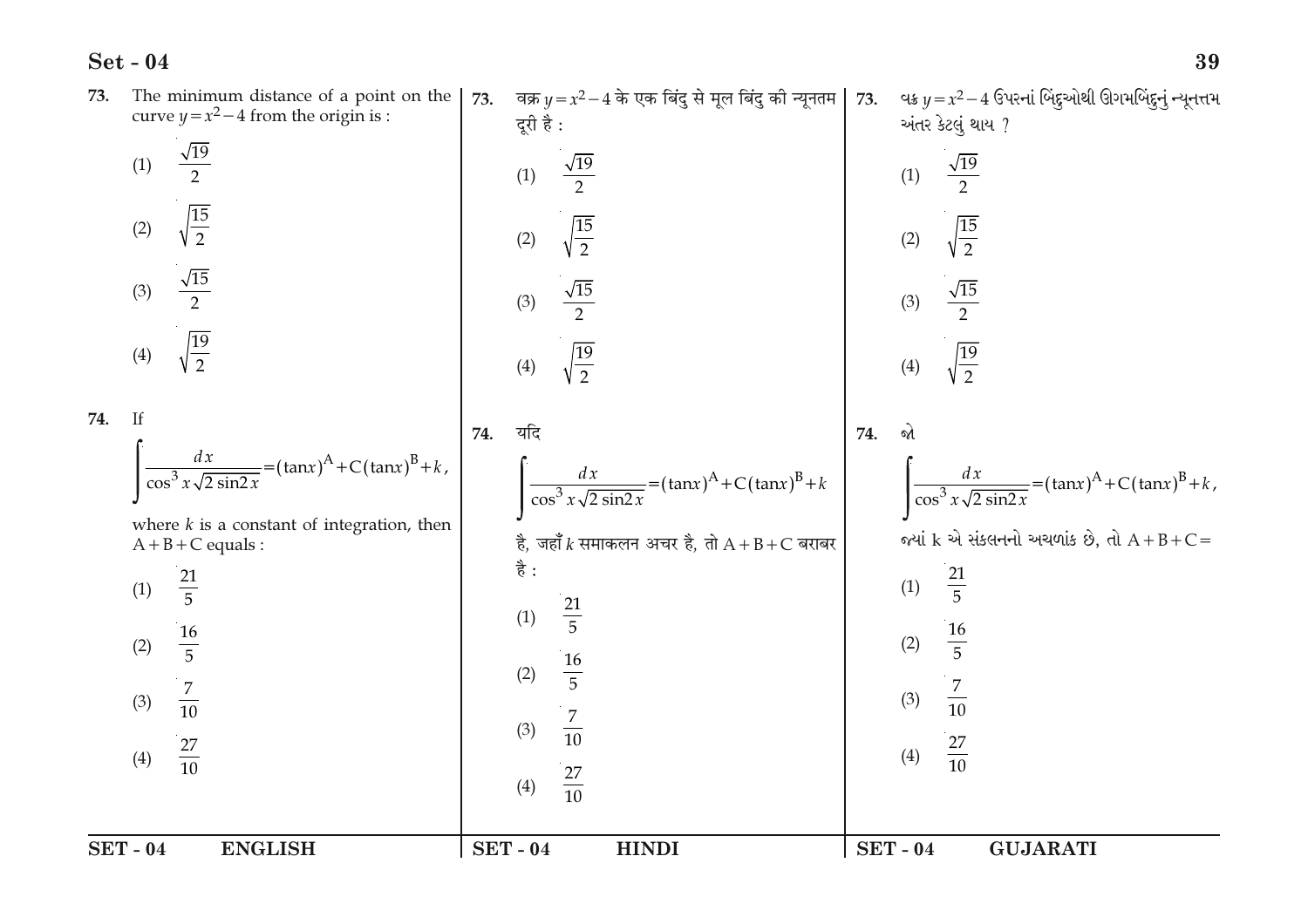75. If 
$$
2 \int_{0}^{1} \tan^{-1} x dx = \int_{0}^{1} \cot^{-1} (1 - x + x^{2}) dx
$$
  
\nthen  $\int_{0}^{1} \tan^{-1} (1 - x + x^{2}) dx$  is equal to:  
\n(1)  $\log 4$   
\n(2)  $\frac{\pi}{2} + \log 2$   
\n(3)  $\log 2$   
\n(4)  $\frac{\pi}{2} - \log 4$   
\n(5)  $\frac{\pi}{4} - \log 4$   
\n(6)  $\frac{\pi}{2} - \log 4$   
\n(7)  $\log 4$   
\n(8)  $\log 2$   
\n(9)  $\log 2$   
\n(10)  $\log 4$   
\n(21)  $\frac{\pi}{2} + \log 2$   
\n(3)  $\log 2$   
\n(4)  $\frac{\pi}{2} - \log 4$   
\n(5)  $\frac{\pi}{4} + \log 2$   
\n(6)  $\frac{\pi}{4} + \log 2$   
\n(7)  $\frac{\pi}{2}$   
\n(8)  $\log 2$   
\n(9)  $\log 2$   
\n(10)  $\log 4$   
\n(21)  $\frac{\pi}{2} + \log 2$   
\n(3)  $\log 2$   
\n(4)  $\frac{\pi}{2} - \log 4$   
\n(5)  $\frac{\pi}{4} + \log 2$   
\n(6)  $\frac{\pi}{4} + \log 2$   
\n(7)  $\frac{\pi}{2}$   
\n(8)  $\log 2$   
\n(9)  $\frac{\pi}{2}$   
\n(10)  $\frac{\pi}{2}$   
\n(21)  $\frac{\pi}{2}$   
\n(3)  $\log 2$   
\n(4)  $\frac{\pi}{2} - \log 4$   
\n(5)  $\frac{\pi}{4} + \log 2$   
\n(6)  $\frac{12}{\pi} - \log 4$   
\n(7)  $\frac{19}{\pi}$   
\n(8)  $\frac{13}{6}$   
\n(9)  $\$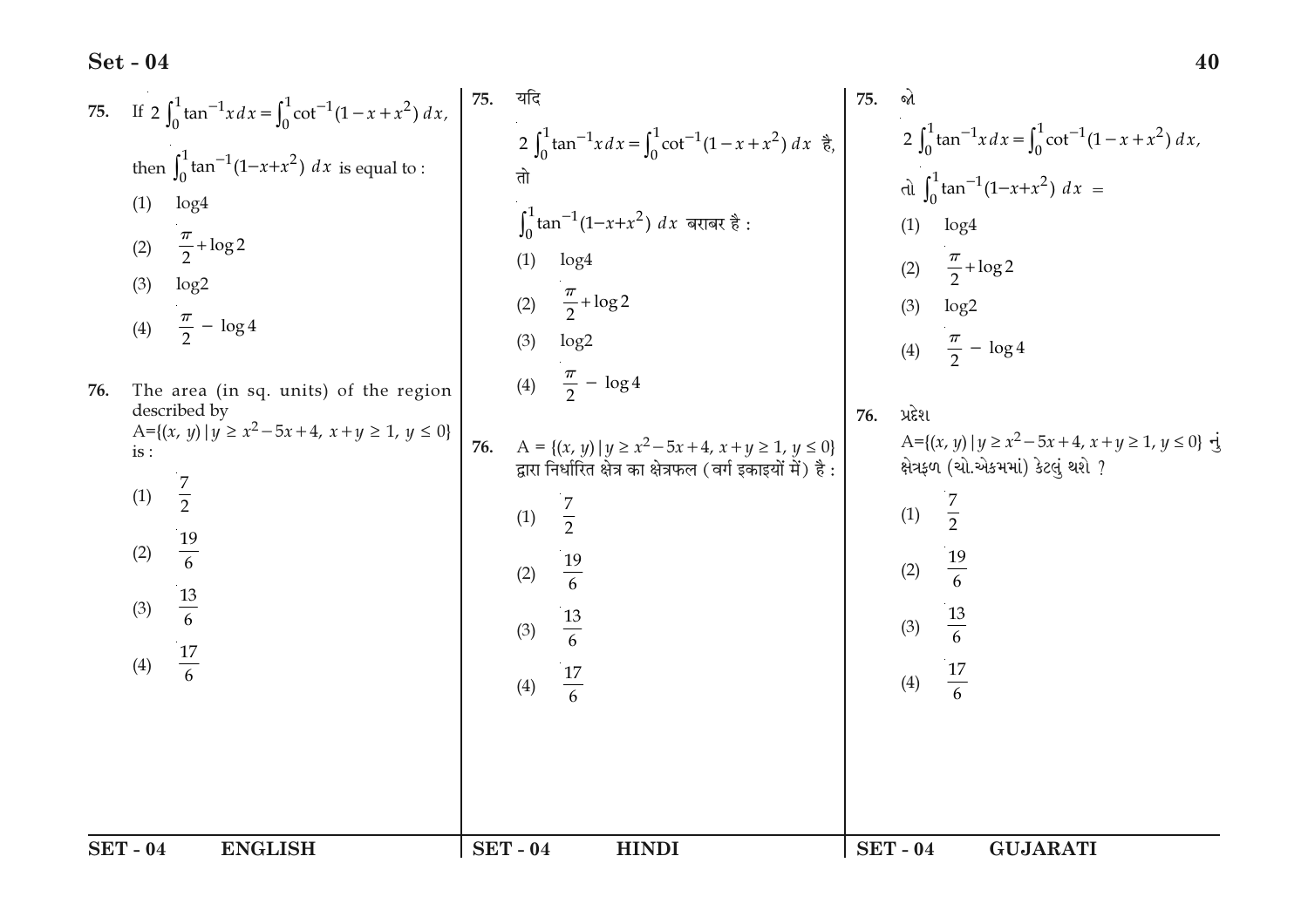| <b>SET - 04</b><br><b>ENGLISH</b>                                                                                                                                                                                                                                                                                                                                                 | <b>SET - 04</b><br><b>HINDI</b>                                                                                                                                                                                                                                                                                                                                                        | <b>SET - 04</b><br><b>GUJARATI</b>                                                                                                                                                                                                                                                                                                                                      |
|-----------------------------------------------------------------------------------------------------------------------------------------------------------------------------------------------------------------------------------------------------------------------------------------------------------------------------------------------------------------------------------|----------------------------------------------------------------------------------------------------------------------------------------------------------------------------------------------------------------------------------------------------------------------------------------------------------------------------------------------------------------------------------------|-------------------------------------------------------------------------------------------------------------------------------------------------------------------------------------------------------------------------------------------------------------------------------------------------------------------------------------------------------------------------|
| If a variable line drawn through the<br>78.<br>intersection of the lines $\frac{x}{3} + \frac{y}{4} = 1$ and<br>$\frac{x}{4} + \frac{y}{3} = 1$ , meets the coordinate axes at<br>A and B, $(A \neq B)$ , then the locus of the<br>midpoint of AB is:<br>$6xy = 7(x + y)$<br>(1)<br>$4(x+y)^2-28(x+y)+49=0$<br>(2)<br>(3)<br>$7xy = 6(x + y)$<br>$14(x+y)^2-97(x+y)+168=0$<br>(4) | यदि रेखाओं $\frac{x}{3} + \frac{y}{4} = 1$ तथा $\frac{x}{4} + \frac{y}{3} = 1$<br>78.<br>के प्रतिच्छेदन से होकर जाने वाली एक चर रेखा इस<br>प्रकार खींची गई है कि यह निर्देशांक अक्षों को<br>A तथा B, (A≠B) पर मिलती है, तो AB के मध्यबिंदु<br>का बिंदुपथ है :<br>(1) $6xy = 7(x + y)$<br>(2) $4(x+y)^2-28(x+y)+49=0$<br>(3) $7xy = 6(x + y)$<br>$14(x+y)^2 - 97(x+y) + 168 = 0$<br>(4) | 78. રેખાઓ $\frac{x}{3} + \frac{y}{4} = 1$ અને $\frac{x}{4} + \frac{y}{3} = 1$ નાં<br>છેદમાંથી પસાર થતી એક ચલિત રેખા યામાક્ષોને બિંદુઓ<br>A અને B, $(A \neq B)$ માં મળે છે. રેખાખંડ AB ના<br>મધ્યબિંદુનો બિંદુપથ કયા સમીકરણનું સમાધાન કરશે ?<br>$6xy = 7(x + y)$<br>(1)<br>$4(x+y)^2-28(x+y)+49=0$<br>(2)<br>$7xy = 6(x + y)$<br>(3)<br>$14(x+y)^2-97(x+y)+168=0$<br>(4) |
| then $f(\frac{3}{2})$ is equal to :<br>$\frac{13}{6}$<br>(1)<br>$\frac{23}{18}$<br>(2)<br>$\frac{25}{9}$<br>(3)<br>$\frac{31}{18}$<br>(4)                                                                                                                                                                                                                                         | $\lim_{t \to x} \frac{t^2 f(x) - x^2 f(t)}{t - x} = 1$ है, तो $f(\frac{3}{2})$ बराबर<br>है :<br>$\frac{13}{6}$<br>(1)<br>$\frac{23}{18}$<br>(2)<br>$\frac{25}{9}$<br>(3)<br>$\frac{31}{18}$<br>(4)                                                                                                                                                                                     | પ્રત્યેક x>0 માટે હોય તો $f(\frac{3}{2}) =$<br>$\frac{13}{6}$<br>(1)<br>$\frac{23}{18}$<br>(2)<br>$\frac{25}{9}$<br>(3)<br>$\frac{31}{18}$<br>(4)                                                                                                                                                                                                                       |
| If $f(x)$ is a differentiable function in the<br>77.<br>interval (0, $\infty$ ) such that $f(1) = 1$ and<br>$\lim_{t \to x} \frac{t^2 f(x) - x^2 f(t)}{t - x} = 1$ , for each $x > 0$ ,                                                                                                                                                                                           | यदि $f(x)$ , अंतराल (0, ∞) में एक ऐसा अवकलनीय<br>77.<br>फलन है कि $f(1) = 1$ तथा प्रत्येक x>0 के लिए,                                                                                                                                                                                                                                                                                  | જો વિઘેય $f(x)$ અંતરાલ (0, ∞) ઉપર વિકલનીય હોય<br>77.<br>તથા $f(1) = 1$ અને $\lim_{t \to x} \frac{t^2 f(x) - x^2 f(t)}{t - x} = 1$                                                                                                                                                                                                                                       |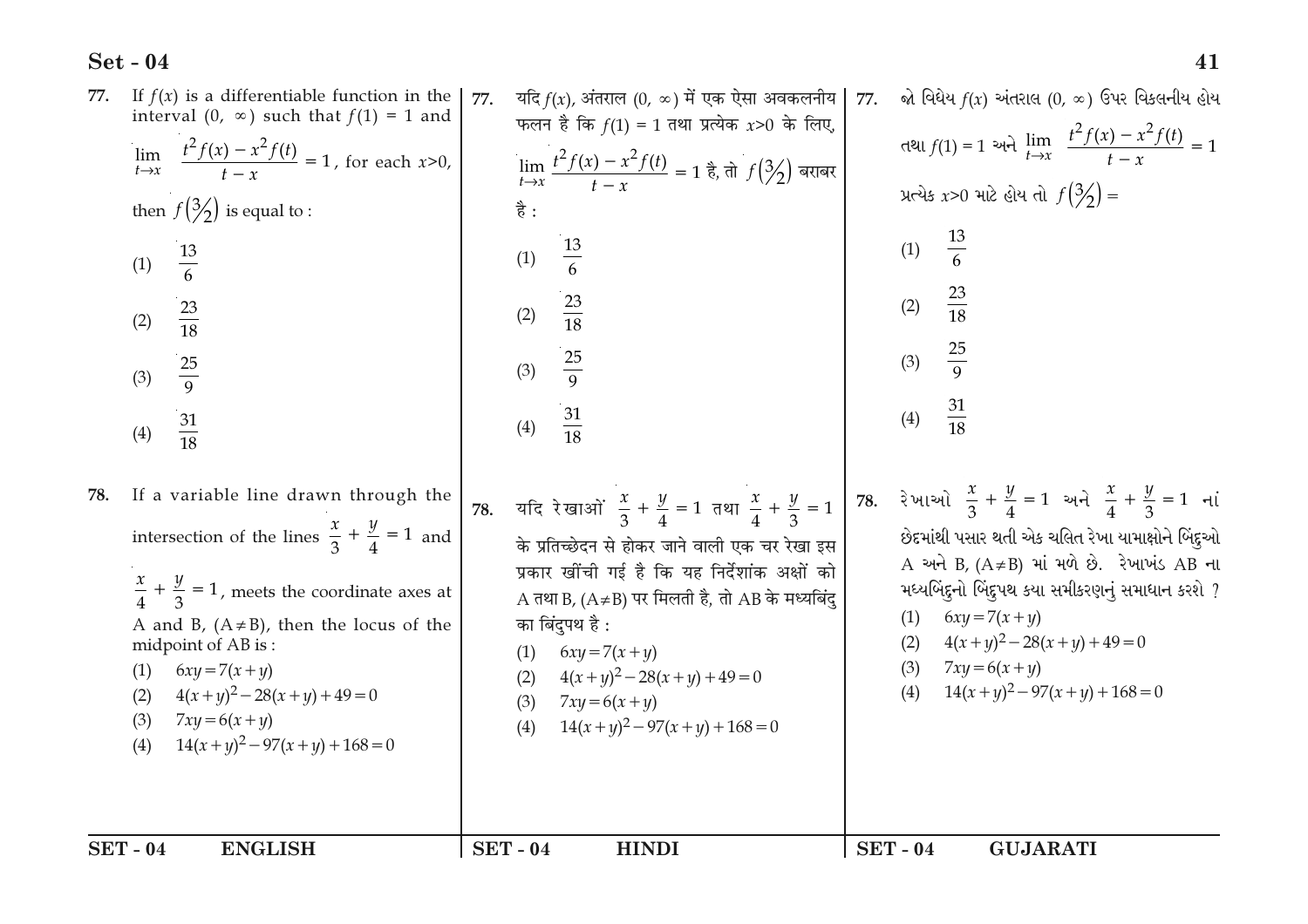| <b>SET - 04</b><br><b>ENGLISH</b>                                                                                                                                             | <b>SET - 04</b><br><b>HINDI</b>                                                                                                                                 | <b>SET - 04</b><br><b>GUJARATI</b>                                                                                                                |
|-------------------------------------------------------------------------------------------------------------------------------------------------------------------------------|-----------------------------------------------------------------------------------------------------------------------------------------------------------------|---------------------------------------------------------------------------------------------------------------------------------------------------|
|                                                                                                                                                                               | (4)<br>$-5$                                                                                                                                                     | (4)<br>$-5$                                                                                                                                       |
| (4)<br>$-5$                                                                                                                                                                   | 5<br>(3)                                                                                                                                                        | (3)<br>5                                                                                                                                          |
| (3)<br>5 <sup>5</sup>                                                                                                                                                         | (2)<br>$-7$                                                                                                                                                     | (2)<br>$-7$                                                                                                                                       |
| $-7$<br>(2)                                                                                                                                                                   | 7<br>(1)                                                                                                                                                        | (1)<br>7                                                                                                                                          |
| 7<br>(1)                                                                                                                                                                      | है :                                                                                                                                                            | તો આ અતિવલય માટે $a^2-b^2$ બરાબર:                                                                                                                 |
| this hyperbola, then $a^2-b^2$ is equal to :                                                                                                                                  | $5x = 9$ संगत नियन्ता (directrix) है, तो $a^2 - b^2$ बराबर                                                                                                      | $S(5, 0)$ એ નાભિ અને અનુરૂપ નિયામિકા $5x = 9$ હોય                                                                                                 |
| and $5x = 9$ is the corresponding directrix of                                                                                                                                | यदि S(5, 0) इस अतिपरवलय की एक नाभि तथा                                                                                                                          | સમીકરણ $9e^2 - 18e + 5 = 0$ નું સમાધાન કરે છે. જો                                                                                                 |
| hyperbola whose eccentricity satisfies the<br>equation $9e^2 - 18e + 5 = 0$ . If S(5, 0) is a focus                                                                           | है, के अर्धअनुप्रस्थ अक्ष तथा अर्धसंयुग्मी अक्ष हैं।                                                                                                            | અને અર્ધ અનુબધ્ધ અક્ષનાં માપ છે જેની ઉત્કેન્દ્રતા                                                                                                 |
| transverse and semi-conjugate axes of a                                                                                                                                       | उत्केंद्रता समीकरण $9e^2 - 18e + 5 = 0$ को संतुष्ट करती                                                                                                         | ધારો કે $a$ અને $b$ અનુક્રમે એ અતિવલયનાં અર્ધ મુખ્યઅક્ષ<br>81.                                                                                    |
| Let $a$ and $b$ respectively be the semi-<br>81.                                                                                                                              | माना $a$ तथा $b$ क्रमश:, एक अतिपरवलय जिसकी<br>81.                                                                                                               |                                                                                                                                                   |
| (4)                                                                                                                                                                           |                                                                                                                                                                 | $5x + 2y + 4 = 0$<br>(4)                                                                                                                          |
| $3x + 4y - 3 = 0$<br>(3)<br>$5x + 2y + 4 = 0$                                                                                                                                 | (4)<br>$5x + 2y + 4 = 0$                                                                                                                                        | $3x+4y-3=0$<br>(3)                                                                                                                                |
| $2x - 3y + 10 = 0$<br>(2)                                                                                                                                                     | $3x+4y-3=0$<br>(3)                                                                                                                                              | $2x - 3y + 10 = 0$<br>(2)                                                                                                                         |
| $4x + 5y - 6 = 0$<br>(1)                                                                                                                                                      | (1)<br>$2x-3y+10=0$<br>(2)                                                                                                                                      | $4x + 5y - 6 = 0$<br>(1)                                                                                                                          |
| diameter of this circle?                                                                                                                                                      | $4x + 5y - 6 = 0$                                                                                                                                               | દર્શાવશે ?                                                                                                                                        |
| following equations can represent a                                                                                                                                           | समीकरण इस वृत्त के व्यास को निरूपित करता है?                                                                                                                    | કયું સમીકરણ આ વર્તુળનાં વ્યાસને સમાવતી રેખા                                                                                                       |
| 80.<br>A circle passes through $(-2, 4)$ and touches<br>the <i>y</i> -axis at $(0, 2)$ . Which one of the                                                                     | एक वृत्त बिंदु ( $-2$ , 4) से हो कर जाता है तथा $y$ -अक्ष<br>80.<br>को (0, 2) पर स्पर्श करता है। निम्न में से कौन सा एक                                         | એક વર્તુળ $(-2, 4)$ માંથી પસાર થાય છે અને<br>80.<br>$y$ -અક્ષને બિંદુ (0, 2) આગળ સ્પર્શે છે. નીચેનામાંથી                                          |
| $2x + 2y = 1 - \sqrt{6}$<br>(4)                                                                                                                                               |                                                                                                                                                                 |                                                                                                                                                   |
|                                                                                                                                                                               | $2x + 2y = 1 - \sqrt{6}$<br>(4)                                                                                                                                 | $2x + 2y = 1 - \sqrt{6}$<br>(4)                                                                                                                   |
| $x+y=3-2\sqrt{6}$<br>(3)                                                                                                                                                      | $x+y=3-2\sqrt{6}$<br>(3)                                                                                                                                        | $x+y=3-2\sqrt{6}$<br>(3)                                                                                                                          |
| $x+y=3-3\sqrt{6}$<br>(2)                                                                                                                                                      | $x+y=3-3\sqrt{6}$<br>(2)                                                                                                                                        | $x+y=3-3\sqrt{6}$<br>(2)                                                                                                                          |
| $x + y = 2 - \sqrt{6}$<br>(1)                                                                                                                                                 | $x + y = 2 - \sqrt{6}$<br>(1)                                                                                                                                   | $x + y = 2 - \sqrt{6}$<br>(1)                                                                                                                     |
| line L : $x - y = 4$ by $2\sqrt{3}$ units. If the new<br>point Q lies in the third quadrant, then the<br>equation of the line passing through Q and<br>perpendicular to L is: | $2\sqrt{3}$ इकाई स्थानान्तरित किया गया। यदि नया बिंदु<br>$Q$ तीसरे चतुर्थांश में स्थित है, तो बिंदु $Q$ से होकर जाने<br>वाली तथा L के लंबवत रेखा का समीकरण है : | સમાંતર સ્થાનાંતરણ કરવામાં આવે છે. જો આ નવું બિંદુ<br>$Q$ ત્રીજા ચરણમાં આવેલ હોય તો $Q$ માંથી પસાર થતી<br>અને L ને લંબ હોય તેવી રેખાનું સમીકરણ છે: |
| The point $(2, 1)$ is translated parallel to the<br>79.                                                                                                                       | बिंदु (2, 1) को रेखा L : $x-y=4$ के समांतर,<br>79.                                                                                                              | બિંદુ (2, 1) નું $2\sqrt{3}$ એકમથી રેખા $L: x - y = 4$ ને<br>79.                                                                                  |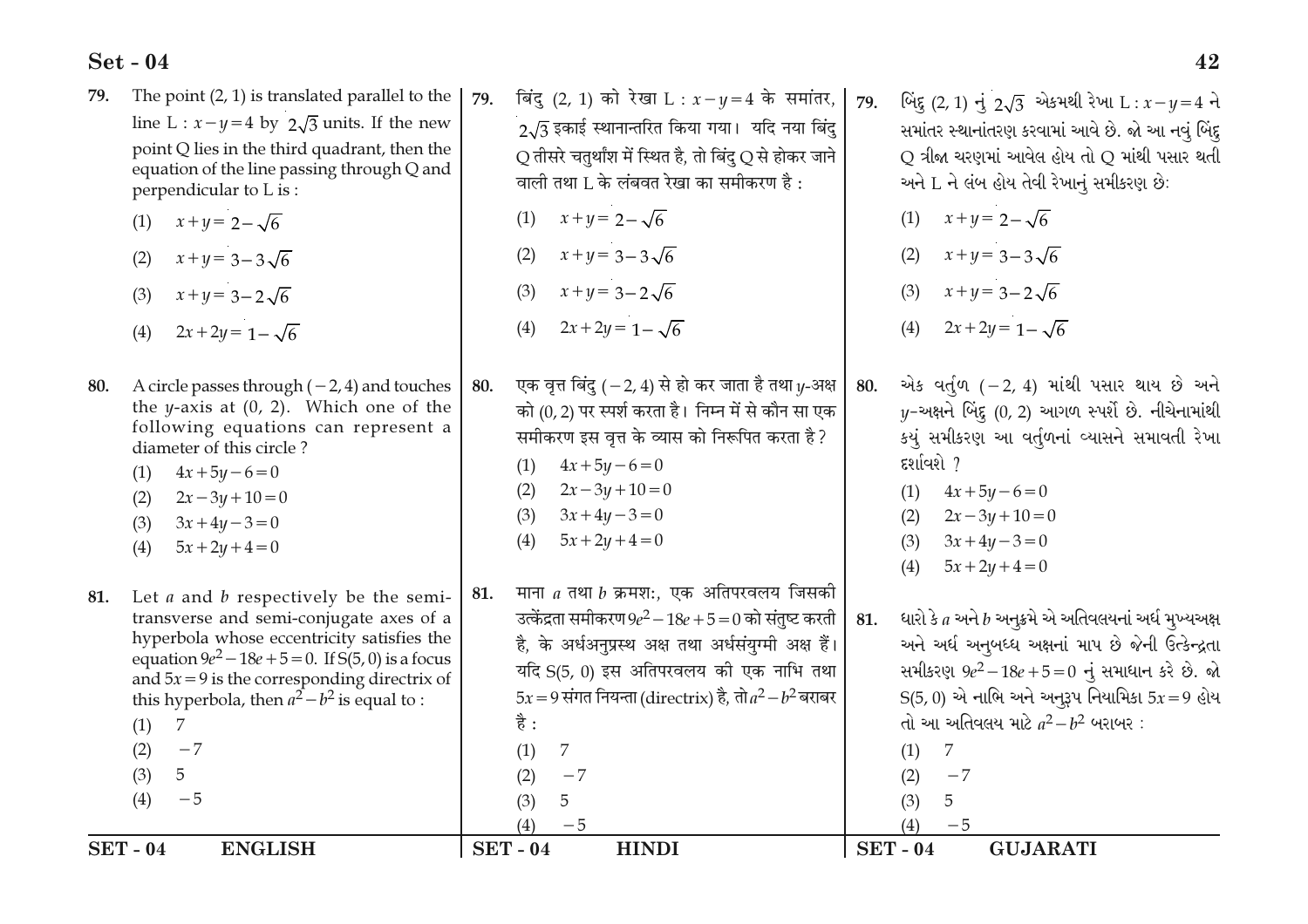| <b>SET-04</b>                                                                                                                                                                                                                                 | <b>SET-04</b>                                                                                                                                                                                                                         | <b>SET - 04</b>                                                                                                                                                                                                                                                   |
|-----------------------------------------------------------------------------------------------------------------------------------------------------------------------------------------------------------------------------------------------|---------------------------------------------------------------------------------------------------------------------------------------------------------------------------------------------------------------------------------------|-------------------------------------------------------------------------------------------------------------------------------------------------------------------------------------------------------------------------------------------------------------------|
| <b>ENGLISH</b>                                                                                                                                                                                                                                | <b>HINDI</b>                                                                                                                                                                                                                          | <b>GUJARATI</b>                                                                                                                                                                                                                                                   |
| The shortest distance between the lines<br>83.<br>$\frac{x}{2} = \frac{y}{2} = \frac{z}{1}$ and $\frac{x+2}{-1} = \frac{y-4}{8} = \frac{z-5}{4}$<br>lies in the interval:<br>[0, 1)<br>(1)<br>[1, 2)<br>(2)<br>(2, 3]<br>(3)<br>(3, 4]<br>(4) | 83. रेखाओं $\frac{x}{2} = \frac{y}{2} = \frac{z}{1}$ तथा<br>$\frac{x+2}{-1} = \frac{y-4}{8} = \frac{z-5}{4}$ के बीच की न्यूनतम<br>दूरी, जिस अंतराल में है, वह है:<br>[0, 1)<br>(1)<br>[1, 2)<br>(2)<br>(2, 3]<br>(3)<br>(4)<br>(3, 4] | 83. રેખાઓ $\frac{x}{2} = \frac{y}{2} = \frac{z}{1}$ અને<br>$\frac{x+2}{-1} = \frac{y-4}{8} = \frac{z-5}{4}$ વચ્ચેનું લઘુતમ અંતર<br>કયા અંતરાલમાં આવેલ છે ?<br>[0, 1)<br>(1)<br>[1, 2)<br>(2)<br>(2, 3]<br>(3)<br>(4)<br>(3, 4]                                    |
| $\frac{9}{2}$                                                                                                                                                                                                                                 | $\frac{9}{2}$                                                                                                                                                                                                                         | $\frac{9}{2}$                                                                                                                                                                                                                                                     |
| (1)                                                                                                                                                                                                                                           | (1)                                                                                                                                                                                                                                   | (1)                                                                                                                                                                                                                                                               |
| (2)                                                                                                                                                                                                                                           | (2)                                                                                                                                                                                                                                   | (2)                                                                                                                                                                                                                                                               |
| $3\sqrt{3}$                                                                                                                                                                                                                                   | $3\sqrt{3}$                                                                                                                                                                                                                           | $3\sqrt{3}$                                                                                                                                                                                                                                                       |
| $9\sqrt{3}$                                                                                                                                                                                                                                   | $9\sqrt{3}$                                                                                                                                                                                                                           | $9\sqrt{3}$                                                                                                                                                                                                                                                       |
| (3)                                                                                                                                                                                                                                           | (3)                                                                                                                                                                                                                                   | (3)                                                                                                                                                                                                                                                               |
| 9                                                                                                                                                                                                                                             | (4)                                                                                                                                                                                                                                   | (4)                                                                                                                                                                                                                                                               |
| (4)                                                                                                                                                                                                                                           | 9                                                                                                                                                                                                                                     | 9                                                                                                                                                                                                                                                                 |
| If the tangent at a point on the ellipse<br>82.<br>$\frac{x^2}{27} + \frac{y^2}{3} = 1$ meets the coordinate axes at<br>A and B, and O is the origin, then the<br>minimum area (in sq. units) of the triangle<br>OAB is:                      | 82.<br>गई स्पर्श रेखा, निर्देशांक अक्षों को A तथा B पर मिलती<br>है तथा O मूल बिंदु है, तो त्रिभुज OAB का न्यूनतम<br>क्षेत्रफल (वर्ग इकाइयों में) है:                                                                                  | यदि दीर्घवृत्त $\frac{x^2}{27}+\frac{y^2}{3}=1$ के एक बिंदु पर खींची 82.    ਐ ઉપવલય $\frac{x^2}{27}+\frac{y^2}{3}=1$ नो स्पर्शक थामाक्षोने<br>A અને B બિંદુમાં મળતો હોત તથા જો O ઊગમબિંદુ<br>હોય તો ત્રિકોણ OAB નું લઘુત્તમ ક્ષેત્રફળ (ચો.એકમમાં)<br>કેટલું થાય ? |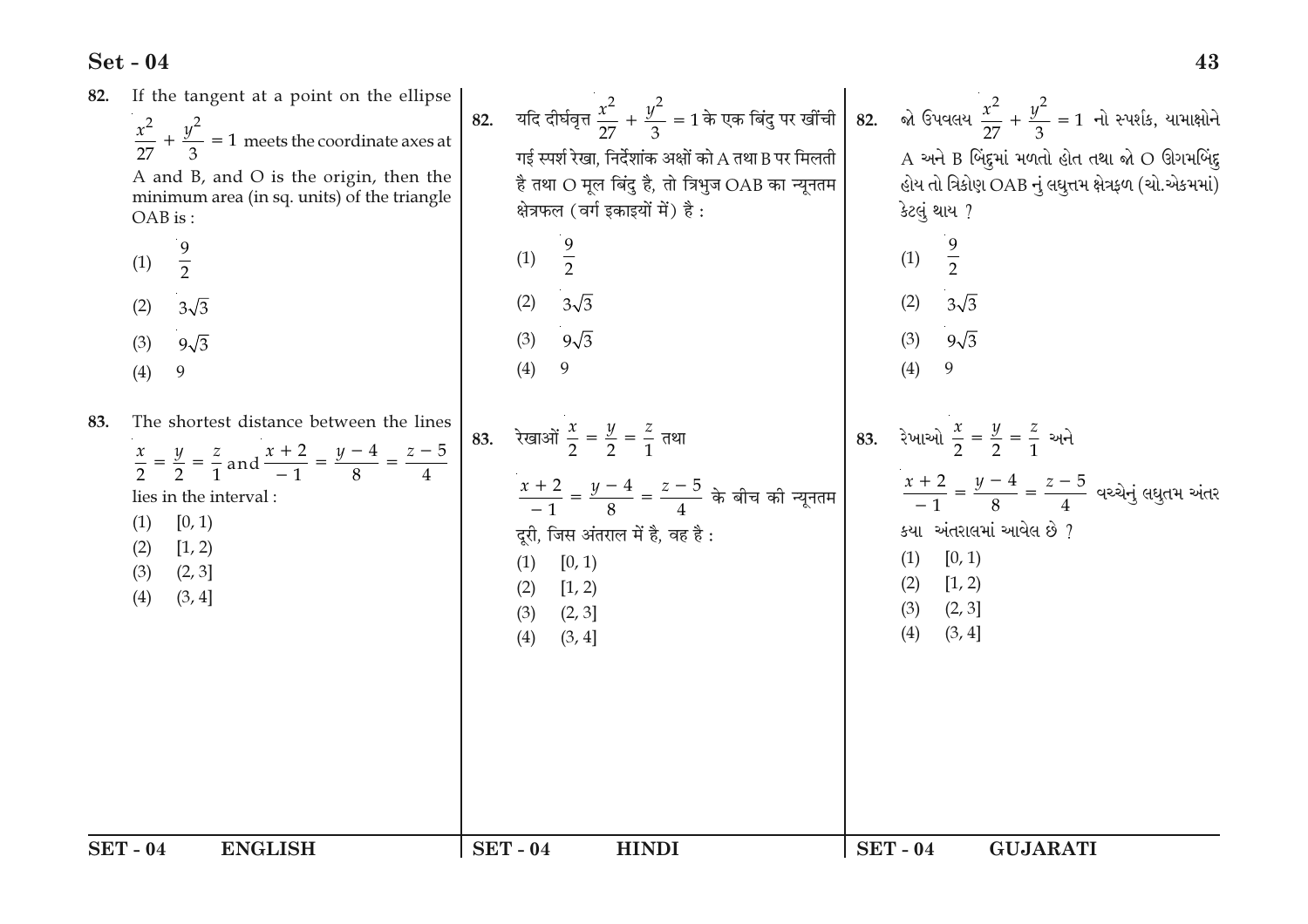| The distance of the point $(1, -2, 4)$ from<br>84.<br>the plane passing through the point<br>$(1, 2, 2)$ and perpendicular to the planes<br>$x-y+2z=3$ and $2x-2y+z+12=0$ , is :<br>$2\sqrt{2}$<br>(1)<br>(2)<br>$\overline{2}$<br>(3)<br>$\sqrt{2}$<br>$\mathbf{1}$<br>(4)<br>$\overline{\sqrt{2}}$                                                                                                                                                                                                                         | बिंदु (1, $-2$ , 4) की उस समतल से दूरी, जो बिंदु<br>84.<br>(1, 2, 2) से हो कर जाता है तथा समतलों<br>$x - y + 2z = 3$ तथा 2x - 2y + z + 12 = 0 के लंबवत<br>है, है :<br>$2\sqrt{2}$<br>(1)<br>$\overline{2}$<br>(2)<br>$\sqrt{2}$<br>(3)<br>$\frac{1}{\sqrt{2}}$<br>(4)                                                                                                                                                                                 | ર્બિંદુ (1, 2, 2) માંથી પસાર થતાં અને સમતલો<br>84.<br>$x-y+2z=3$ અને $2x-2y+z+12=0$ ને લંબ<br>હોય તેવા સમતલનું બિંદુ $(1, -2, 4)$ થી અંતર કેટલું<br>થાય ?<br>(1)<br>$2\sqrt{2}$<br>$\overline{2}$<br>(2)<br>(3)<br>$\sqrt{2}$<br>$\frac{1}{\sqrt{2}}$<br>(4)                                                                                                                                                                         |
|------------------------------------------------------------------------------------------------------------------------------------------------------------------------------------------------------------------------------------------------------------------------------------------------------------------------------------------------------------------------------------------------------------------------------------------------------------------------------------------------------------------------------|-------------------------------------------------------------------------------------------------------------------------------------------------------------------------------------------------------------------------------------------------------------------------------------------------------------------------------------------------------------------------------------------------------------------------------------------------------|--------------------------------------------------------------------------------------------------------------------------------------------------------------------------------------------------------------------------------------------------------------------------------------------------------------------------------------------------------------------------------------------------------------------------------------|
| In a triangle ABC, right angled at the vertex<br>85.<br>A, if the position vectors of A, B and C are<br>respectively $3\hat{i} + \hat{j} - \hat{k}$ , $-\hat{i} + 3\hat{j} + p\hat{k}$<br>and $5\hat{i} + q\hat{j} - 4\hat{k}$ , then the point $(p, q)$ lies<br>on a line:<br>parallel to <i>x</i> -axis.<br>(1)<br>(2)<br>parallel to <i>y</i> -axis.<br>making an acute angle with the<br>(3)<br>positive direction of <i>x</i> -axis.<br>making an obtuse angle with the<br>(4)<br>positive direction of <i>x</i> -axis. | एक त्रिभुज ABC, जो कि शीर्ष A पर समकोण है, में<br>85.<br>A, B तथा C के स्थिति सदिश क्रमश:<br>$3\hat{i} + \hat{j} - \hat{k}$ , $-\hat{i} + 3\hat{j} + p\hat{k}$ तथा<br>$5\hat{i} + q\hat{j} - 4\hat{k}$ हैं, तो बिंदु (p, q) जिस रेखा पर<br>स्थित है, वह :<br>$x$ -अक्ष के समांतर है।<br>(1)<br>v-अक्ष के समांतर है।<br>(2)<br>$x$ -अक्ष की धनात्मक दिशा से न्यून कोण बनाती<br>(3)<br>है।<br>$x$ -अक्ष की धनात्मक दिशा से अधिक कोण<br>(4)<br>बनाती है। | ધારો કે ત્રિકોણ ABC માં શિરોબિંદુ A આગળ કાટખૂણો<br>85.<br>રચાય છે. જો બિંદુ A, B અને C નાં સ્થાન સદિશો<br>અનુક્રમે $3i + \hat{j} - \hat{k}$ , $-\hat{i} + 3\hat{j} + p\hat{k}$ અને<br>$5\hat{i} + q\hat{j} - 4\hat{k}$ હોય તો, બિંદુ $(p, q)$ જે રેખા ઉપર<br>આવેલ છે તે<br>$x$ -અક્ષને સમાંતર છે.<br>(1)<br>$y$ -અક્ષને સમાંતર છે.<br>(2)<br>ધન $x$ -અક્ષ સાથે લઘુકોણ બનાવે છે.<br>(3)<br>ધન $x$ -અક્ષ સાથે ગુરૂકોણ બનાવે છે.<br>(4) |
| <b>SET - 04</b><br><b>ENGLISH</b>                                                                                                                                                                                                                                                                                                                                                                                                                                                                                            | <b>SET - 04</b><br><b>HINDI</b>                                                                                                                                                                                                                                                                                                                                                                                                                       | <b>SET - 04</b><br><b>GUJARATI</b>                                                                                                                                                                                                                                                                                                                                                                                                   |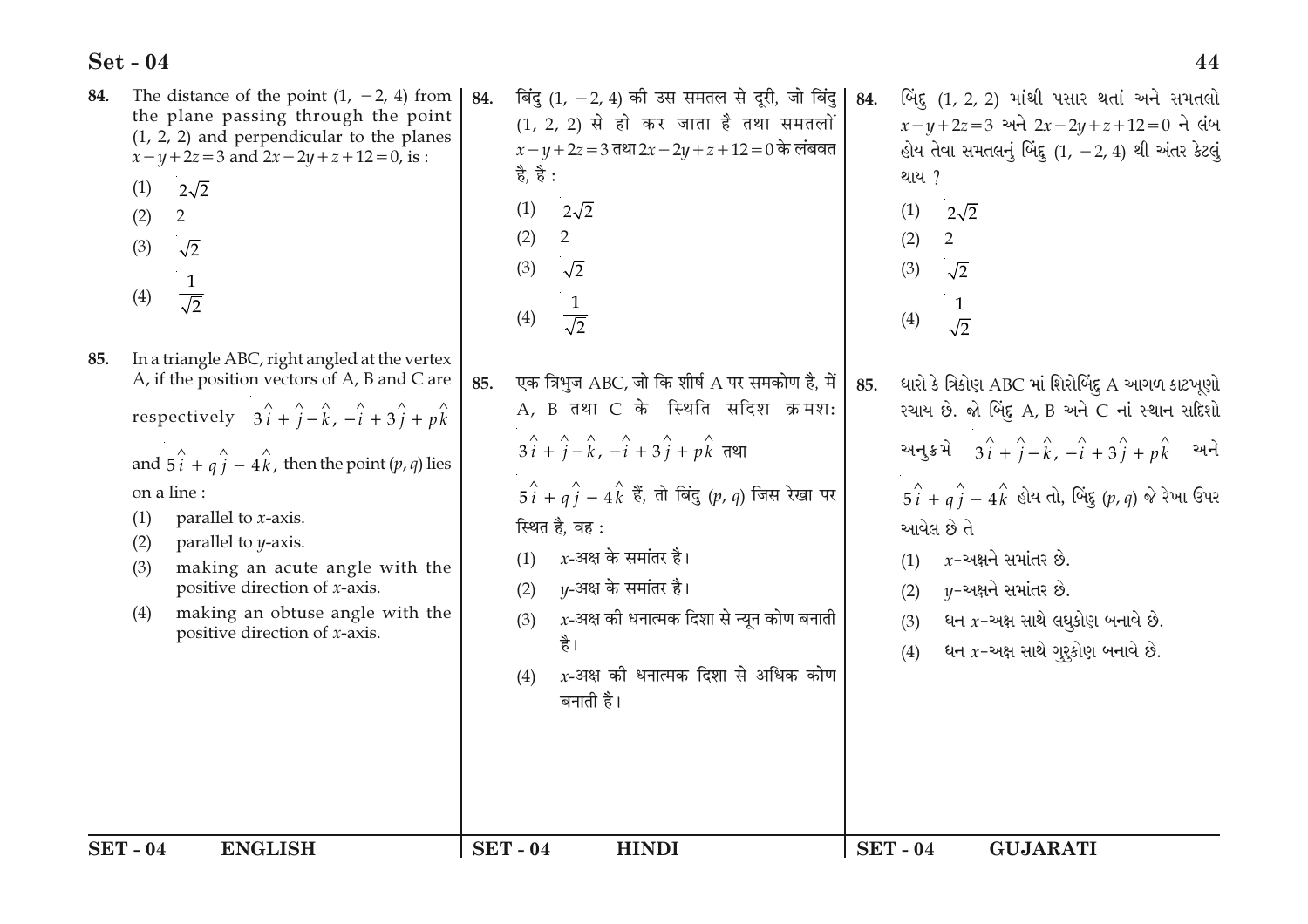| <b>SET - 04</b>                                                                                                                                                                                                               | <b>SET-04</b>                                                                                                                                                                                                          | <b>SET - 04</b>                                                                                                                                                                  |
|-------------------------------------------------------------------------------------------------------------------------------------------------------------------------------------------------------------------------------|------------------------------------------------------------------------------------------------------------------------------------------------------------------------------------------------------------------------|----------------------------------------------------------------------------------------------------------------------------------------------------------------------------------|
| <b>ENGLISH</b>                                                                                                                                                                                                                | <b>HINDI</b>                                                                                                                                                                                                           | <b>GUJARATI</b>                                                                                                                                                                  |
| The number of $x \in [0, 2\pi]$ for which                                                                                                                                                                                     | $x \in [0, 2\pi]$ की संख्या, जिनके लिए                                                                                                                                                                                 | $x \in [0, 2\pi]$ અને                                                                                                                                                            |
| 88.                                                                                                                                                                                                                           | 88.                                                                                                                                                                                                                    | 88.                                                                                                                                                                              |
| $\sqrt{2\sin^4 x + 18\cos^2 x - \sqrt{2\cos^4 x + 18\sin^2 x}}$                                                                                                                                                               | $\sqrt{2\sin^4 x + 18\cos^2 x} - \sqrt{2\cos^4 x + 18\sin^2 x}$                                                                                                                                                        | $\sqrt{2\sin^4 x + 18\cos^2 x} - \sqrt{2\cos^4 x + 18\sin^2 x}$                                                                                                                  |
| $=1$ is :                                                                                                                                                                                                                     | $=1, \xi$ :                                                                                                                                                                                                            | $=$ 1 હોય તેવા કેટલા $x$ મળશે ?                                                                                                                                                  |
| (1)                                                                                                                                                                                                                           | $\overline{2}$                                                                                                                                                                                                         | (1)                                                                                                                                                                              |
| 2                                                                                                                                                                                                                             | (1)                                                                                                                                                                                                                    | 2                                                                                                                                                                                |
| $\overline{4}$                                                                                                                                                                                                                | (2)                                                                                                                                                                                                                    | (2)                                                                                                                                                                              |
| (2)                                                                                                                                                                                                                           | 4                                                                                                                                                                                                                      | 4                                                                                                                                                                                |
| (3)                                                                                                                                                                                                                           | (3)                                                                                                                                                                                                                    | (3)                                                                                                                                                                              |
| 6                                                                                                                                                                                                                             | 6                                                                                                                                                                                                                      | 6                                                                                                                                                                                |
| (4)                                                                                                                                                                                                                           | (4)                                                                                                                                                                                                                    | (4)                                                                                                                                                                              |
| 8                                                                                                                                                                                                                             | 8                                                                                                                                                                                                                      | 8                                                                                                                                                                                |
| $\frac{1}{4}$                                                                                                                                                                                                                 | $\frac{1}{4}$                                                                                                                                                                                                          | $\frac{1}{4}$                                                                                                                                                                    |
| (1)                                                                                                                                                                                                                           | (1)                                                                                                                                                                                                                    | (1)                                                                                                                                                                              |
| $\frac{5}{7}$                                                                                                                                                                                                                 | $\frac{5}{7}$                                                                                                                                                                                                          | $\frac{5}{7}$                                                                                                                                                                    |
| (2)                                                                                                                                                                                                                           | (2)                                                                                                                                                                                                                    | (2)                                                                                                                                                                              |
| $\frac{8}{17}$                                                                                                                                                                                                                | $\frac{8}{17}$                                                                                                                                                                                                         | $\frac{8}{7}$                                                                                                                                                                    |
| (3)                                                                                                                                                                                                                           | (3)                                                                                                                                                                                                                    | (3)                                                                                                                                                                              |
| $\frac{11}{20}$                                                                                                                                                                                                               | $\frac{11}{20}$                                                                                                                                                                                                        | $\frac{11}{20}$                                                                                                                                                                  |
| (4)                                                                                                                                                                                                                           | (4)                                                                                                                                                                                                                    | (4)                                                                                                                                                                              |
| If A and B are any two events such that<br>87.<br>$P(A) = \frac{2}{5}$ and $P(A \cap B) = \frac{3}{20}$ , then the<br>conditional probability, $P(A (A' \cup B'))$ ,<br>where A' denotes the complement of A, is<br>equal to: | यदि A तथा B दो ऐसी घटनाएँ हैं कि P(A) = $\frac{2}{5}$<br>87.<br>तथा P(A $\cap$ B) = $\frac{3}{20}$ है, तो प्रतिबंधित प्रायिकता<br>$P(A (A' \cup B'))$ , जहाँ A', A के पूरक समुच्चय को<br>निर्दिष्ट करता है, बराबर है : | જો ઘટનાઓ A અને B માટે $P(A) = \frac{2}{5}$ અને<br>87.<br>$P(A \cap B) = \frac{3}{20}$ હોય તો શરતી સંભાવના<br>$P(A (A' \cup B'))$ કેટલી થાય ? અહીં A' એ A નો પૂરક<br>દર્શાવે છે ? |
| If the mean deviation of the numbers<br>86.<br>$1, 1+d, , 1+100d$ from their mean is 255,<br>then a value of $d$ is :<br>10.1<br>(1)<br>20.2<br>(2)<br>(3)<br>10<br>(4)<br>5.05                                               | यदि संख्याओं 1, $1 + d$ , , $1 + 100d$ के माध्य से<br>86.<br>माध्य-विचलन 255 है, तो $d$ का एक मान है :<br>10.1<br>(1)<br>20.2<br>(2)<br>10<br>(3)<br>(4)<br>5.05                                                       | જો સંખ્યાઓ 1, 1+d, , 1+100d નું મધ્યક થી<br>86.<br>મધ્યક-વિચલન (સરેરાશ વિચલન) 255 હોય તો $d$ ની<br>કિંમત કેટલી થાય?<br>10.1<br>(1)<br>20.2<br>(2)<br>10<br>(3)<br>5.05<br>(4)    |